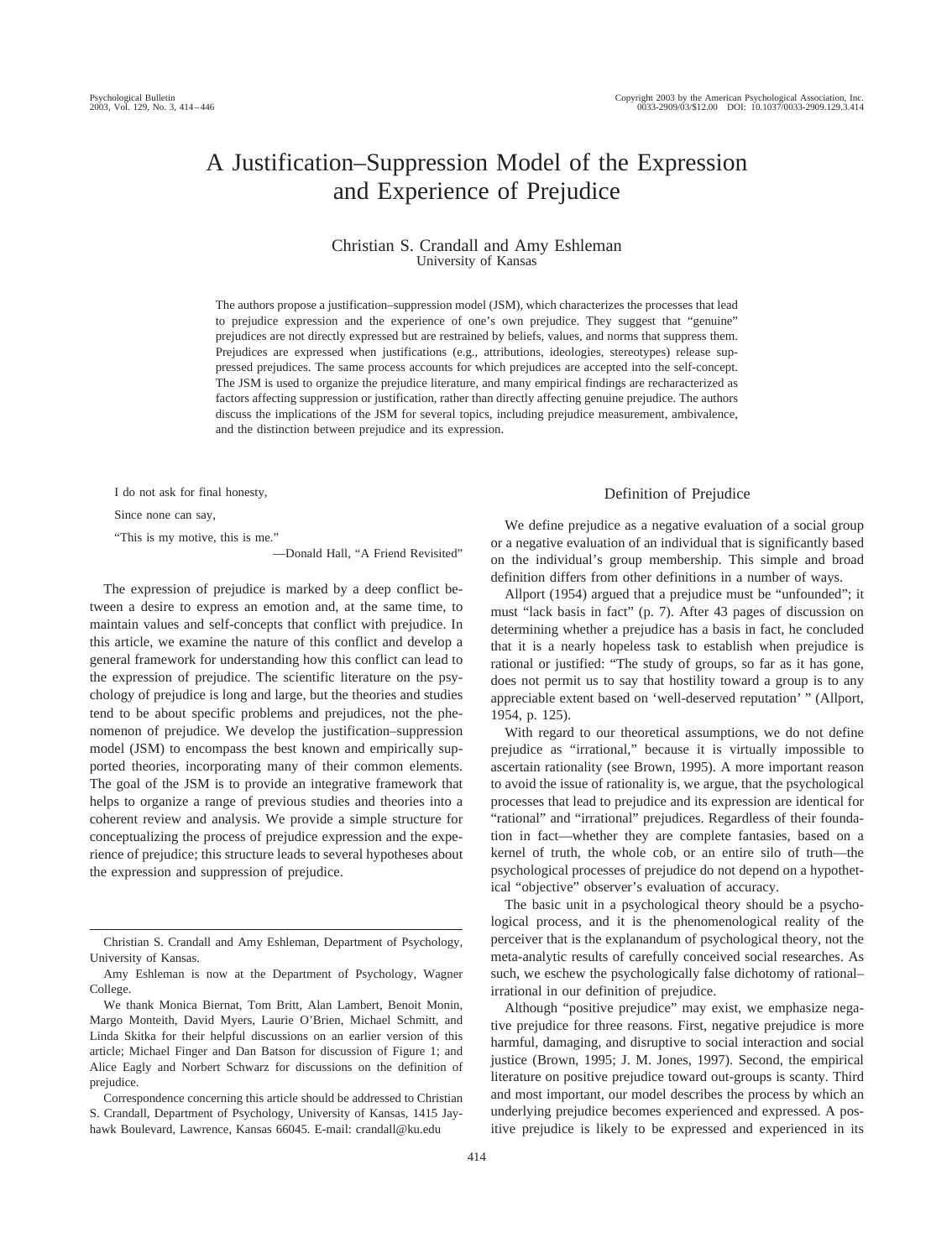"raw" form, and so the processes of justification and suppression that characterize our model are significantly less necessary and may be absent from the experience of positive prejudice (Gross, John, & Richards, 2000).

All kinds of prejudice share a core of commonality. Race prejudice, gender prejudice, sexual prejudice, and so on are all special cases of prejudice, and these special cases are more alike than different. These relatively well-studied prejudices are structured, experienced, and expressed according to the same social rules as prejudice toward Croatians, immigrants, the physically handicapped, staff at a competing firm, or Wallonians, Danireans, and Pireneans.

In our definition of prejudice, no group receives a special exemption from prejudice. Prejudice is common across cultures, time, national boundaries, and languages; no culture, race, ethnic group, or gender has a monopoly on prejudice (Brewer, 1979; Brown, 1995; Fowers & Richardson, 1996; Triandis, 1994). Some theorists have suggested that relatively powerless groups, although they may have negative attitudes toward relatively powerful groups, are not capable of prejudice per se, because of their position (e.g., Walker, 1995; see also Inman & Baron, 1996). Although we do not deny that the prejudice of relatively powerful groups can be more damaging than the prejudice of relatively powerless groups, the psychological processes that give rise to prejudice, and decisions to act on these attitudes, are essentially the same for the powerful and the weak. In addition, our definition of prejudice does not require that negative affect be directed toward out-group members. We do not define away the possibility of self-directed prejudice, and there is reason to believe it occurs (Crandall & Biernat, 1990; Hetrick & Martin, 1987; Lewin, 1948; Poussaint, 1983).

In this conceptualization of prejudice, no amount of justification for a negative evaluation of a group disqualifies that evaluation as prejudice. Despite the substantial justification a prisoner of war might have for hating citizens of a country that captured, imprisoned, and tortured him, this emotion would still be labeled prejudice.

Finally, we suggest that prejudice is an affective state, and like other affective states, it has motivational force (J. W. Brehm, 1999; Frijda, 1986). When people meet (or think about) a target of their prejudice, they experience a tension or energy. This emotional state can serve as a spur to action (e.g., J. W. Brehm, 1999; Esses, Haddock, & Zanna, 1994).

Having defined prejudice, we turn to a review of recent theory in prejudice. With a few exceptions, advances in prejudice theory have come in the area of Whites' racism toward Blacks (J. M. Jones, 1972, 1997). In this area of prejudice, recent theories have focused on the intrapsychic tension between prejudice and the attempt to suppress or deny it.

### Current Racial Prejudice Conceptualizations: Two-Factor Theories

Many recent theories of racial prejudice can be characterized as "two-factor" theories. These theories hypothesize that people are trying to simultaneously satisfy two competing motivations, based on (a) racial prejudice and (b) motivation to suppress prejudice. This conflict creates ambivalent emotions, behavioral instability, and cognitive inconsistency.

The first factor is genuine prejudice. In the two-factor theories, genuine prejudice is primary, primal, underlying, powerful, earlylearned, automatic, cognitively simple, and relatively effortless. It is affectively negative and has motivational force; it need not be based on rational assessment of the target. Most of the two-factor theories argue that almost all White Americans have genuine (primary and unadulterated) negative prejudice toward Blacks.

The second factor is the motivation to control the first factor. White Americans do not wish to express prejudice in word or deed, for reasons that include liberalism, egalitarianism, sympathy for the underdog, maintaining a nonprejudiced self-image, social norms, "political correctness," and humanitarian values. It is the tension between expression and suppression that characterizes Whites' attitudes toward Blacks. We begin with a review of the historical foundation of the two-factor idea and describe prominent modern two-factor theories.

#### *The "American Dilemma"*

The earliest prominent account of this tension is found in Gunnar Myrdal's (1944) classic *An American Dilemma.* Myrdal (1944) argued that the most important political tension in America was between the racial prejudice and inferior treatment afforded Black Americans and the deeply held civic, political, and religious attitudes about democracy, equality, and opportunity for all:

The ever-raging conflict between, on the one hand, the valuations preserved on the general plane which we shall call the "American creed," where the American thinks, talks, and acts under the influence of high national and Christian precepts, and, on the other hand, the valuations on specific planes of individual and group living, where personal and local interests; economic, social, and sexual jealousies; consideration of community prestige and conformity; group prejudice against particular persons or types of people; and all sorts of miscellaneous wants, impulses, and habits dominate his outlook (p. xliii)

J. M. Jones (1997) argued that it set the "stage upon which the social and behavioral sciences could frame the nature and scope of the problems in race relations" (p. 45). Myrdal's formulation affected all of the two-factor theories, especially through Gordon Allport (1954).

#### *Allport's Compunction*

The study of prejudice in social psychology was both crystallized and energized by the publication in 1954 of Allport's timeless *The Nature of Prejudice.* In it, Allport (1954) distinguished between the bigot, for whom prejudice dominates and is expressed freely, and most of America, who experience their own racial prejudice with compunction: "More common seems to be prejudice with compunction. Anti-attitudes alternate with pro-attitudes. Often the see-saw and zig-zag are almost painful to follow.... Such inconsistency is bewildering; it must be awkward to live with" (pp. 326–327).

Allport (1954) believed that the values that produced guilt were secondary and intellectual in nature, whereas the prejudice itself was affective and primary: "Defeated intellectually, prejudice lingers emotionally" (p. 328).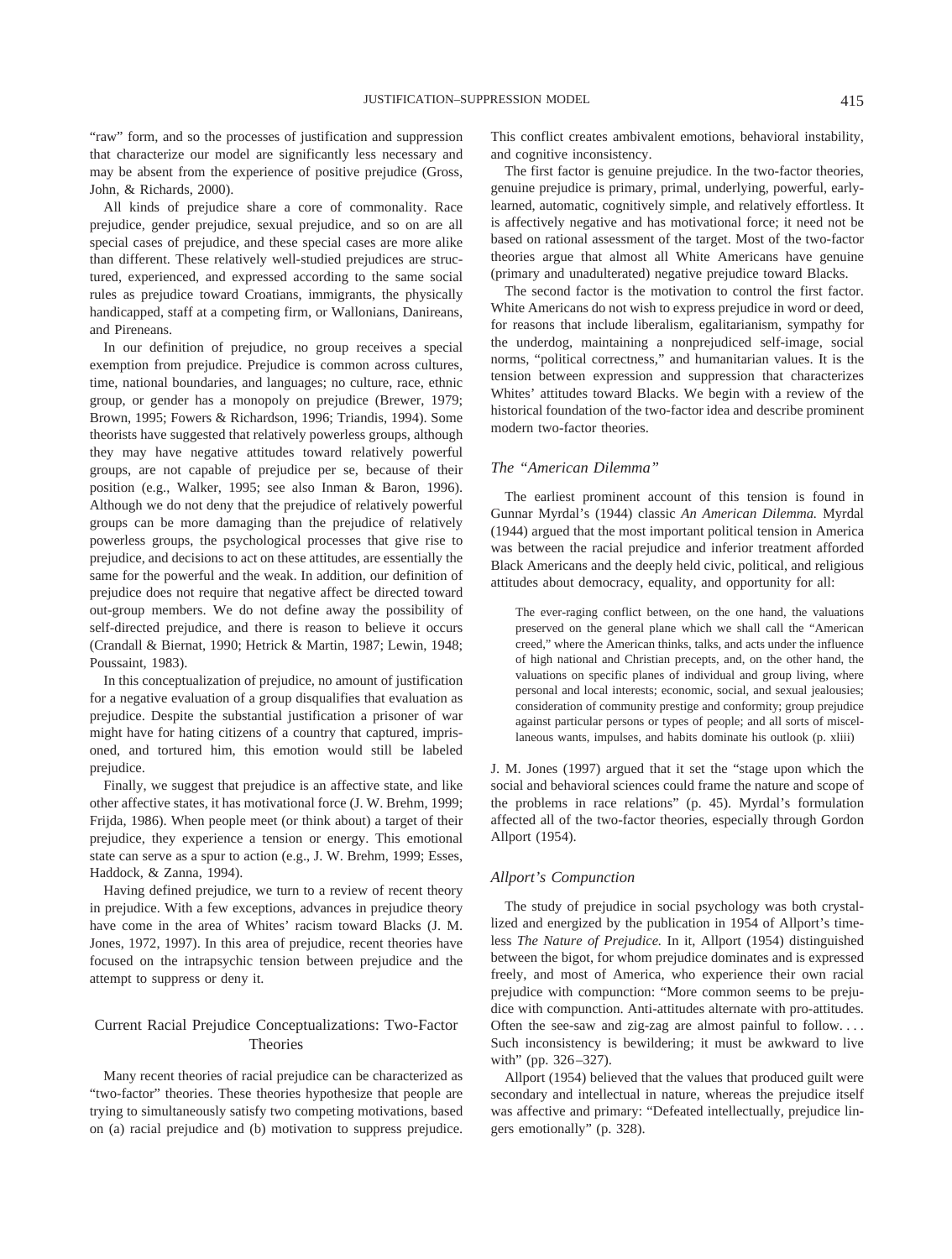#### *Modern Two-Factor Theories*

Rogers and Prentice-Dunn (1981) identified regressive racism, in which a genuine, underlying prejudice is masked by norms for appropriate interracial behavior (based on egalitarian values). Normally, Whites behave consistently with nonracist norms, but when emotionally aroused, stressed, angered, or insulted, Whites would revert to an "older, traditional pattern of discrimination" (Rogers & Prentice-Dunn, 1981, p. 71).

Gaertner and Dovidio (1986) argued most Americans exhibit what they called *aversive racism,* a modern style of prejudice that results from (a) prejudice that develops from historical and culturally racist contexts, and cognitive mechanisms that promote the development of stereotypes, and (b) an egalitarian value system. The prejudice that aversive racists feel is not open hostility but rather discomfort, uneasiness, and fear of Blacks, manifested in avoidance.

McConahay (1986; McConahay, Hardee, & Batts, 1981) developed a theory of modern racism, based on work by Sears and colleagues (Kinder & Sears, 1981; Sears, 1988; Sears & McConahay, 1973), which argues that racism has its basis in beliefs about the actions and values of racial out-groups. Although Whites recognize that old-fashioned racial beliefs are socially undesirable, they nonetheless have these beliefs encoded in them from an early age. According to McConahay, the conflict between American creed-based values and underlying deep-seated racism creates ambivalence.

I. Katz and Hass (1988) argued that modern-day White American racial attitudes toward Black Americans are a mix of anti-Black and pro-Black attitudes, a state they described as *ambivalent racism.* Ambivalent racism is driven by the independent but conflicting American values of (a) humanitarianism and egalitarianism, which promotes sympathy based on Black's societal disadvantages, and (b) the Protestant work ethic (PWE) and individualism, which promote anti-Black affect (I. Katz, Wackenhut, & Hass, 1986). Racial ambivalence results from the intrapsychic clash between pro- and anti-Black affect; highly racially ambivalent people have high levels of both pro- and anti-Black affect.

Devine (1989) argued that there are both automatic and controlled processes that determine prejudice expression. Stereotypes can be automatically activated. Stereotyped beliefs and category information are immediately and effortlessly available to influence perception; a stereotype is "well established in children's memories before children develop the cognitive ability and flexibility to question or critically evaluate the stereotype's validity or acceptability" (Devine, 1989, p. 6). A countervailing personal commitment to reducing expressions of prejudice, coupled with adequate cognitive resources to inhibit the stereotype, can reduce expressions of prejudice. Commitment to nonexpression of prejudice is based on "personal beliefs" that may not be congruent with stereotypes.

Finally, Pettigrew and Meertens (1995; Meertens & Pettigrew, 1997) have a theory of Western Europeans' prejudice that encompasses a range of ethnic groups, which they called *subtle and blatant prejudice.* They acknowledged the older, more fundamental, unrepressed blatant prejudice and also "a more subtle form of out-group prejudice [that] has emerged in recent years" (Meertens & Pettigrew, 1997, p. 54). Subtle prejudice, they argued, is a combination of genuine prejudice and social norms that proscribe blatant discrimination and other expressions of prejudice.

#### *Summary*

All of the theories we have reviewed can be reduced to the following structure. People acquire, early and firmly, prejudice toward racial out-groups. As cultural norms become increasingly negative toward straightforward prejudice, and as people mature, they become motivated and skilled at suppressing many of their prejudices. A simple equation summarizes these two-factor theories of prejudice:

#### $prejudice + suppression = expression$ .

Prejudice itself is usually not directly expressed but rather is modified and manipulated to meet social and personal goals. There is a reliable alienation between the genuine prejudice that people have and the "inauthentic" prejudice that they report and integrate into their self-concepts. As a result, theories of prejudice that are based on the kinds of behaviors people emit are rarely theories of prejudice, per se; they are theories of the expression of prejudice.

#### The Justification–Suppression Model of Prejudice

The two-factor theories focus on processes that are common to most members of a society—all people are subject to the processes that lead to prejudice, and all are subject to social norms about prejudice. However, another, more mature tradition in prejudice research links a wide variety of personality, belief, and attitudinal underpinnings to prejudice. With a few exceptions, this individualdifferences approach to prejudice has not been in the mainstream of prejudice theorizing for the past 3 or 4 decades.

In the earlier conceptualizations of prejudice, beliefs, values, and ideology cause prejudice. Implicitly using this model, psychologists have looked for correlates of prejudice and conceptualized them as direct causes of prejudice. Similarly, experimenters (e.g., I. Katz & Hass, 1988; Rokeach, 1960) have manipulated values or beliefs and shown that these manipulations increase prejudice. This simple model characterizes a wide range of thinking and research in prejudice, and we suggest that it is incorrect.

By contrast, we conceptualize most of the personality, attitudinal, and religious variables that correlate with prejudice not as causes but as beliefs that serve as justifiers of prejudice. As a result, we treat most attitudinal, belief, and value variables as releasers of genuine underlying prejudice. We integrate the older models of prejudice that focus on individual-difference correlates of prejudice with modern two-factor approaches that focus on public and private suppression of prejudice. Some models of prejudice imply that if people could simply figure out that they were prejudiced, they would quickly take steps to suppress it. Instead, we suggest that people are often highly motivated to seek out justifications that allow the unsanctioned expression of their prejudices (see Allport, 1954; Jost & Banaji, 1994).

The basic outline of the JSM is presented in Figure 1. The JSM states that several social, cultural, cognitive, and developmental factors create within people a variety of prejudices—racial, ethnic, religious, sexual, patriotic, and so on. These forces create a "genuine" prejudice. This genuine prejudice is an authentically negative reaction that is usually not directly accessible but that is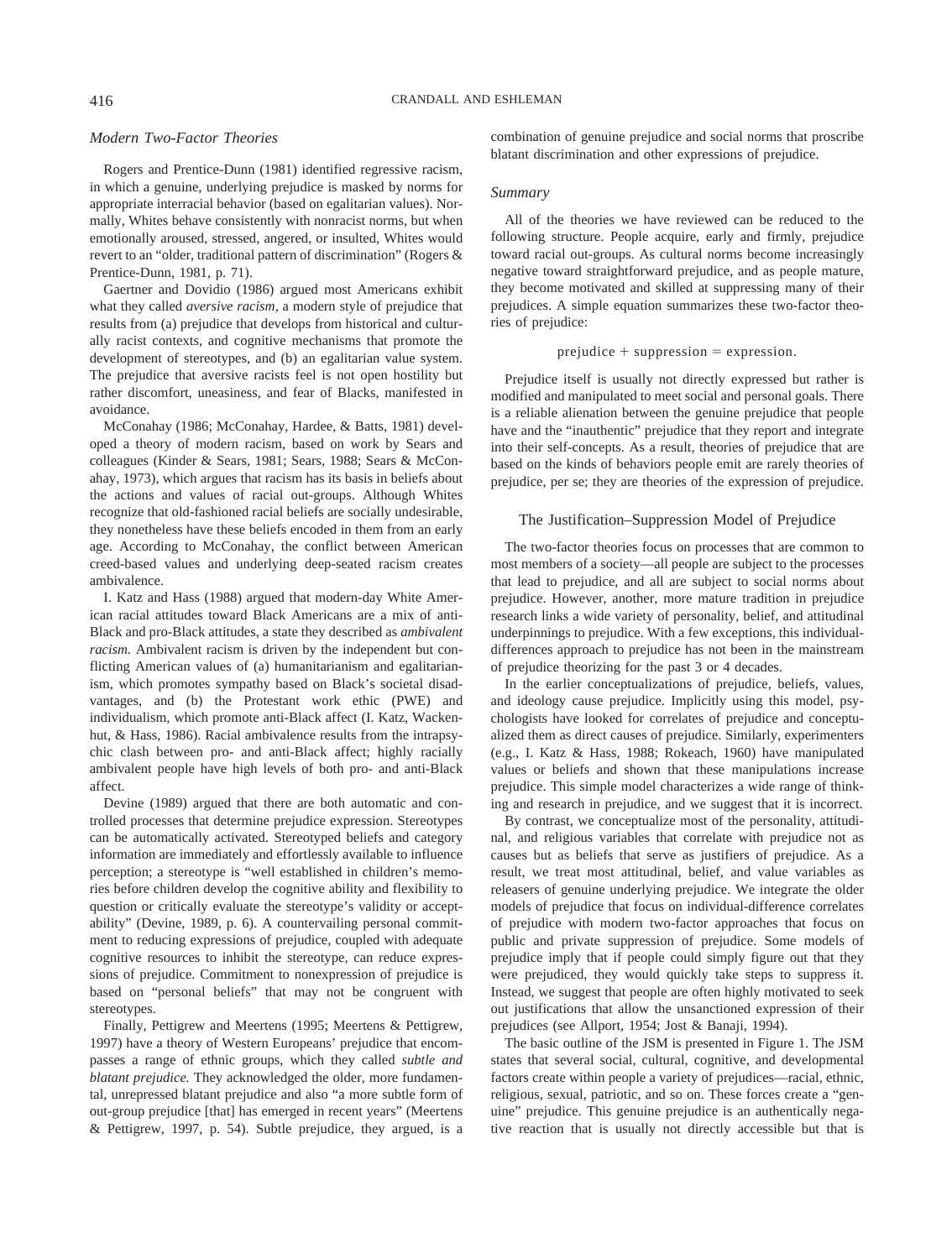

*Figure 1.* The justification–suppression model of experienced and reported prejudice.

primary and powerful. The genuine prejudice is an affective reaction that has motivational force.

Other forces suppress this prejudice, including social norms, personal standards, beliefs, and values. Suppression processes will reduce prejudice's public expression; they will also minimize its private experience.

Still, prejudice that is normally suppressed can be expressed, and justification processes facilitate the expression of genuine prejudice. Beliefs, ideologies, and attributions can liberate prejudice, leading to public communication and private acceptance of prejudices. Justification allows the expression of prejudice without guilt or shame; adequately justified prejudices are not even labeled as prejudices (e.g., prejudice toward rapists, child abusers, enemy soldiers).

We hypothesize that underlying "raw" prejudices almost always go through the processes of suppression and justification before they are reported and before they are accepted into one's own self-belief system. Although the prejudice that is expressed publicly (or measured on an attitude scale) is correlated with the underlying construct, it is contaminated—and sometimes completely polluted—by the justification and suppression processes.

In the JSM, we treat the factors that affect the public report of prejudice and the private acceptance of prejudice almost interchangeably. Public report and private acceptance depend on the same psychological processes of suppression and justification, and factors that enhance, suppress, or release one will tend to have the same effect on the other.

When there is no suppression of prejudice, the correspondence between genuine and measured prejudice is high. When suppression is high and there is a relative absence of justifications, then the correspondence can be quite low. Justification processes serve to enhance the correspondence between genuine prejudice and the prejudice that is expressed.

Figure 1 is not a depiction of a structural equation model but rather is an illustration of how three factors work together to create reported and experienced prejudice in a single iteration. Genuine prejudice affects experienced and reported prejudice directly, but the desire to express prejudice is also met with suppression factors, which lower prejudice reports. To relieve the tension created by unexpressed emotion, genuine prejudice is released through the pathway of justifications, increasing prejudice reports. Suppression factors are depicted to the left of justification factors in the figure to emphasize which occurs earlier. Although logically the fact of suppression creates the need for justification (hence the arrow), the motivational force for expression flows from its affective source—genuine prejudice.

#### Structural Elements of the JSM

Here, in the heart of the article, we review the structural elements of the JSM in turn: genuine prejudice, suppression, justification, and reported–experienced prejudice. The order in which we discuss the elements of the model is the same order in which the elements of the prejudice processes typically develop within the individual. This is also the sequence of activation in the expression or experience of a prejudice for a particular expression incident.

In the next several sections, we define the concepts and give an overview of the research literature in that area. Table 1 illustrates the basic components of the JSM and describes their psychological characteristics. It represents a series of statements about the interaction between the cognition, motivation, and emotion of prejudice expression, and hypotheses are derived from this view throughout the article.

The JSM categorizes the many correlates of prejudice as genu-

Table 1

*Psychological Characteristics of the Elements of the Justification–Suppression Model*

| Psychological characteristic      | Structural component                        |                                             |                                                                  |
|-----------------------------------|---------------------------------------------|---------------------------------------------|------------------------------------------------------------------|
|                                   | Genuine prejudice                           | Suppression                                 | Justification                                                    |
| Mental energy                     | Is source of energy, has motivational force | Uses energy                                 | Releases energy                                                  |
| Attentional resources             | Spontaneous and uncontrolled                | Usurps attentional resources                | Requires attention                                               |
| Emotion experienced               | Is negative emotion                         | Creates mildly negative mood                | Creates positive mood, relief                                    |
| Mutability                        | Hard to achieve, long lasting               | Easy to achieve, short-lived                | Ranges from easy to difficult;<br>typically stable once in place |
| Primarily affective or cognitive? | Affective                                   | Both affective and cognitive                | Primarily cognitive                                              |
| Specific or general?              | Focuses on one group                        | Usually very general                        | Can be specific or general                                       |
| Development                       | Early, effortless                           | Response to internal, external<br>pressures | In response to pressure of<br>suppression                        |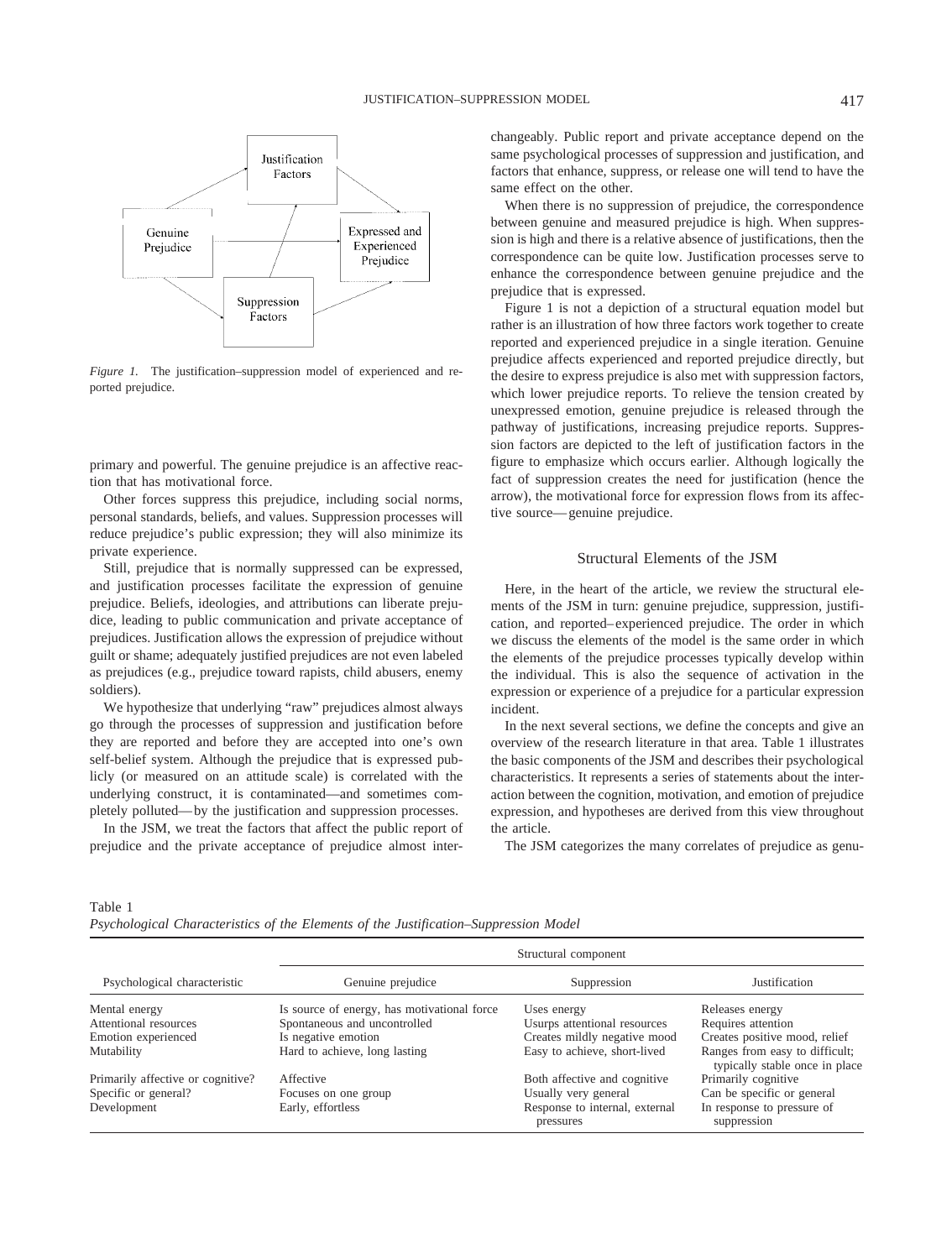ine prejudice, suppressors, or justifiers. Because the research literature on correlates of prejudice is vast, we hope the JSM can reduce the many, many variables statistically associated with prejudice into a much smaller number of constructs. Much of the argument of the JSM is that many of the correlates and apparent causes of prejudice are not, in fact, causes (or reducers) of prejudice, but instead factors that affect the expression of the underlying prejudice.

In the following sections, we first list a number of factors that directly create genuine prejudice. We list a sample of direct causes of prejudice, to provide the reader with an understanding of how the JSM conceptualizes its development.

We then review the evidence that prejudice is not directly expressed but instead is often suppressed, inhibited, or forced out of expression and consciousness. We review where the motivation for suppression comes from, the costs and consequences of suppression, factors that enhance or stymie suppression, and how suppression might both decrease and increase expressions of prejudice.

Next, we develop the notion that prejudice, once suppressed, can still be expressed in some circumstances—by justifications. The JSM suggests that just as people are motivated to suppress their prejudice, they are also beset by a conflicting motive to express their prejudices. Justifications are defined, and we show how a wide variety of affective, cognitive, and behavioral variables that have been construed in the past as causes of prejudice may serve instead as releasers of prejudice.

Finally, we look at how prejudice is outwardly expressed and compare that with how prejudice is internally represented in consciousness. We suggest that what we are willing to report to others and what we are willing to admit to ourselves are very closely related—both result from justification and suppression processes. We also consider the implications of the JSM for the measurement of prejudice.

In presenting each of these topics, we review a sample of the relevant literature, covering only a few examples of the relevant psychological processes. We give an idea of how the research literature can be characterized by the JSM, but our review is not exhaustive—our intent is to illustrate how the concept can be fit into the existing theoretical and empirical literature.

#### Genuine Prejudice

Genuine prejudice refers to the first-formed affective component of the evaluation of a group or one of its members; it is an emotional state with motivational force. By "genuine" prejudice, we mean pure, unadulterated, original, unmanaged, and unambivalently negative feelings toward members of a devalued group. The prejudice that people express is usually not "genuine" in that it is altered, self-conscious, and manipulated to meet the expectations and needs of its audience—it is what some psychologists call "inauthentic" (see Jourard, 1971). Genuine prejudice is an affective force that serves as the engine for the entire suppression– justification–expression process.

Genuine prejudices toward out-groups can develop through a wide range of social, cultural, and psychological processes. We hypothesize that prejudices toward individual groups are learned piecemeal and individually, although the various processes that lead to prejudice tend to act in concert, confederating their forces. Everyone has a wide variety of different prejudices (Fox, 1992), but some prejudices are common and uniformly distributed in the population, whereas others are arcane and rare. We do not suggest that everyone has every prejudice, but that everyone has some prejudices.

In the JSM, genuine prejudice results from psychological processes that directly create the negative affect. Because so much of our review points to what is not prejudice, but rather factors that enhance or minimize its expression, we begin with a sampling of factors that we conceptualize as creating direct, unmediated negative affect toward groups.

#### *Family*

First, and perhaps most powerfully, children learn prejudices from their parents (Aboud, 1988; Epstein & Komorita, 1966; Frenkel-Brunswik, 1948; Hassan, 1977; Mosher & Scodel, 1960; Raman, 1984; Rohan & Zanna, 1996). Ward (1985) showed that parents directly socialized racial prejudice in their children; the adult children of men studied by Lane (1965) displayed remarkable consistency in racial prejudice across generations.

Interracial and cross-religious dating are often strictly limited by parents (e.g., S. K. Marshall & Markstrom-Adams, 1995), and the greater the identification with parents, the stronger the socialization of prejudice (Anisfeld, Munoz, & Lambert, 1963).

#### *Direct Cultural Learning*

Neighborhoods can have characteristic prejudices, which they pass on to inhabitants (Radke, Trager, & Davis, 1949), and adolescents tend to share prejudice levels with their peers (Bagley & Verma, 1979; Patchen, 1982). These effects often occur through quite subtle means; the mere contiguity of a social group and negative evaluative tone can classically condition prejudice (Staats & Staats, 1958).

The mass media teach stereotypes and prejudice (J. M. Jones, 1997). Television presents racial minorities in negative or marginalized roles (Foster-Carter, 1984) and emphasizes negative news about minorities (Milner, 1983); increased television watching is associated with greater racial and gender prejudice (D. M. Zuckerman, Singer, & Singer, 1980).

#### *Instrumental Attitudes*

Prejudice may develop from a rational evaluation of the danger presented by a group, even in the absence of direct intergroup conflict (e.g., Stangor & Crandall, 2000; Stephan et al., 2002). People or groups that interfere with one's goals will meet with prejudice, hostility, or aggression (Dollard, Doob, Miller, Mowrer, & Sears, 1939).

Prejudice will develop from the perception of danger, and peril comes from the barrel of a gun. The Cold War perception of the Soviet Union as a danger to American interests and safety led to a prejudice toward citizens of that country, which has significantly attenuated (Holt, 1989). Similarly, the rejection of people infected with HIV–AIDS (Crandall, Glor, & Britt, 1997) is significantly based in perceiving the infected as contagious; the more severe and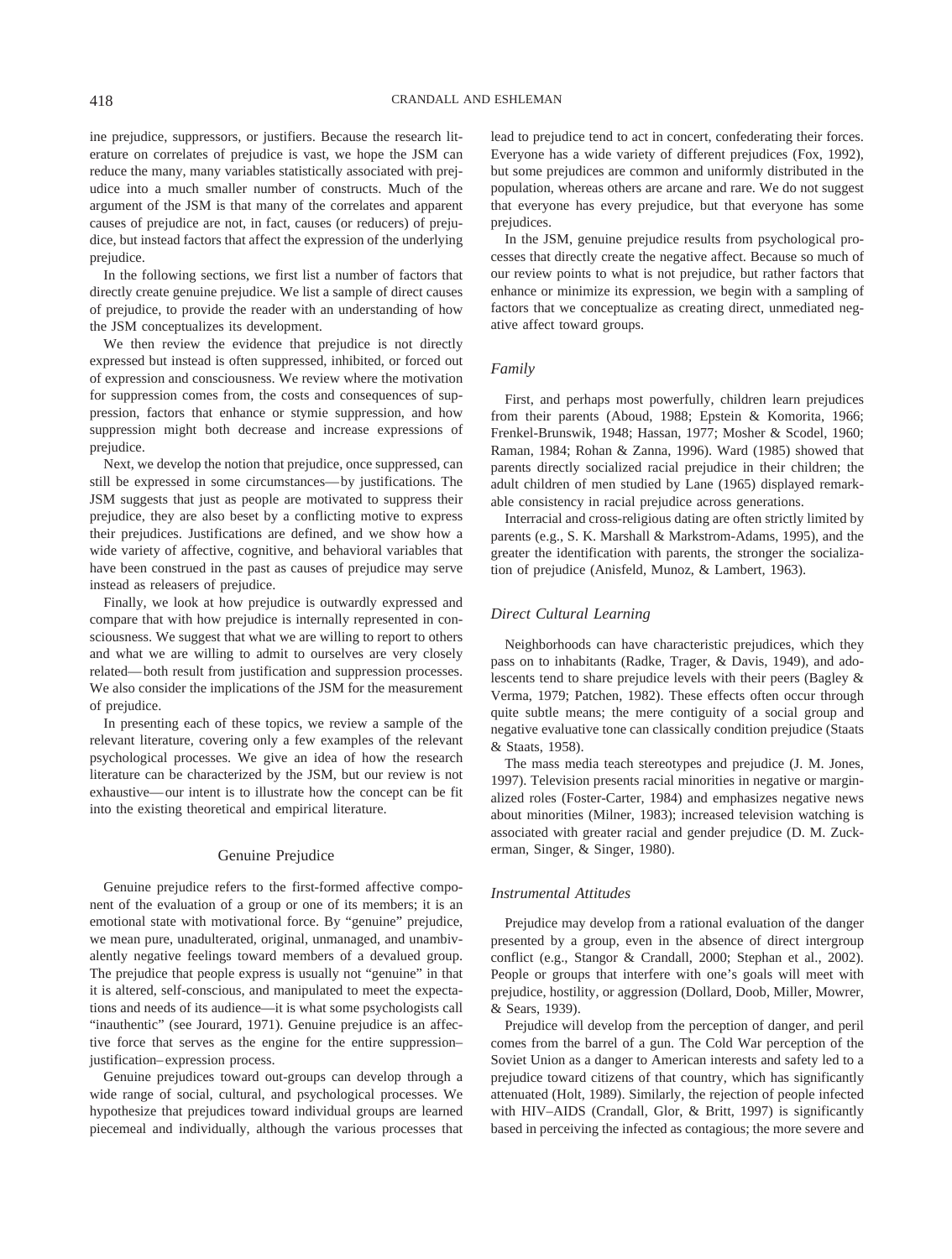contagious the illness, the more people will avoid the sick (Crandall & Moriarty, 1995).

#### *Social Categorization and Identity*

Categorization is an important and pervasive cognitive process (Bruner, 1957); it is largely inevitable (Fiske & Taylor, 1991) and requires little in the way of effort or cognitive resources (Glass & Holyoak, 1986). Tajfel (1959, 1969; Tajfel & Wilkes, 1963) showed that categorization increases perceived in-group similarity and bias perceptions toward the category prototype. A long history of research on minimal groups (see Abrams & Hogg, 1988; Brewer, 1979; Brown, 1995) has shown that the simple categorization of groups into in-groups and out-groups is sufficient to generate discrimination.

#### *Group Contact*

Experience with a social group can lead to prejudice against it (Amir, 1976; Bloom, 1971). Although Allport (1954) conceptualized intergroup contact as a way to reduce prejudice, he recognized that many forms of contact might increase conflict. Generally, people have little prejudice against groups with which they have had no contact, but prejudice can build rapidly once contact begins (e.g., Richmond, 1950). Casual contact often increases prejudice (e.g., Harlan, 1942; Henderson-King & Nisbett, 1996) and so can unequal contact (e.g., Stroebe, Lenkert, & Jonas, 1988; Watson, 1950).

#### *Novelty, Deviation, and Exposure*

Novel stimuli can be negatively arousing (Berlyne, 1971). People from different ethnicities, from different religions, or of variant physical appearance can cause negative affective reactions. People who look different or act in ways outside the norm are often shunned as the objects of ridicule (Goffman, 1963). Langer, Fiske, Taylor, and Chanowitz (1976) found that students avoided physically unusual people (those who were pregnant or had a physical disability). They also found that reducing the novelty of the target, by giving the students an opportunity to stare surreptitiously at these "novel stimuli," eliminated the avoidance. By contrast, mere exposure to stimuli (Zajonc, 1968) can breed liking.

#### *Intergroup Conflict*

Conflict between any two groups can lead to prejudice (Le Vine & Campbell, 1972). Realistic group conflict theory (Sherif, Harvey, White, Hood, & Sherif, 1961; Sherif & Sherif, 1953) says that competition over scarce resources leads to increased loyalty to the in-group, derogation of the out-group, and biased evaluation of in-group and out-group work products. In the Robbers Cave experiments, Sherif et al. found that conflict between the groups created stereotypes, anger, and overt acts of physical violence directed toward out-group members. Intergroup conflict enhances the distinction between groups and serves to highlight the boundaries between groups (Coser, 1956).

#### *Religion*

Some religious training and socialization can cause prejudice. For example, the Bible can be interpreted as prescribing prejudice and discrimination toward homosexuals, women, and members of other religions (e.g., Isherwood & McEwan, 1994).<sup>1</sup>

#### *Summary*

A wide range of factors contributes to genuine, underlying, "true" prejudices. There is no grand underlying theme that ties together all the sources of prejudice; in fact, we argue that prejudices are acquired piecemeal from a wide range of independent sources. Our list of "first causes" has not been exhaustive, but the sheer variety of fountainheads of prejudice reveals the difficulty of eliminating prejudice altogether.

The concept of genuine prejudice bears a resemblance to the concept of *implicit attitude.* Like genuine prejudice, implicit attitudes are not directly accessible through self-report, and they play a subtle and underappreciated role in directing behavior. Genuine prejudice and implicit attitudes are both conceptualized to account for the discrepancy between expressed attitudes (often favorable) and intergroup behavior (often discriminatory). Both the JSM and the dual-process models of implicit and explicit attitudes predict a certain instability for expressed–explicit attitudes that contrasts with greater stability for implicit attitudes (Chaiken & Trope, 1999; Cunningham, Preacher, & Banaji, 2001; T. D. Wilson, Lindsey, & Schooler, 2000).

Making the complete conceptual connection is more difficult. The correlation of the various measures of implicit attitudes with explicit attitudes is quite low—which should not occur for genuine prejudice in the absence of substantial suppression. Also, implicit attitudes, particularly as measured by the Implicit Association Test (IAT; Greenwald, McGhee, & Schwartz, 1998) have proven malleable to different goal situations (Blair & Banaji, 1996), instruction sets (Blair, Ma, & Lenton, 2001), and other environmental manipulations (Karpinski & Hilton, 2001; see also Devine, 2001). Still, the JSM may prove useful for thinking about dual-process models. The conceptualization and study of justification– suppression processes may help illuminate the connection between implicit and explicit attitudes.

#### Suppression

In the previous section, we reviewed some of the many ways genuine prejudice can be generated. The research basis of these prejudice sources is well established. Still, the data are quite clear that people do not report unalloyed prejudice; what is openly reported may bear only a modest resemblance to affect and behavior measured through subtle means. Attitudes toward racial and ethnic minorities appear to be increasingly positive and less prejudiced; many sociologists and psychologists have interpreted these trends as evidence that the broad normative climate has turned against racial prejudice (Dovidio & Gaertner, 1986; Rokeach & Ball-Rokeach, 1989; Smith, 1985).

By contrast, racial discrimination and hate crimes are not diminishing at the same pace and may be increasing (e.g., Farrell &

<sup>&</sup>lt;sup>1</sup> Although we have covered religious belief in the Genuine Prejudice section, religion's relation to prejudice is complex, and religious belief has been associated with low levels of prejudice as well as high (Batson & Burris, 1994). Religious belief may serve as a suppressor, as a justification ideology, and as a direct source of prejudices.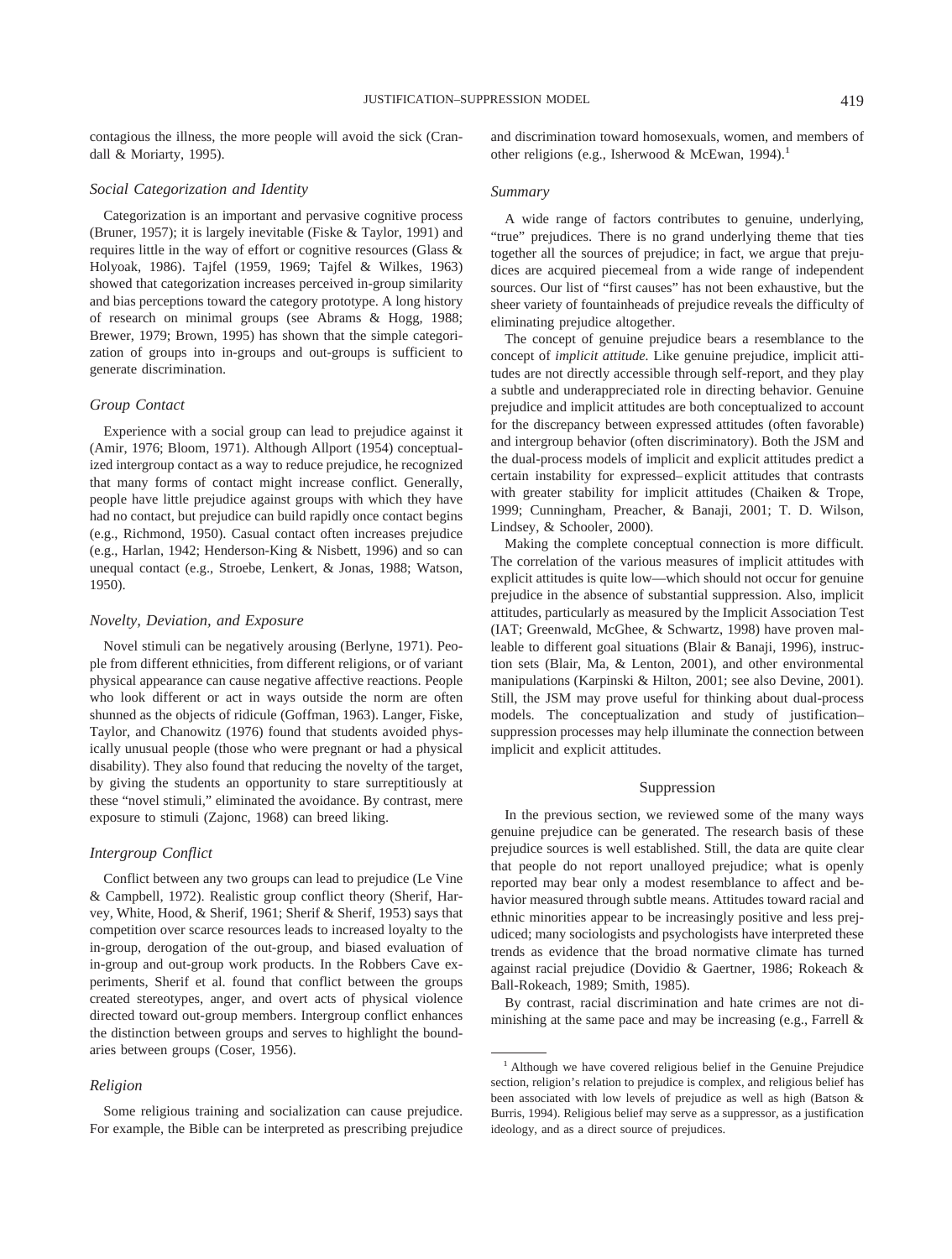Jones, 1988; Herek, 1989). Several recent events in the United States point to continuing high levels of racial discrimination, including the practices of racial exclusion in the Texaco Corporation (Brenner, 1996), Boeing (L. Zuckerman, 1999), and Shoney's restaurants (Fears, 1993) and the deterrence of Black customers at Denny's (Doyle, 1993).

Racial prejudice and discriminatory behavior are more prevalent when prejudice is measured unobtrusively than when prejudice is measured overtly and reactively (Crosby, Bromley, & Saxe, 1980). When social norms are ambiguous, and do not overtly sanction prejudice, discrimination is significantly more prevalent (Gaertner, 1973; Gaertner & Dovidio, 1986). Whether prejudice is assessed by professional scientists or naive observers, by an external observer or introspection, the assessment of prejudice is almost always the result of both the "genuine" prejudice and suppressive forces.

#### *Definition of Suppression*

In the JSM, suppression is an externally or internally motivated attempt to reduce the expression or awareness of prejudice (cf. E. A. Plant & Devine, 1998). Suppression can take place through the public denial of prejudice, through social control of the expression of prejudice, and through intentional attempts to control prejudiced thoughts and expressions. Suppression is a motivated or controlled process; it requires attention and effort. People suppress prejudice both to maintain a nonprejudiced appearance and to deny prejudice to themselves and maintain a nonprejudiced self-concept.<sup>2</sup>

#### *Research Evidence of Prejudice Suppression*

Prejudice and stereotype suppression is one of the most active areas in social–personality psychology, and it has a long history (see Monteith, Sherman, & Devine, 1998, for an excellent review of the suppression of stereotypical thoughts). Not only do prejudice and prejudice suppression characterize the modern two-factor theories, the clash between prejudice and values and beliefs that suppress it has long been noted (e.g., Campbell, 1947; Lincoln, 1860/1991; Myrdal, 1944; Radke et al., 1949). When prejudice appears in some contexts but not others, one might suspect that it is sometimes being suppressed.

Three ways that researchers have empirically demonstrated the suppression of prejudice include (a) eliciting prejudice through taxing the respondents emotionally or cognitively, (b) eliciting prejudice through unobtrusive means, and (c) using "reverse discrimination paradigms" in which participants show a prominority bias based on an "overcorrection" of prejudice.

*Emotional and cognitive taxation.* Because suppression is a motivated–controlled process, demands on cognitive or emotional resources can interrupt it (Wegner, 1994). Cowen, Landes, and Schaet (1959) pretested college students on a racial prejudice measure, frustrated them with a set of insoluble tasks, and then insulted their performance on the tasks. This frustration significantly increased overt racist sentiment. Rogers and Prentice-Dunn (1981) found that White participants delivered more shock to other Whites than to Blacks, but following an insult, these angry participants delivered more shock to Black confederates than to White. Taxing cognitive resources also undoes suppression. Gilbert and Hixon (1991) found that, when a stereotype has been activated, adding a distracting cognitive task enhanced stereotype-consistent responding. A large number of other researchers have found similar results (e.g., Macrae, Hewstone, & Griffiths, 1993).

*Unobtrusive measurement, uncontrolled behaviors, and unclear norms.* Crosby et al. (1980) found that when prejudice was measured unobtrusively, prejudice toward Blacks was stronger and more reliable than when it was measured in reactive ways (e.g., attitude surveys). When the opportunity to express prejudice arises covertly, Whites aggress more, help less, and have more negative nonverbal behavior toward Blacks. When a behavior cannot be obviously interpreted as prejudicial, discrimination based on race becomes more prevalent.

Prejudice also "leaks" out when the behavior cannot be consciously suppressed. Vanman, Paul, Ito, and Miller (1997) measured facial electromyograms and found more negativity by Whites toward Blacks than they were willing to admit on a rating scale. Word, Zanna, and Cooper (1974) found that White interviewers made more speech errors, sat further away, and cut the interview short when interviewing a Black "job applicant" compared with a White one.

Implicit negative attitudes toward Blacks have been shown in a variety of studies. Gaertner and McLaughlin (1983; see also Dovidio, Evans, & Tyler, 1986) found positive traits were primed by the word *Whites* compared with *Blacks.* Indirect measures are essential for capturing implicit cognitions that may be able to reveal suppressed prejudice and stereotypical beliefs (see Banaji & Greenwald, 1994; Greenwald et al., 1998; Kawakami, Dion, & Dovidio, 1998; Wittenbrink, Judd, & Park, 1997). This issue is discussed below in the section The Measurement of Prejudice.

Gaertner and Dovidio's (1986) influential article on aversive racism was based on carefully created situations in which underlying prejudice might be denied to a person's self, but the prejudice was nonetheless expressed because the situation was sufficiently ambiguous to justify a wide range of responses. The ambiguous situations removed the need to suppress prejudice, and it brought out discriminatory behavior toward Blacks.

*"Reverse" discrimination.* Although it has been widely believed that college students and the general population are prejudiced against Blacks, a sizable literature shows exactly the opposite—White students often evaluate Blacks more favorably than Whites. Black targets may be rated more highly than White targets (e.g., Biernat & Kobrynowicz, 1997; Carver, Glass, & Katz, 1978; Dienstbier, 1970), and Blacks may receive overly positive evaluations (Harber, 1998; Jussim, Coleman, & Lerch, 1987; Weitz, 1972). Racial and ethnic minority groups are sometimes treated better than majority groups (e.g., Allen, 1975; Dutton, 1976; Rosenstein & Hitt, 1986), which may indicate self-monitoring for

<sup>&</sup>lt;sup>2</sup> Some theories distinguish between suppression (pushing thoughts out of awareness) and inhibition (preventing unwanted thoughts from entering consciousness; e.g., Monteith, Sherman, & Devine, 1998; Wegner, 1994). Although these distinctions are meaningful in some contexts, in the JSM we make no distinction between suppression and inhibition—they are both psychological processes that require energy, vigilance, and motivation.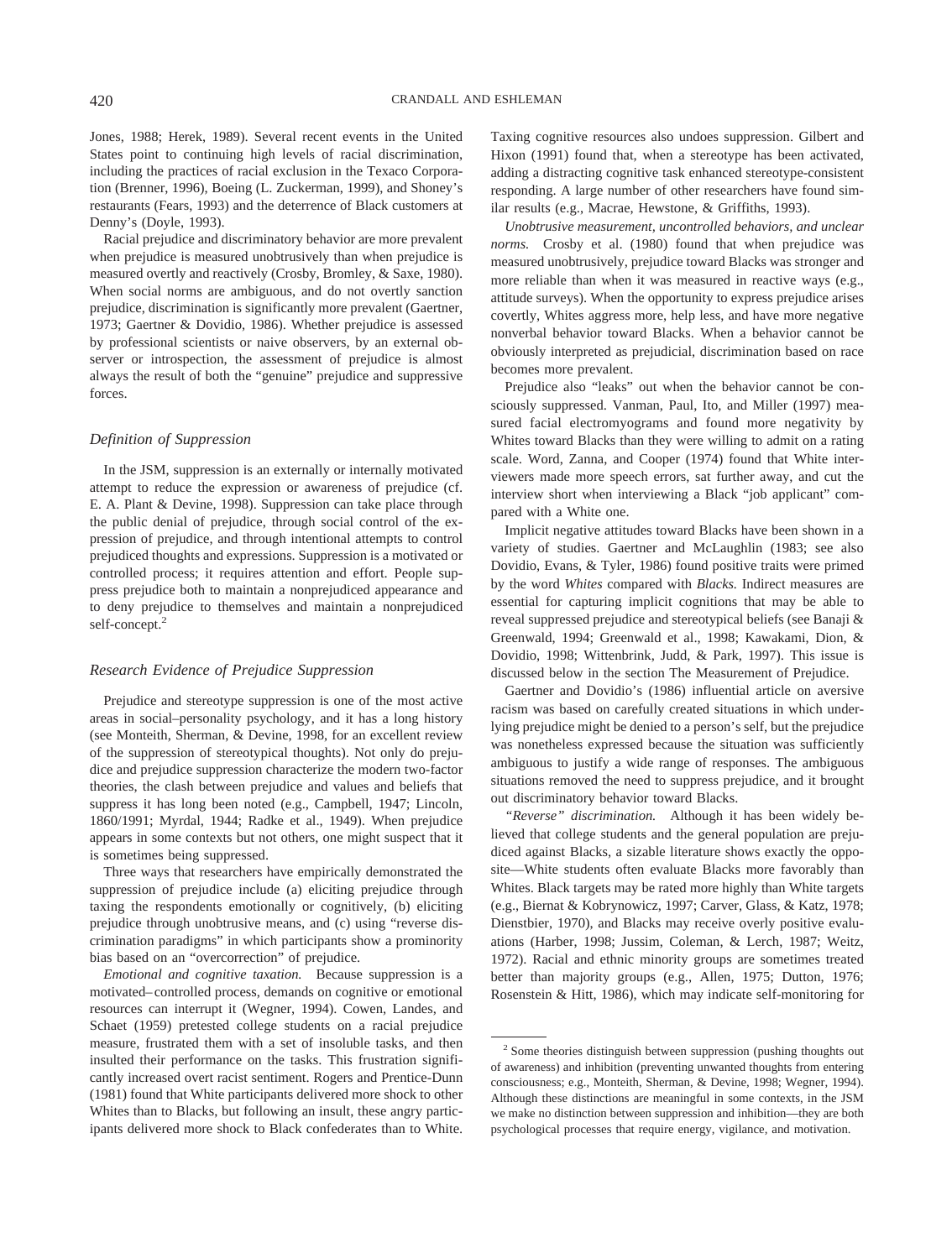prejudice and overcorrection for one's own prejudices (Petty, Fleming, & White, 1999; White & Harkins, 1994).

*Summary.* This research points to the management and minimization of prejudice. Prejudiced attitudes sometimes bubble up past suppression, and the less controlled aspects of communication—nonverbal expression and behavior in situations in which standards are ambiguous—telegraph the presence of prejudice. Finally, people internally correct to overcome their own prejudice and may overcorrect in favor of the prejudiced targets.

More and stronger prejudice appears when affect is unmanaged; this tells us that what is felt and what is reported are two different things. The well-established existence of suppression makes necessary the conceptualization of two different prejudice states.

#### *Source of Prejudice Suppression: Social Norms, Audiences, and Empathy*

In the JSM, suppression is conceptualized as a unitary concept. Although there are many reasons to suppress prejudice expression and restrain admission of prejudice into the self-concept, the result of these motives is the same: the appearance of prejudice is banned from expression and the self. In this section, we list some of the reasons for suppression.

*Social norms.* A changing normative climate makes prejudice "old-fashioned" and socially unacceptable in its raw form; open prejudice has been unpopular for some time (Campbell, 1947). Willingness to express prejudice has been decreasing for several decades (Dowden & Robinson, 1993), and this contributes to a generally antiprejudice normative climate.

The expression of prejudice is remarkably malleable; behavioral models of prejudice or nonprejudice are particularly powerful (E. Donnerstein & Donnerstein, 1973; M. Donnerstein & Donnerstein, 1978; Glaser & Gilens, 1997). Blanchard, Crandall, Brigham, and Vaughn (1994) found that a single confederate expressing antiracist views could dramatically reduce tolerance for racist acts. When the same confederate expressed benign acceptance of racist acts, participants also recommended acceptance. The manipulated social norm affected attitudes when measured publicly and privately, suggesting that the single confederate effected private acceptance.

*Playing for an audience.* Public, accountable behavior shows less evidence of prejudice than private, anonymous behavior. Crosby et al. (1980) found "discrimination was more marked in the relatively anonymous situations than in the face-to-face encounters" (p. 557). When performing in front of an audience of people whose prejudice levels are not well-known to the actor, people underreport prejudice. Discrimination is less likely in face-to-face situations (e.g., Dutton & Lake, 1973; Gaertner, 1975) than in conditions in which the target is remote (e.g., Gaertner, 1973; Gaertner & Dovidio, 1977).

Several bogus-pipeline studies suggest that people believe that they are publicly underreporting their true attitudes. Sigall and Page (1971) found that when participants believed that researchers had a "window into their true attitudes," participants reduced their highly positive image of Negroes [sic] to one significantly below that of Whites. Carver et al. (1978) found that the bogus pipeline increased reports of prejudice against Blacks, and Allen (1975) found Whites admired Black public figures more than White public figures, but in a bogus pipeline condition the order of preference was reversed.

People change reports of prejudice depending on the audience (e.g., Lambert, Cronen, Chasteen, & Lickel, 1996). Hatchett and Schuman (1975–1976) found White respondents gave more pro-Black answers to questions about integration, housing and intermarriage to a Black interviewer than a White one (see also Fazio, Jackson, Dunton, & Williams, 1995).

*Self as audience.* Not only do some people wish to appear nonprejudiced to others but they also wish to appear nonprejudiced to themselves. Crandall, Eshleman, & O'Brien (2002) found high levels of endorsement of some items that measured a personal desire not to feel nor express prejudice ("I don't want to appear racist or sexist, even to myself") as did E. A. Plant and Devine (1998; "I am personally motivated by my beliefs to be nonprejudiced toward Black people") and Dunton and Fazio (1997; "I get angry with myself when I have a thought or feeling that might be considered prejudiced").

In several articles, Devine, Monteith, and their colleagues have shown that people are conscious of the attempt to suppress their own prejudice; violating these personal, internal standards of nonprejudice led to feelings of guilt (Devine, Monteith, Zuwerink, & Elliot, 1991; Monteith, 1993, 1996a; Monteith, Devine, & Zuwerink, 1993; E. A. Plant & Devine, 1998).

Dutton (1971, 1976) has found that when White men wearing a turtleneck arrived at a restaurant with a "ties only" dress code, the maître d'enforced the rule and refused them. When a Black confederate dressed similarly followed, he too was denied. However, when the Black confederate arrived first, he was often seated. The ambiguity of enforcing the rule on the Black customer (is it the dress rule, or is it racism?) led to leniency when the Black confederate arrived first. If the rules had been enforced on the White confederate first, refusing to seat the Black confederate could be attributed to policy rather than prejudice.

Because enough time had passed between the two confederates, the audience of waiting restaurant patrons had changed. Because the maître d' stopped the Black and White confederates in both conditions in front of an entirely new audience, seating the Black confederate when he arrived first and refusing him when he arrived second is behavior played to only one constant audience: the maître d'. To avoid appearing prejudiced to the self, the gatekeeper was biased in the nonprejudiced direction in the ambiguous situation.

*Empathy.* Feelings of empathy can suppress prejudice. Gray and Ashmore (1975) created empathy for "poor urban Blacks" through role-playing (writing an essay from the perspective of the target) and thereby reduced prejudice reports. Feelings of empathy for a single member of a group can reduce prejudice toward the group as a whole. Batson et al. (1997) induced empathy toward a woman with HIV–AIDS and decreased prejudice toward all people with AIDS. Empathy effects can be quite powerful; Batson et al. succeeded in creating empathy for (and reducing prejudice against) convicted murderers. We suggest that empathy makes people rethink the appropriateness of the prejudice, adding an explicit value of tolerance (Devine & Monteith, 1993; Galinsky & Moskowitz, 2000; T. D. Wilson et al., 2000), leading to a more favorable outward attitude (but without changing the genuine prejudice).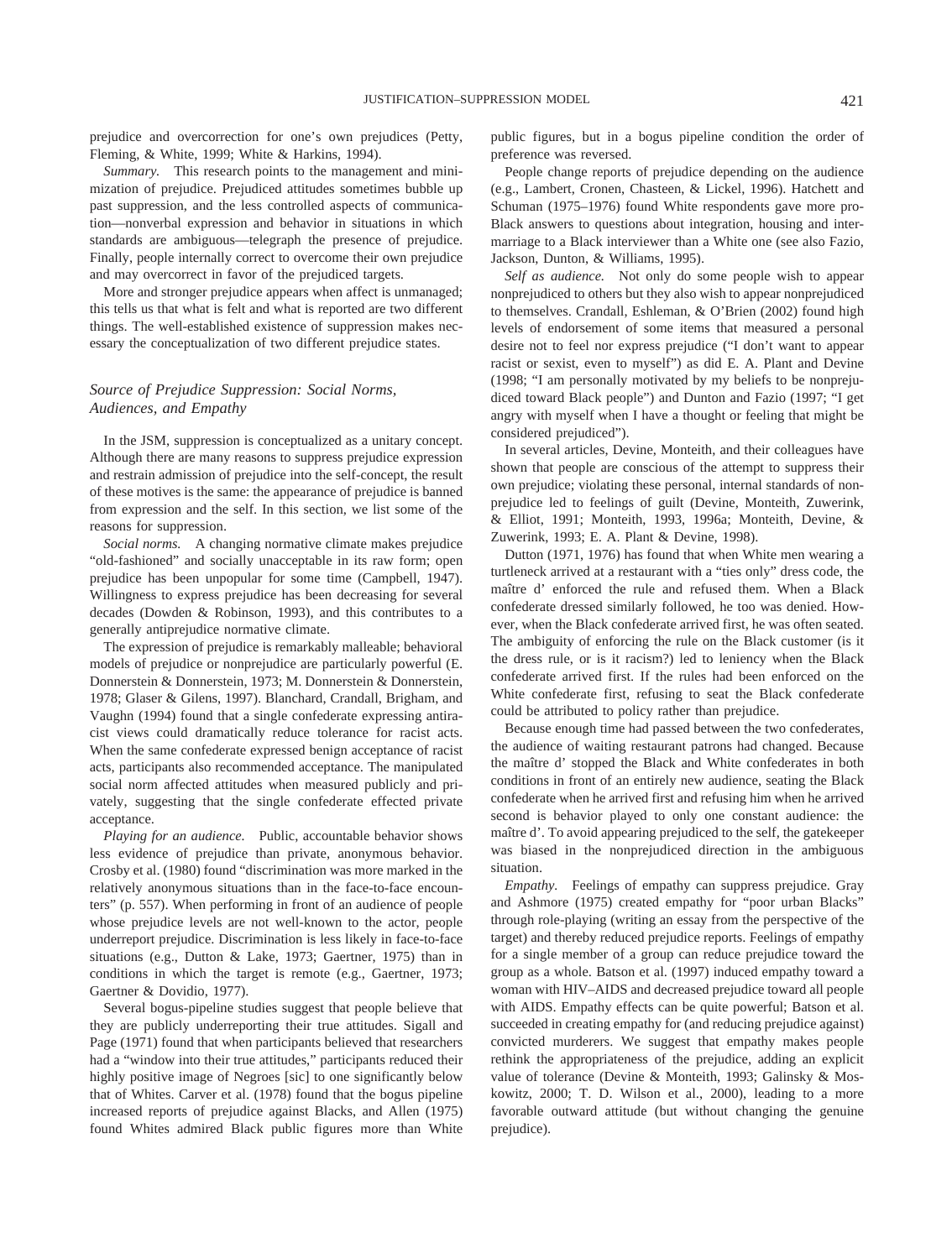#### *Source of Prejudice Suppression: Value Systems*

We suggest that a range of social, political, and religious values lead to the suppression of prejudice. There is a great deal of data showing that various value systems are correlated with prejudice, and we reconceptualize most of these findings in terms of suppression.

*Religion.* In many cases, religious belief actively serves to suppress prejudice. Although in some cases religiosity is associated with higher levels of prejudice, very high levels of religious belief are sometimes associated with low levels of prejudice (Gorsuch & Aleshire, 1974). The New Testament proscribes prejudice: "There is neither Jew nor Greek, there is neither slave nor free, there is neither male nor female; for you are all one in Christ Jesus" (Galatians 3:28, Revised Standard Version). Some religious groups are characterized by their humanitarian and antidiscrimination work (e.g., Quakers; Jennings, 1997) and their antiprejudice teachings of tolerance and acceptance of all (e.g., the Baha'i faith; Universal House of Justice, 1985).

Allport (1954) argued that the Judeo–Christian ethic is in conflict with the expression of prejudice. The experience of prejudice among the religious leads to feelings of guilt, and the suppression of prejudice—"practicing nondiscrimination"—is a virtue that religious Jews and Christians can admire.

One religious orientation appears to be related to low levels of prejudice, what Batson, Naifeh, and Pate (1978) called *quest,* the tendency to perceive religion as a personal and ongoing search for morals, values, and religious meaning, but resisting clear-cut answers. People high in quest score lower on measures of prejudice against Blacks, women, homosexual persons, and communists (Batson et al., 1978; McFarland, 1989). This is true regardless of the proscribed or nonproscribed nature of the prejudice (Batson & Burris, 1994).

*Politics.* Some political value systems also directly teach nonprejudice. During the civil rights movement in the 1960s in the United States, the Student Nonviolent Coordinating Committee was a politically activist organizing group that engaged in antiracist political socialization (Perlstein, 1990).

Political liberalism (of the modern sort) emphasizes social tolerance and is associated with less negative attitudes toward racial minorities, those with physical disabilities, homosexuals, and other groups (e.g., Crandall, 1994; Greenberg, Simon, Pyszczynski, Solomon, & Chatel, 1992; Lambert & Chasteen, 1997). In general, liberalism is associated with the social value of tolerance toward social deviance, which in turn can translate into less reported prejudice (e.g., I. Katz & Hass, 1988; Kurdek, 1988).

*Egalitarianism.* Egalitarianism is a value system that is characterized by democratic and humanitarian precepts and the values of equality of opportunity, social justice, and the worth of all human beings. We suggest that egalitarians are people who expend effort in suppressing prejudice, by veneering over the underlying negative affect and beliefs with contrasting positive beliefs and emotions toward disadvantaged groups (I. Katz et al., 1986).

Egalitarian values are associated with positive attitudes toward a wide range of disadvantaged groups. People who endorse egalitarianism are more likely to accept Blacks (Biernat, Vescio, Theno, & Crandall, 1996; I. Katz & Hass, 1988; Monteith & Walters, 1998), homosexuals (Biernat, Vescio, & Theno, 1996), people with obesity (Crandall, 1994), women (McHugh & Frieze, 1997; Sidanius, 1993), older people (Lambert & Chasteen, 1997), Jews (Campbell, 1947), and the disabled (Newman, 1987; S. J. Taylor & Bogdan, 1989). Egalitarianism is associated with low levels of reported prejudice across countries and languages (e.g., Perkins, 1992; Tyson, Doctor, & Mentis, 1988).

*Personal standards.* Devine and Monteith (1993) argued that many people develop internal standards—based on values and beliefs—that they should be entirely nonprejudiced. The course of becoming nonprejudiced is a controlled, effortful process of suppression of stereotypical thought, prejudicial feelings, and discriminatory behavior:

Our focus is on individuals who have consciously decided that prejudice is personally unacceptable and as such have deliberately renounced prejudice. In renouncing prejudice, these people commit themselves to changing their ways of responding to members of a stereotyped group. That is, they make a commitment to replace "old" unacceptable responses with the "new" nonprejudiced responses. (Devine & Monteith, 1993, pp. 318–319)

Following Allport (1954), they called this *prejudice with compunction*—a primary and automatic prejudice followed by a concerted effort to suppress and deny it. People are motivated by the desire to be nonprejudiced and feel obligated to follow their internal standards (Devine et al., 1991). There are several measures of chronic motivation to suppress prejudice (Crandall, Eshleman, & O'Brien, 2002; Dunton & Fazio, 1997; E. A. Plant & Devine, 1998). Monteith, Devine, and their colleagues expressed optimism about the effectiveness of suppression; people who are motivated and experienced at suppression can become effective at it (Monteith et al., 1993; see especially Monteith, Sherman, & Devine, 1998).

#### *Suppression and Mental Resources*

The act of suppressing the thoughts, emotions, and feelings associated with prejudice requires an ongoing supply of a limited resource—mental energy. When cognitive resources are unavailable for suppression, attempts to suppress may fail or even lead to a rebound effect (Wegner, 1992, 1994; Wegner & Erber, 1992).

Because suppression siphons off mental energy, Wegner (1989) suggested that it might decrease the individual's ability to think carefully, leading to superficial judgments (Richards & Gross, 1999). Macrae, Bodenhausen, Milne, and Wheeler (1996) found that when perceiving highly stereotypical targets, participants who were suppressing their stereotypes had grave difficulty in remembering anything counterstereotypical about older and skinhead targets. Stereotype suppression is cognitively taxing and may paradoxically reduce the suppressor's ability to remember nonstereotypical individuating information. Macrae, Bodenhausen, Milne, and Ford (1997) found the suppression of stereotyperelevant information interfered with learning words on an unrelated task, suggesting limited processing capacity. When under cognitive load, this effect was enhanced (see also Macrae, Bodenhausen, Milne, & Jetten, 1994; Spencer, Fein, Wolfe, Fong, & Dunn, 1998).

Suppressing thoughts and fears leaves less effort to expend on physical and mental endurance tasks. People who had suppressed their desire to eat chocolates, and instead sampled from a plate of radishes, gave up more quickly on a demanding mental puzzle (see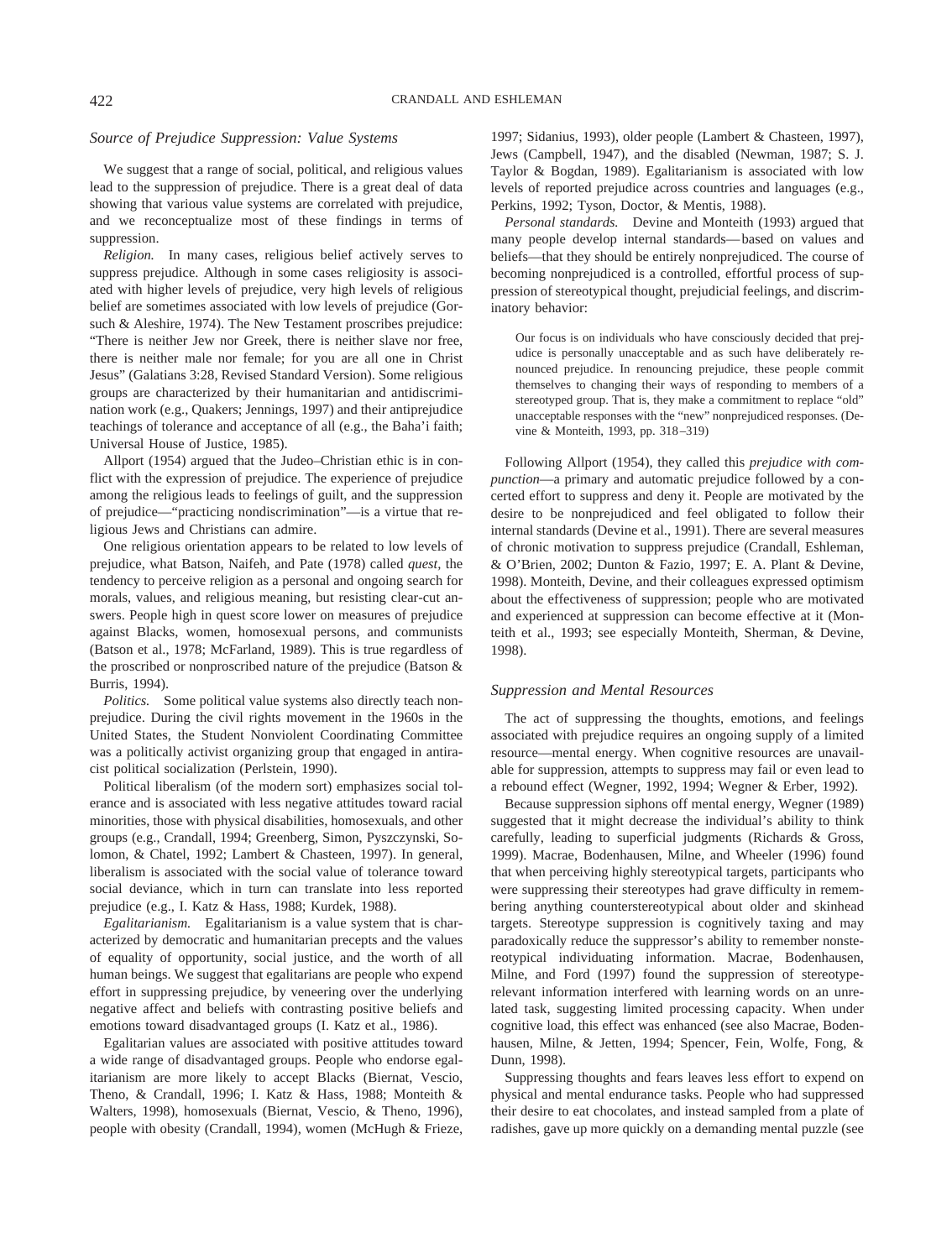Baumeister, Bratlavsky, Muraven, & Tice, 1998; Muraven, Tice, & Baumeister, 1998).

Suppression impedes performance beyond attention and memory. Hochschild (1983) found that the suppression of negative affect in female flight attendants took a significant toll, leaving these women less able to enjoy emotionally satisfying relationships. By contrast, the expression of negative emotions releases energy and has a variety of positive effects (Pennebaker, Kiecolt-Glaser, & Glaser, 1988; Petrie, Booth, & Pennebaker, 1998).

In summary, suppression takes mental energy, and a resultant mental fatigue can lead to suppression failures, inadvertent slips, mental backlash, and a reduced ability to self-regulate. The mental suppression of prejudice is not always reliable, and acting on the motivation to reduce expressions of prejudice may serve to create the very problems the suppressor sought to solve.

#### *Paradoxical Effects of Suppression*

Even though people may be motivated and experienced at suppressing prejudice, the attempts to suppress prejudice are not always successful. In many cases, the suppression of prejudice may have a paradoxical effect, leading to increases in prejudice.

*Ironic mental processes.* Wegner and his colleagues have shown that attempts to suppress thoughts often result, ironically, in the increase of the thoughts in consciousness (Wegner, 1989, 1992, 1994; Wegner & Erber, 1992). Wegner argued that the suppression of a thought or feeling requires that one must (a) monitor consciousness for the presence of the thought and (b) suppress the thought when it bubbles up into awareness. Ironically, to be able to monitor consciousness for the thought requires some representation of the thought in (or near) consciousness. Thus the to-besuppressed thought ends up being more activated, more persistent, and more insistent as the processes wear on. The more one actively seeks to suppress a thought related to stereotyping or prejudice, the more activated that cognitive "node," and subsequently the more available the thought, feeling, or stereotype becomes. Macrae et al. (1994) applied Wegner and Erber's model to the suppression of the skinhead stereotype. Following suppression, participants discriminated more and showed more skinhead stereotype activation than participants who had not suppressed their stereotypes. The act of suppressing stereotypical thought may paradoxically enhance stereotyping. In addition to these ironic processes, we suggest three other ways in which the suppression of prejudice might lead, paradoxically, to increases in the expression and experience of prejudice.

*Suppression as justification.* McConahay et al. (1981) argued that White Americans' suppression of prejudice may exacerbate racism at the societal level, as the denial of prejudice can lead to failure to perceive racism and discrimination. In this context, Black Americans' efforts to end discrimination appear selfcentered and anti-egalitarian. This can also lead to news coverage and entertainment that are consistent with gatekeepers' perception of society as increasingly nonracist and egalitarian with respect to opportunity. The depiction of successful upper-middle-class Blacks (e.g., *The Cosby Show*) has been shown to increase Whites' denial of discrimination and inequality (Jhally & Lewis, 1992).

The suppression of a genuine underlying prejudice can become a moral victory, leading to the self-perception of nonprejudice (Gaertner & Dovidio, 1986). With this moral victory in hand, the person may then express prejudice in ambiguous ways, feigning rejection of the stereotype but still managing to express it.

The stereotype of the extremely racist person can lead to selfjustification as unprejudiced. Feagin and Vera (1995) noted that the American stereotype of the racist person is someone who is uneducated, hostile, violent, Southern, coarse, and common. They argued that this extreme stereotype of a racist provides "cover" for the everyday racist. If people feel that the cultural definition of a prejudiced person is someone who is distinctly different from themselves, then their own rejection of that extreme form of prejudice, in combination with some suppression of their own prejudice, can leave them feeling distinctly nonprejudiced. One may build a repository of nonprejudiced self-images that justify and permit discriminatory behavior in the future (Monin & Miller, 2001; Swim, Aikin, Hall, & Hunter, 1995).

*Suppression leads to reactance.* People follow norms regarding the expression of prejudice (e.g., Blanchard et al., 1994; Crandall, Silvia, N'Gbala, Dawson, Tsang, 2002; Pettigrew, 1991), even displaying apparently contradictory behaviors in order to follow the norms of the immediate context (Minard, 1952; Reitzes, 1953). Still, there is evidence of psychological reactance or backlash against the norms of "political correctness" that have been prevalent in recent years (Bodenhausen & Macrae, 1998; Haithman, 1993; Heimel, 1993; Sowell, 1995; see S. S. Brehm & Brehm, 1981). People seem to be resisting changes in norms regarding prejudice.

E. A. Plant and Devine (1998, 2001) provided evidence that internal and external pressures to suppress prejudice have different effects on individuals who are primarily internally or externally motivated to avoid expressions of prejudice. They suggested that reactance may occur when people feel forced by situational constraints to suppress prejudice. Increasing such constraints, and therefore decreasing the person's freedom to be prejudiced, might lead to greater prejudice over time in response to this reactance. According to their theory, external pressures to reduce prejudice must strike a delicate balance between encouraging the development of internally based motivations to avoid prejudice and eliciting reactance.

*Suppression release is rewarding.* Suppression requires mental energy and deflects resources from other goal-oriented pursuits. Failing to express emotional states can lead to feelings of anxiety and an uncomfortable cognitive pressure (Pennebaker, 1990; Wegner, 1989). By contrast, the expression of suppressed emotions reduces this tension and anxiety. Reducing anxiety and releasing tension are inherently pleasurable.

By analogy to the two-factor theory of avoidance learning (Mowrer, 1956), we argue that the expression of suppressed prejudiced can be accompanied by positive emotions that serve to reinforce the expression of prejudice. This is a tension-release model of prejudice expression based on operant conditioning. Tension builds up when opportunities to express underlying prejudices are stymied by suppression, social norms, and the fear of audience reaction, competing values. When an opportunity to express the unadulterated prejudice is taken, tension is reduced. The pleasant state that accompanies the public release of prejudice acts as a reinforcer, which may enhance the probability of future prejudice expressions.

To test the idea that prejudice expression can be pleasurable, O'Brien and Crandall (2000) had students freely express negative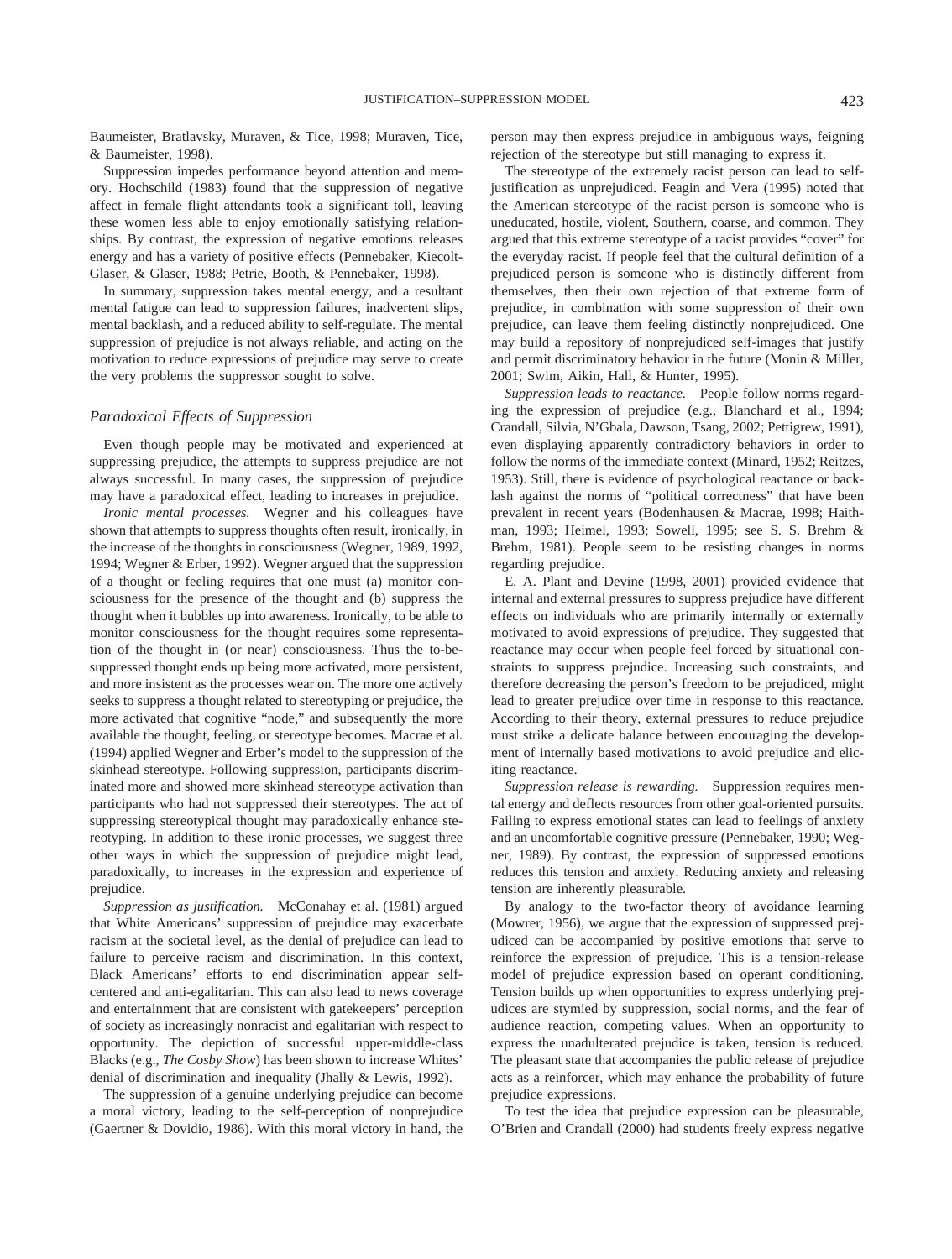thoughts about either a suppressed prejudice (against fat people), a nonsuppressed prejudice (against child abusers or Iraqi soldiers), or a negative topic unrelated to prejudice (pollution). Compared with the other groups, the suppressed-then-released-prejudice group experienced an elevated mood and enjoyed the group discussion more. Tension release—the expression of suppressed prejudice—is accompanied by positive emotions. These emotions may serve as reinforcement of future expression of suppressed prejudice. Because of this affective reward, suppressors may express more prejudice and take more pleasure in doing so than nonsuppressors.

#### *Enhancing Prejudice Suppression*

Several "supportive" processes that are not direct forms of suppression can enhance the suppression of prejudice; we review three of these factors: practice, commitment to egalitarian goals, and cognitive ability–capacity.

*Practice.* The paradoxical effects of suppression may not be inevitable, as a commitment to suppress prejudice may overcome the ironic effects of thought suppression; the success rate of suppression may improve through practice (Devine, 1989; Lepore & Brown, 1997; Monteith, Sherman, & Devine, 1998; Smart & Wegner, 1999; Wegner, 1994). Monteith, Spicer, and Tooman (1998) showed that whereas individuals who were high in prejudice showed a rebound following suppression of antigay prejudice, individuals who were low in prejudice (i.e., more practiced) did not.

Kelly and Kahn (1994) found rebound effects with a novel task (suppressing thoughts of "white bears"), but they found no rebound effect when participants were instructed to suppress familiar intrusive thoughts (e.g., death of a pet). They argued that suppressing novel thoughts led to a rebound effect, whereas the more practiced suppression of familiar thoughts yielded successful suppression. Similarly, Kawakami, Dovidio, Moll, Hermsen, and Russin (2000) found that practice in negating of stereotypes reduced stereotype activation.

*Egalitarian goal commitment.* Moskowitz and colleagues (Moskowitz, Gollwitzer, Wasel, & Schall, 1999; Moskowitz, Saloman, & Taylor, 2000) have argued that people with a chronic commitment to egalitarian goals can suppress activation of stereotypes; important goals that become linked to the self are chronically activated, which then operate implicitly. Those with chronic egalitarian goal activation (with values that suppress prejudice) do not judge nor remember women or Blacks in terms of the stereotype—apparently the stereotype is not activated among the committed suppressors. Hence, suppression may sometimes be nearly effortless.

*Cognitive ability.* The suppression of prejudice requires mental energy and effort; people with high levels of cognitive ability should be better at suppressing prejudice. Although data that directly speak to this issue are limited, higher education is associated with cognitive ability, and education is reliably negatively correlated with expressed prejudice across several countries and time periods (Allport & Kramer, 1946; Meertens & Pettigrew, 1997; Schoenbach, Gollwitzer, Stiepel, & Wagner, 1981; Stouffer, Suchman, DeVinney, Star, & Williams, 1949).

Other cognitive factors have been associated with prejudice and stereotyping. Time pressure for making judgments enhances ethnic stereotyping (Kruglanski & Freund, 1983). People with few cognitive resources are less able to suppress their stereotypes once activated (Gilbert & Hixon, 1991). Shah, Kruglanski, and Thompson (1998) found that the need for cognitive closure was associated with greater in-group bias and out-group derogation.

*Summary.* Practice, goal commitment, and cognitive resources play a role in the suppression of stereotypes; to date the bulk of research on successful suppression has focused more on cognitive than affective factors. At this point we cannot state with assurance whether suppression of prejudice-related affect can be as effective as the suppression of stereotype activation.

#### *Diminishing Suppression Processes*

Because the suppression of prejudice has a variety of motives, interrupting these motives can interrupt suppression, leading to increases in reported prejudice. Similarly, lowering the ability to engage in suppression will unleash expressed prejudice. Although diminishing suppression has the same effect as enhancing justifications (more prejudice will be expressed), the underlying cause is the decrease in force used to inhibit prejudice expression and not an increase in the acceptability of prejudice. Several factors will reduce the amount of prejudice suppression people engage in, resulting in increases in measured prejudice.

*Anonymity.* A concern about audience reaction is a major motivator for suppression; when this is removed, antisocial acts become more common (Zimbardo, 1969). Anonymity may increase reports of prejudice (Evans & Miller, 1969), and situations with anonymity (e.g., on the Internet) are prone to more openly hostile forms of conflict (Carnevale & Probst, 1997).

Hate crimes are rarely perpetrated against people the aggressors know personally (Garofalo, 1997); anonymity is an important ingredient in prejudice-based aggression. Anonymity in the lab enhances cross-racial aggression (E. Donnerstein & Donnerstein, 1976).

*Emotional and physical fatigue.* Because suppression requires mental energy, a lack of energy will undo suppression. The causes of energy depletion are manifold, including anger, frustration, emotional exhaustion, cognitive overload, psychological stress, sleep deprivation, coping with chronic illness, and so on. Because mental vigor is needed to suppress prejudice, virtually anything that significantly stresses or overloads emotional assets will interfere with suppression processes. Cowen et al. (1959) found that frustration increased anti-Black prejudice. Rogers and Prentice-Dunn (1981) found greater anti-Black discrimination among angered participants (see also E. Donnerstein, Donnerstein, Simon, & Ditrichs, 1972). Monteith, Sherman, and Devine (1998) reported that anxiety can increase reports of prejudice.

Emotional resources will be challenged by many life situations; suppressed prejudices will be released by mental fatigue, hunger, a lack of sleep, anxiety, stress, and so on. Higher levels of prejudice have been found late (as compared to early) in the semester (Crandall & Cohen, 1994) when educational responsibilities deplete psychological assets.

*Weak social norms.* Normative conformity is highest when countervailing social norms are weak or ambiguous (Cantril, 1941); several studies have shown that White bystanders are more likely to discriminate against Black victims in situations in which failure to intervene could be attributed to factors other than the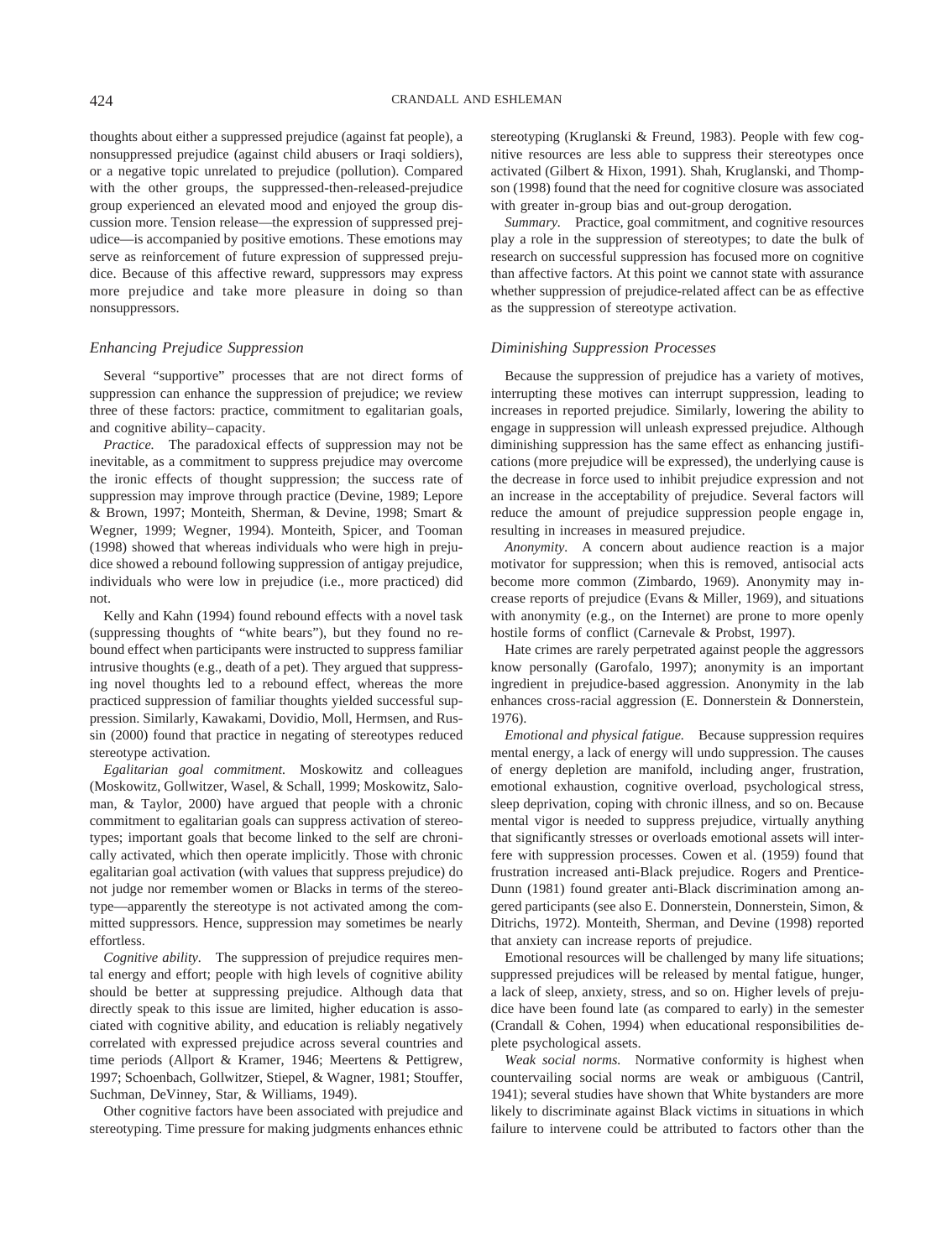victim's race. Gaertner (1975) confronted participants with an ambiguous emergency situation; participants heard a stack of chairs fall on a person in an adjoining room but were surrounded by apparently unconcerned bystanders. In this situation, White participants helped the Black confederates less than the White confederates. Gaertner and Dovidio (1977) found that diffusion of responsibility effects were stronger for Black than White victims, but Blacks and Whites were helped equally when the participant was the only bystander (see also Frey & Gaertner, 1986). In quickly changing or novel social situations, newly formed groups, or social groups with high turnover, norms are unstable and not universally agreed upon (Forsyth, 1999). In such anomic situations, one can expect higher levels of prejudice expression.

*Alcohol.* Alcohol can directly reduce suppression. Alcohol has a psychological and biological effect on inhibition—increased blood alcohol level decreases the ability of a person to inhibit, and to appreciate the consequences of, actions (Steele & Josephs, 1990; Steele, Southwick, & Pagano, 1986). Steele and Southwick (1985) suggested that alcohol increases the expression of behavior that is in *inhibitory conflict,* that is, "when the response is pressured by both inhibiting and instigating cues" (p. 18). When there are simultaneous pressures to engage and not to engage in a behavior, consumption of alcohol increases expression.

The expression of underlying prejudice is under exactly this sort of conflict. We expected that prejudices would be unleashed by alcohol, but only those prejudices that are suppressed. Prejudices that have free expression while an individual is sober should exhibit no increase with alcohol, whereas prejudices that are inhibited should blossom. Despite its clear relevance for the perpetration of barroom violence, sports fan-related violence, and hate crimes, we have been able to find very little on the relationship between alcohol and the expression of prejudice.<sup>3</sup>

O'Brien, Eshleman, and Crandall (2000) reported a study of alcohol intoxication and prejudice. They surveyed people outside of bars, who completed attitude questionnaires and blew into a Breathalyzer. They found a correlation of .31 between blood alcohol level and reports of normatively suppressed prejudice (e.g., toward racial and religious groups).

*Summary.* Suppression is the motivated attempt to reduce, deny, or avoid the expression of prejudice and the desire to maintain a sense of self that is innocent of prejudice. It is motivated by internal and external forces and is subject to forces that can augment it (e.g., an audience) or subdue it (e.g., alcohol, emotional states). Paradoxically, suppressing prejudice can have the effect of enhancing it. Because suppression involves the thwarting of a motivational state that energizes expression, suppression may have negative affective consequences and cost mental energy. As energetic tension builds up, a person is motivated to seek ways to express the suppressed prejudice; this is the function of justification.

#### Justification: The Release of Prejudice

Justifications allow a person to express an otherwise suppressed prejudice. Although most of the research and theory on justifications have conceptualized them as causes of prejudice (e.g., politics, religion, values), we think of justifications as releasers of prejudice. Justification undoes suppression, it provides cover, and it protects a sense of egalitarianism and a nonprejudiced self-image (e.g., Allport, 1954, chap. 1; Jost & Banaji, 1994). Justifiers both allow for the expression of prejudice and cover the roots of discrimination.

#### *Definition of Justification*

A justification is any psychological or social process that can serve as an opportunity to express genuine prejudice without suffering external or internal sanction. A justification may be based on ideology, allowing or even mandating a negative evaluation of a group or its members. A justification may be a cognition, a role, or a social situation that affords an opportunity for the expression of prejudice without internal or external punishment. Conceptually, justifications are secondary to suppression, because a prejudice does not need a justification unless there is some countervailing belief, attitude, ideological factor, or social norm that identifies the negative emotional attitude as improper.

People may have beliefs or values that serve as justifications but that predate the prejudice—for example, they may believe people's choices are the sole source of what happens to them in their lives. This belief, which may have been acquired while reading Ayn Rand, can subsequently function as a justification for prejudice against lesbians and gay men, poor people, and people with obesity. This justification will not be present in consciousness to serve as a justification until a prejudice is suppressed. The instantiation of the justification is secondary to suppression; the belief may preexist. Justifications are akin to *exaptations* (Gould, 1991), innovations that develop in one area but have a useful function in another.

Justifications appear in the expression process when they are needed—when one wishes to express a genuine prejudice and one experiences a simultaneous desire to suppress the prejudice. They can be identified by their "explanatory" nature; genuine prejudice has little cognitive content—it is primarily affective and largely nonverbal. Justifications, on the other hand, may be explanations for why a prejudice may be acceptable or even desirable. Stereotypes, value violations, blaming the victim, and so forth form a "logical" argument in favor of a prejudice, but we argue that they generally do not form the prejudice itself.<sup>4</sup> However, in some of the research we review below, there is little empirical evidence that can be used to sort out whether the justification is a releaser or a cause of genuine prejudice. Although we make a strong claim that all of what follows can and should be conceptualized as justifications, the data do not yet exist to test this hypothesis in many cases.

Suppressors of prejudice tend to be broadly aimed and can affect large categories of prejudices (e.g., egalitarian and religious values, personal standards, and desire for a nonprejudiced selfimage). By contrast, justifications are often releasers on a more

<sup>3</sup> Using a balanced placebo design, Reeves and Nagoshi (1993) found that those high in racism rated an act by a Black man toward a White man as more aggressive when they believed they had consumed alcohol. However, there was no direct effect of drinking alcohol. In this case, alcohol did not serve as a disinhibitor, but thinking that one had drunk alcohol may have served as a justification for the expression of prejudice.

<sup>&</sup>lt;sup>4</sup> This distinction between justifications and genuine prejudice suggests that Allport's (1954) definition that "prejudice is an antipathy based upon a faulty or inflexible generalization" (p. 9) does not in fact define prejudice. We suggest that Allport conflated prejudice with justification processes.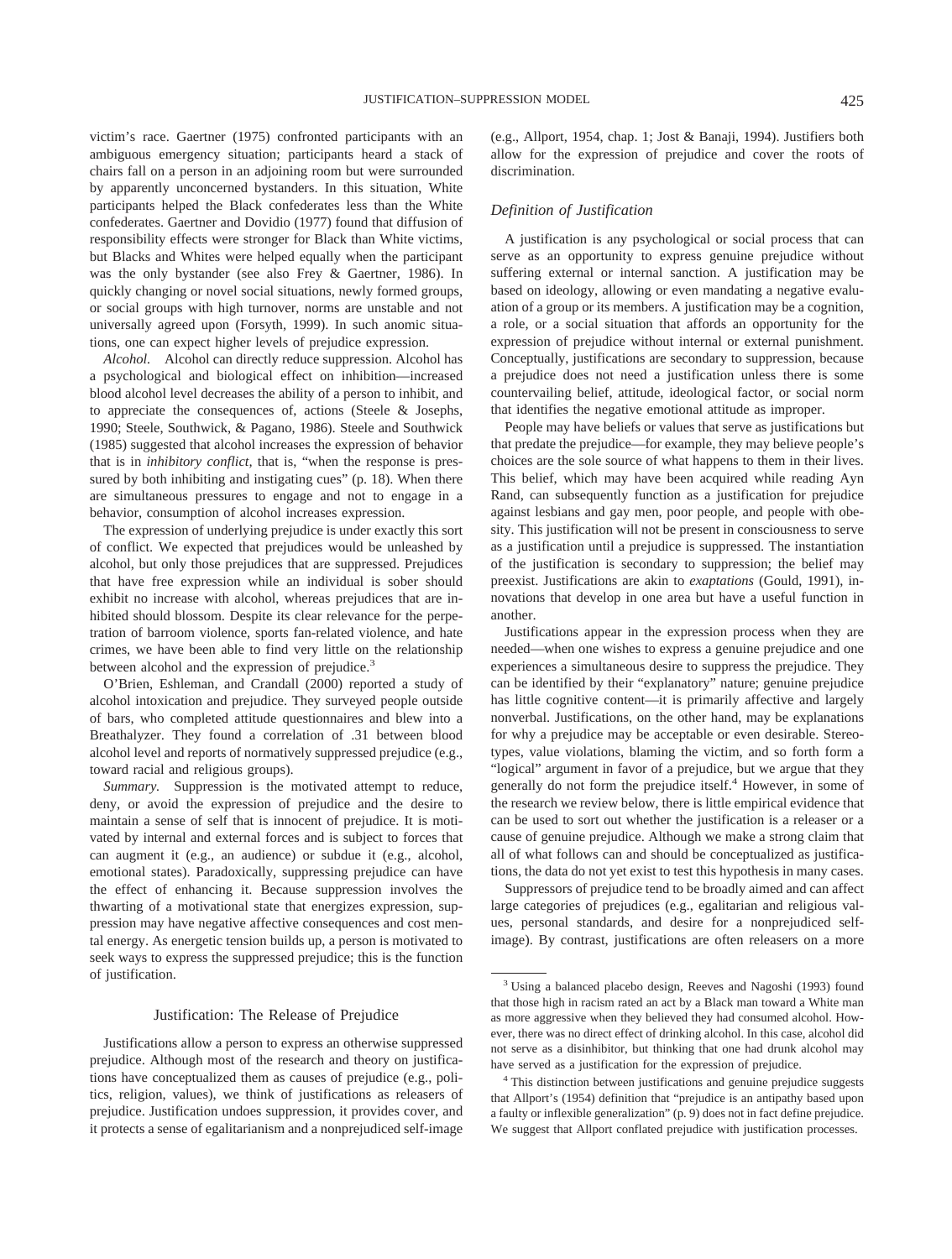narrow scale. Suppression is caused by a relatively small number of processes, which cover a large number of prejudices. Justifications, on the other hand, may have a more narrow applicability and often are constructed with the expression of particular prejudices in mind (e.g., negative stereotypes about Gypsies do not justify anti-Semitism). Because justifications tend to work on single prejudices, they are more prevalent, varied, and individualized.

A wide variety of cognitions, social norms, beliefs, and values can serve to justify prejudice. We review only a small sample of the various kinds of justifications people can make that will serve to justify, cover, and release prejudice. These justifications release prejudice into expression, often accompanying the expression. They also serve to release prejudice into the self-concept, allowing these prejudices to peacefully co-exist with suppression factors. On the basis of some previous conceptualizations of the structure of justification (e.g., Crandall, 2000), we classed justifications into six categories: naturalistic fallacy and the preservation of the status quo; celebration of social hierarchy; attributions and personal responsibility; covering; beliefs, values, religion, and stereotypes; and intergroup processes.

### *Naturalistic Fallacy and the Preservation of the Status Quo*

One set of beliefs about the nature of the social world that supports and justifies prejudice is beliefs that support the status quo. Generally, these beliefs support the naturalistic fallacy that "what is, is good." The naturalistic fallacy serves as a justification for prejudice against any group that is doing poorly in the social structure, and status quo beliefs and their near relatives take a variety of forms.

*Belief in a just world.* Lerner (1980) suggested that people tend to believe that the social world is just and fair, where "people 'get what they deserve.' The judgment of deserving is based on the outcome that someone is entitled to receive" (p. 11). The belief in a just world can have a profound effect on the perception of victims (see Lerner, 1980, for a review).

People who believe in the just world report higher levels of prejudice (Staub, 1996). Belief in the just world has been correlated with prejudice against Blacks (Rim, 1988), fat people (Crandall, 1994), people with depression (Crandall & Cohen, 1994), and people with cancer (Stahly, 1988), among many others.

If one believes that people get what they deserve and deserve what they get, prejudice toward the poor, unemployed, imprisoned, underpaid—any person or group doing poorly—is justified, because such people deserve their unhappy fates (Feather, 1984). Thus, suppressed prejudice can be released by the justification of deservingness, based on belief that the world delivers punishment only to those who have sinned and that it rewards only the worthy.

*Right-wing authoritarianism.* The most famous example of personality-oriented prejudice research is *the authoritarian personality* program of Adorno, Frenkel-Brunswik, Levinson, and Sanford (1950). Although the research program was attacked on a variety of conceptual and empirical fronts (Brown, 1965), many of the core ideas of the authoritarian personality are solid and well established (Altemeyer, 1981; Christie & Jahoda, 1954; Stone, 1995).

Altemeyer (1981) characterized right-wing authoritarians (RWAs) as people who submit to established authority, aggressively expect submission from others perceived to be socially inferior, and strictly adhere to social conventions. RWAs endorse the status quo; they vigorously defend it. People who score high on right-wing authoritarianism report high levels of many different prejudices; "right-wing authoritarians are 'equal opportunity bigots' " (Altemeyer, 1994, p. 136). RWAs are people for whom negative attitudes toward the oppressed and weak, those low in social prestige, and the unconventional are justified by an ideological perspective that accepts authority for its own sake, endows the powerful with positive qualities, and restricts the opportunities and freedoms of people low in power or authority.

RWAs also have another justification—fear stemming from anxiety. Altemeyer (1988) found a correlation of .50 between right-wing authoritarianism and the sense that the world is a perilous place (see also Duckitt, Wagner, du Plessis, & Birum, 2002; Lambert, Burroughs, & Nguyen, 1999). People high in anxiety perceive threat more readily than those low in anxiety (e.g., Eysenck, Mogg, May, Richards, & Mathews, 1991); those with authoritarian ideology may feel justified in their prejudices because of the direct threat to them and the status quo they perceive from groups attempting to improve their lot through social change.

#### *Celebration of Social Hierarchy*

Many of the beliefs about the status quo are closely related to beliefs about social hierarchy. Indeed, the goal of preserving the status quo is the crystallization and justification of the current status arrangements. As a result, the demarcation between naturalistic fallacy beliefs and social hierarchy preferences is indistinct.

*Social Darwinism.* Social Darwinism is an ideology that raises the naturalistic fallacy to pseudoscientific principle. When concepts of biological evolution are applied to society, social inequalities are considered natural, inevitable, and even good, by appeal to the idea that societal success implies the survival of the fittest (Hawkins, 1997). Social Darwinism elevates hierarchies to a state where mistreatment of "inferior" races or cultures is not only natural but necessary—a way of improving the human race through natural selection. In this way, prejudice and discrimination are not only acceptable but inevitable, necessary, natural, and moral.

This belief is not new (see Benedict, 1940), but recent work in behavioral genetics has been adopted by some as evidence of the relative superiority of different racial groups. The belief that different racial and ethnic groups have a distinct genetic past and that this past characterizes essential differences between the groups characterizes a modern, racialist, social Darwinism. Modern social Darwinism characterizes the beliefs of neo-Nazi skinhead groups and modern Klan members (Ezekiel, 1995) as well as the work of some sociologists and psychologists (e.g., Herrnstein & Murray, 1994; Rushton, 1995; J. Q. Wilson & Herrnstein, 1985). These beliefs suppress efforts to change the status quo, because attempts at creating social equality appear doomed to failure, as the underlying genetic capital of "inferior" groups is unable to take advantage of opportunities such as education or career advancement.

*Reification of social status beliefs.* The belief that social status reflects actual social value justifies prejudice. High status consciousness (Blalock, 1959) and a sense of superior social status (Allport, 1954) are correlated with prejudice, although high levels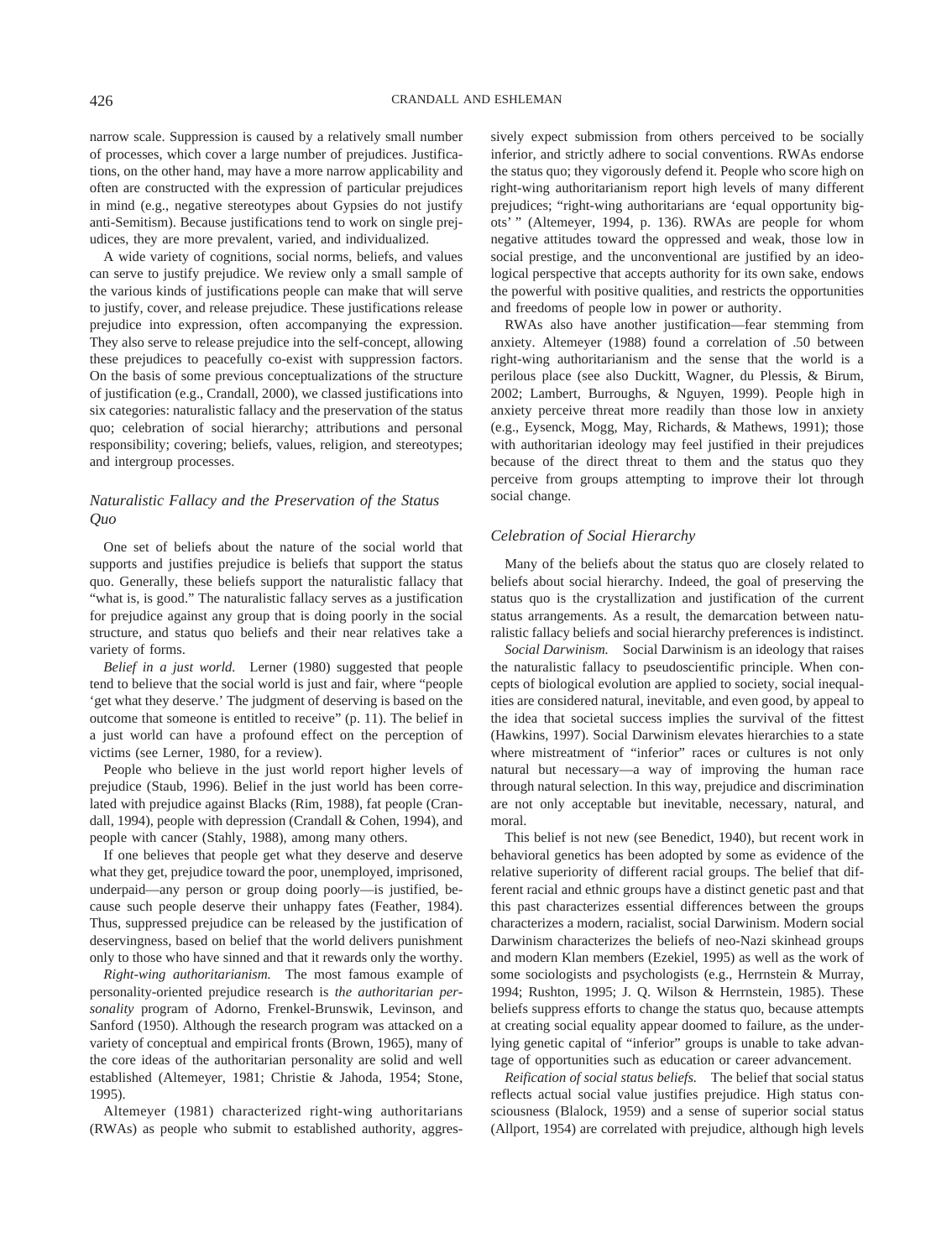of prejudice tend to be concentrated in social groups that are only modestly above average in the overarching social structure (e.g., Pavlak, 1973; Schutte, 1995). Kluegel (1990) found that White Americans have reached an "era of stable acceptance of the Black– White economic gap" (p. 512), which in turn justifies prejudice and discriminatory behavior.

The equation of social status with moral value provides a circular argument: "if high status, then good person," and evidence of goodness can be found in high status. When experimentally given high status, both high- and low-status groups tend to favor the high-status group in the distribution of rewards (e.g., Sachdev & Bourhis, 1987).

*Prosperity theology.* Prosperity theology is the belief that God shows approval through unequal distribution of mammon from heaven (Cantril & Sherif, 1938; Hadden & Shupe, 1987; Mariano, 1996). In this view, the rich are different—God smiles upon them. This idea has its roots in the doctrines of John Calvin, whose theology has served to promote competitive economic activity and the private accumulation of wealth (Appling, 1975; G. Marshall, 1980). Calvinist beliefs (e.g., "Believers are members of God's elect") have been used as part of the ideological justification of apartheid in South Africa (Schutte, 1995).

*Protestant ethic.* The PWE is a widely—but often tacitly endorsed value system that promotes the notion that hierarchy, in and of itself, is good. One of the underlying Puritanical arguments of the PWE is that success comes to people who work hard and who deny themselves pleasure and leisure. People who believe in the PWE tend to be racist (I. Katz & Hass, 1988), antifat (Crandall, 1994), and antigay (Biernat, Vescio, & Theno, 1996; Biernat, Vescio, Theno, & Crandall, 1996). One of the most common explanations of the socioeconomic superiority of Whites compared with other racial groups is that minorities lack motivation, preferring the comfort of their families and holidays to work (e.g., Kluegel, 1990; Kluegel & Smith, 1986).

*Social dominance.* Social dominance orientation (SDO) is the degree of one's preference for inequality among social groups and the desire that one's in-group dominate and be superior to outgroups (Pratto, Sidanius, Stallworth, & Malle, 1994). People who endorse SDO beliefs prefer hierarchical (as opposed to equal) relations among groups and support a variety of beliefs that align social groups on a superior–inferior dimension. As a result, people who are high in SDO score high in racial–ethnic prejudice, as well as sexism, nationalism, anti-Arab racism, patriotism, separation between "high" and "low" culture, meritocracy, and political conservatism (Pratto et al., 1994; Sidanius & Pratto, 1993). Sidanius, Pratto, and Bobo (1996) suggested that the well-established correlation between anti-Black racism and conservative politics is based on SDO—conservatives rate Blacks negatively only to the extent that they prefer a hierarchical society, especially one that favors their group.

*System justification.* Hierarchy exists in all social settings, and most people believe that these hierarchies serve important functions, be they based on race, social class, education, Graduate Record Examination scores, age, experience, or the fashionableness of one's clothing. Jost and Banaji (1994) argued that stereotypes can serve a system-justification function. They wrote that

stereotypes serve ideological functions, in particular... they justify the exploitation of certain groups over others, and they explain the

poverty or powerlessness of some groups and the success of others in ways that make these differences seem legitimate and even natural. (p. 10)

They argued that stereotypes serve three functions: ego justification, to feel better about self and social position; group justification, to justify the actions of the group, particularly toward out-groups; and system justification, to justify the actions of the group, particularly toward out-groups; and system justification, to justify the existing social institutions. The system justification approach argues that stereotypes develop from one's experience with the current social arrangement. We perceive differences in social status among groups and then create stereotypes about the groups that serve to support the status quo, reify group differences, and palliate resentment about others' or one's own low status and poor access to resources. An unfair or inequitable system can become legitimized by creating beliefs about groups that explain (via stereotypes) why such groups deserve their status.

*Political orientation.* Support for the superiority of the status quo is an element of many belief systems; conservative political rhetoric often refers to the past and emphasizes stability and tradition (Lane, 1965). Many researchers have found political conservatism to be correlated with prejudice of various kinds (e.g., Allport & Kramer, 1946; Bierly, 1985; Crandall, 1994; Crandall & Cohen, 1994; Crandall & Martinez, 1996; Gaertner, 1973; Kinder & Sears, 1981; Lane, 1965; Pratto et al., 1994; W. Wilson, 1970). As age and education increase, so too does the correlation between prejudice and political conservatism, suggesting that sophisticated understandings of political conservatism are accompanied by more sophisticated justifications for prejudice (Bobo, 1997; Sidanius et al., 1996).

Political conservatism is based, in part, on a preference for stability and the status quo, which in turn can support the relative elevation of Whites, heterosexuals, males, and so on, compared with other groups (e.g., Lambert & Chasteen, 1997). Conservatism is associated with SDO (Pratto et al., 1994), as well as Protestant ethic and other religious and social ideologies that are indigenous to White suburban middle-class values. Endorsing these values, and perceiving their violation, can form the basis of the justification of a wide range of prejudice (Kinder & Sears, 1981; Kluegel & Smith, 1986; Sears, 1988).

Another characteristic of conservative ideology is the tendency to make attributions of controllability or judgments of responsibility. One characteristic of conservative political thought is the belief in individual responsibility—conservatives hold people responsible for what happens to them. Many of the correlates of political conservatism—believing in the just world (Furnham & Gunter, 1984; Rim, 1983; M. Zuckerman & Gerbasi, 1977), blaming the victim (S. Williams, 1984), and subscribing to the Protestant ethic (Feather, 1984)—are associated with holding individuals responsible for their misfortunes. Attributions of responsibility for negative life events lead to anger, rejection, and refusal to help and can serve as a justification for the expression of prejudice (Weiner, 1993, 1995).

#### *Attributions and Personal Responsibility*

*Victim blaming.* We do not like people who harm themselves. William Ryan's (1972) powerful *Blaming the Victim* showed that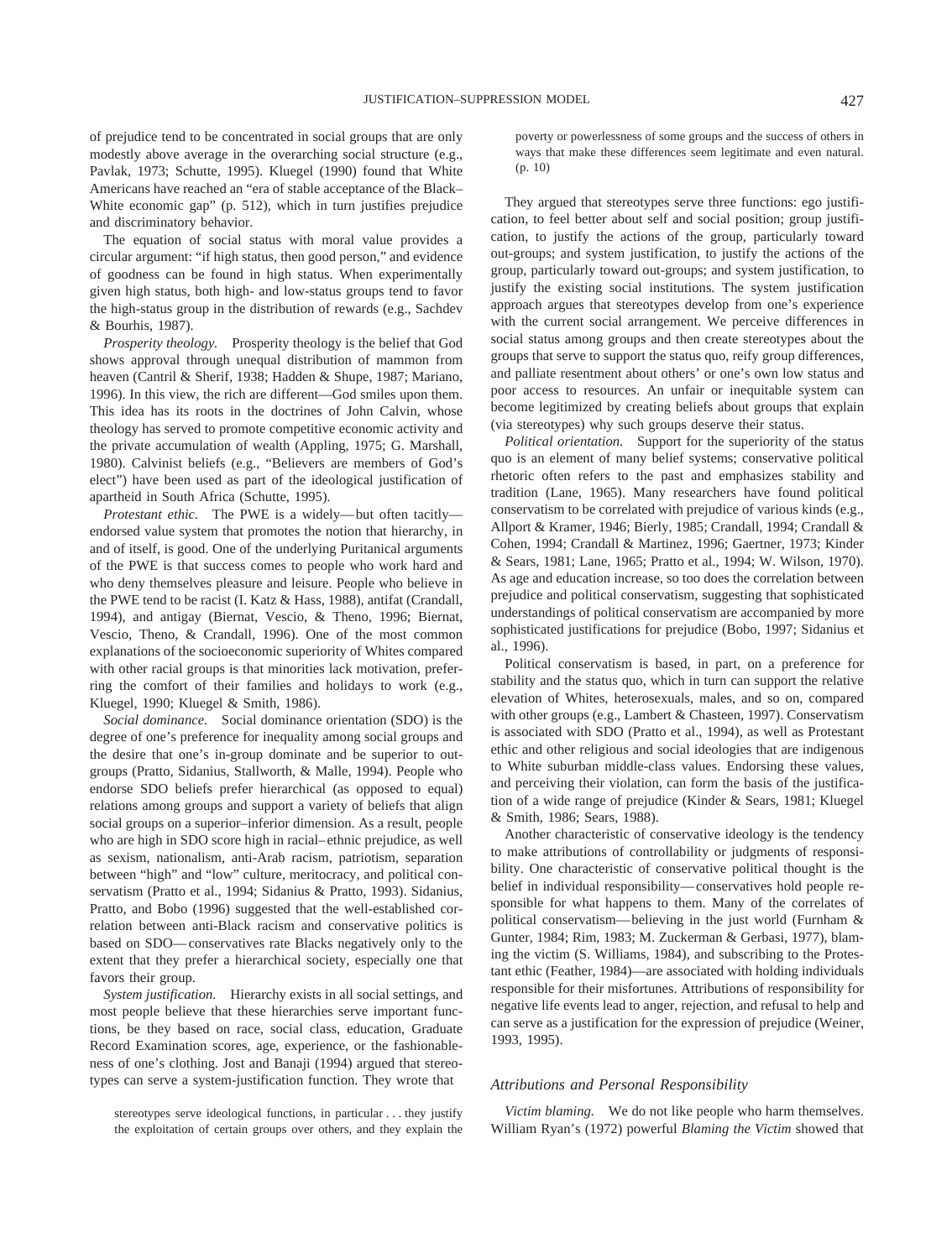Americans reliably find responsibility among those who are suffering that justifies prejudice and discrimination. He reviewed the many ways in which people who have been victimized in some way—because of social organization, history, and structural inequality—are held accountable for their own state. This accountability, in turn, justifies prejudice and discrimination.

*Attributions as justifications.* The judgment that a person is responsible for his or her fate leads to increased expression of prejudice toward people with AIDS (Anderson, 1992); people with alcoholism (Humphreys & Rapaport, 1993); fat people (Crandall, 1994); lesbians and gay men (Whitely, 1990); workers in need of help (Frey & Gaertner, 1986); the physically ill (Crandall & Moriarty, 1995); the poor (Zucker & Weiner, 1993); people who have been raped (Pugh, 1983); and people with Alzheimer's, cancer, or blindness (Weiner, Perry, & Magnusson, 1988).

Most models of attribution suggest that the negative evaluation and affective reaction to a person or group follows from the attribution (e.g., Feather, 1984; E. E. Jones & Davis, 1965; Kelley, 1967; Weiner, 1993, 1995). We do not dispute this argument, but in the context of the JSM we conceptualize attributions differently: Attributions of control and judgments of responsibility are conceptualized as justifications that can release prejudice.

Preexisting attitudes toward group members can determine the course of attributions (Hewstone, 1990; Vescio, 1995); well-liked groups are given credit for their successes but not blamed for their failures, whereas disliked groups are considered responsible for their failures but not their successes (Greenberg & Rosenfield, 1979; Pettigrew, 1979).

Crandall et al. (2001) proposed an attribution-value model of prejudice that suggests that people are prejudiced against groups that they feel have some negative attribute for which they are held responsible. The expression of prejudice is released when the attribute is considered negative and the individuals are perceived to be responsible for that attribute. The model predicted antifat prejudice successfully across six countries on five continents. This effect was strong and reliable in the individualistic cultures (the United States, Poland, Australia) but not in collectivist cultures (India, Turkey, Venezuela; see also Crandall & Martinez, 1996, comparing the United States and Mexico). In individualistic cultures, an attribution of responsibility satisfies the social norms for what constitutes an adequate justification for the expression of prejudice. In nonindividualistic cultures, judgments of personal responsibility are not so central to person perception (Norenzayan & Nisbett, 2000). As a result, attributions of controllability are not as persuasive as normatively acceptable justifiers of prejudice, and so they are not so highly associated with prejudice.

*Attributions, balance, and moral essence.* Social perception is pressured to be balanced, uniform, and affectively consistent (Heider, 1958). One of the primary motives of the perceptual system, in Gestalt psychology and in Heider's scheme, is the desire to have a coherent, internally consistent, well-formed perception (see Crandall, Silvia, et al., 2002, for a review). For Heider, a controllable attribution is equivalent to seeing the outcome and the person as a single, harmonious perceptual unit; causal attribution leads to perceptual unit formation (Heider, 1988). An attribution of controllability transforms a person and the outcome into a single perceptual element.

As a result, when a person or a social group is seen to be causally responsible for their fate, then their fate can seem to be a revelation of the person's or group's character—a manifestation of their moral essence. Thus, a perception of responsibility for a negative fate leads to a negative evaluation of a person or group, and the negative value of a person's or group's characteristics or social position justifies—perceptually—discrimination and prejudice. When a person is responsible for his or her own bad outcome, he or she becomes bad, because of the structure of the perceptual system. This low moral value becomes a simple justification for prejudice and maltreatment—bad people deserve bad treatment (see Crandall & Beasley, 2001).

*Attributional scapegoating.* Scapegoating is the process of attributing responsibility for misfortune and difficulties to a salient and negative target. According to Allport (1954), "Scapegoats may not be lily-white in their innocence, but they always attract more blame, more animosity, more stereotyped judgment than can be rationally justified" (pp. 245–246). Berkowitz (1962) suggested the likely choice for a scapegoat is a group with which one has a prior experience of conflict or a prior dislike of individual members. Scapegoating can serve as the intensification and generalization of attribution of responsibility for a person's, group's or society's ills, which can in turn justify the release of prejudice (see Ezekiel, 1995).

#### *Covering*

Covering is the process by which the underlying prejudice that motivates an emotion, behavior, or cognition is obscured by focusing attention on a plausible alternative motivation that is socially or personally acceptable. Covering can take several forms, and we highlight four of them—situational ambiguity, legitimacy credits, social roles, and shifting standards.

*Situational ambiguity.* When a discriminatory behavior might be mistaken for a neutral or socially acceptable action, or can masquerade as a more benignly motivated act, then prejudice may be released. When choosing with whom to affiliate, people might be led by prejudice into avoiding some people. If one can appear to be choosing to affiliate on some other basis, then discriminatory patterns may be justified. Snyder, Kleck, Strenta, and Mentzer (1979) found that people avoided a confederate with a physical disability more often when the opportunity to escape his presence was presented as a choice between seeing different movies in separate theaters. When choice-of-movie "covered" the prejudice, most participants chose to avoid him. When the same movie was shown in both theaters, avoiding the stigmatized confederate was not covered, and the majority of participants chose to share a theater (see also Batson, Flink, Schoenrade, Fultz, & Pych, 1986). In these experiments, the ambiguity of whether the participant is choosing to discriminate or choosing a movie provides cover to release a behavioral expression of prejudice.

*Legitimacy credits.* One covering strategy that can release prejudice is the building up of legitimacy credits, which can counteract the expression of opinions or behavior that might be construed as prejudiced. Legitimacy credits are "memory capital" of evidence for previous nonprejudiced behavior, which can be called upon to offset a given release of prejudice.

Legitimacy credits can emerge from overfavoring groups toward which one has a socially unacceptable antipathy. Dutton (1976) has found a wide variety of reverse discrimination effects in which Blacks are treated better than Whites (e.g., Dutton, 1971,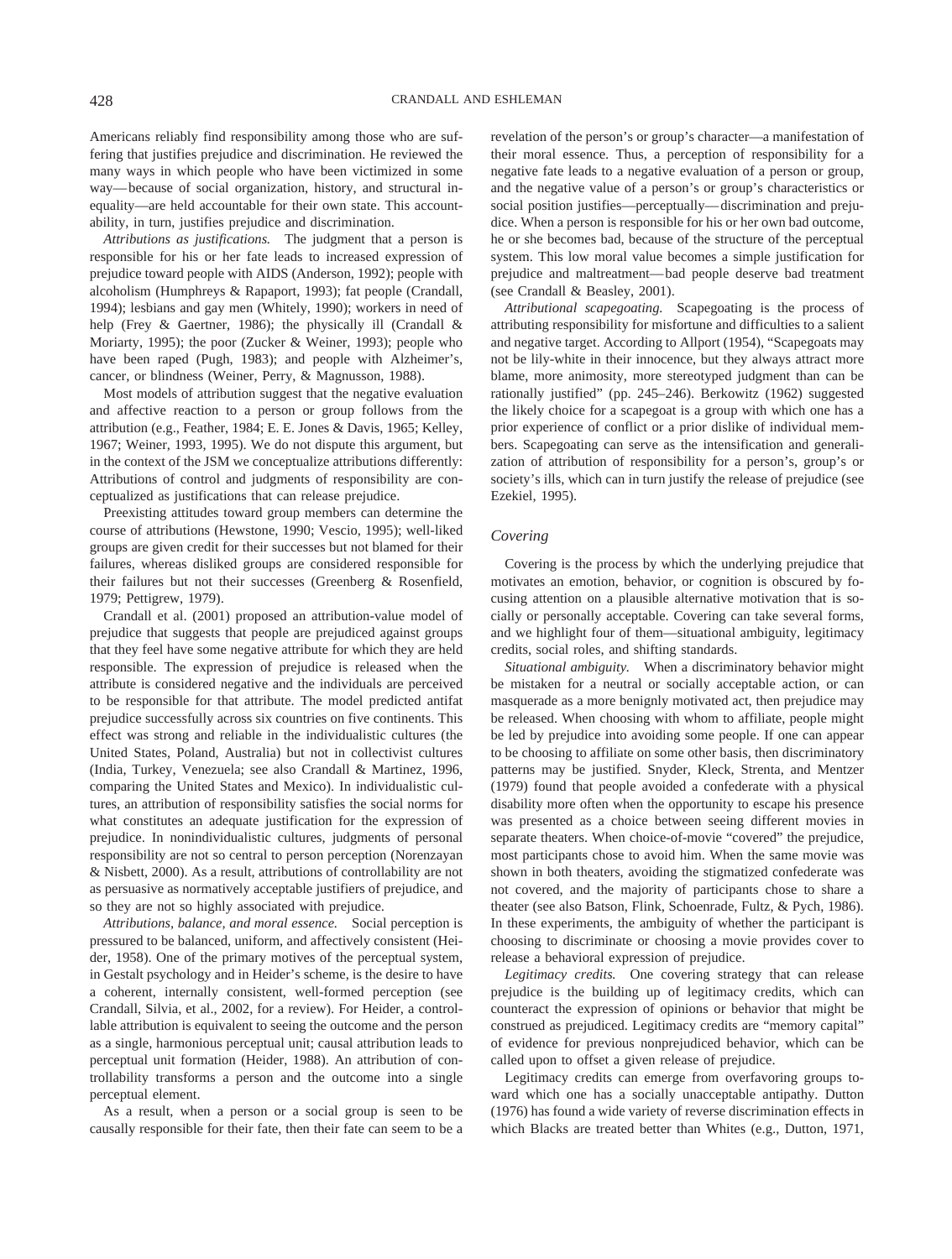1973; Dutton & Lennox, 1974). Dutton (1976) argued that this reverse discrimination provides cover for real prejudice and allows significant discrimination to go unchallenged. He argued that reverse discrimination occurs for relatively trivial types of interaction (e.g., signing a petition), which serves to maintain discrimination in more important interactions. If a White can establish an egalitarian self-image quickly and easily by trivial compliance, he or she may not have to face the larger challenge of alleviating significant racial problems.

Monin and Miller (2001) gave some participants an opportunity to express a pro-equality attitude toward women and gave other participants a scale that limited their ability to express pro-equality attitudes. They then asked participants to recommend a candidate for a stereotypically male job. Participants who had had an opportunity to express pro-equality attitudes were more likely to recommend hiring a man than participants who had not been able to express pro-equality attitudes. They argued that responses on the attitude scale created an egalitarian self-image, which provided participants cover in a subsequent task to discriminate in favor of men.

*Social roles.* A social role can provide cover for prejudice and discrimination by perceptually disconnecting the individual person from the action. Police who use racial profiling in deciding when to make traffic stops or enforce drug laws can use the cover of their role to express their prejudices. U.S. immigration officers routinely favor White European immigrants, in part because Congress has explicitly set quotas that favor them. Roles can be conceived as justifications—roles can promote prejudiced expressions by prescribing behaviors.

Roles can serve as releasers of suppression by obscuring prejudice. People may seek social roles that allow them to discriminate—for example, anti-Arabic prejudice might be expressed by joining the U.S. military to fight in the Middle East. Other social roles may be somewhat less ambiguous—for example, creating tests that differentially screen on the basis of gender or race, but where the test measures a competency that is only marginally relevant. The administration of height requirements and physical tests for jobs that inherently screen out women or the now-illegal "literacy tests" that interfered with Black voting rights in the Jim Crow American South provide "legitimate" cover for the expression of prejudice.

Prejudice can be released if another person can be held responsible for discrimination. In its most extreme version, it is the Nuremberg defense: "I was only following orders." This covering releaser also can occur in everyday settings. Brief, Buttram, Elliott, Reizenstein, and McCline (1995) found that when business students are told that their superior did not wish to hire minorities, the students reviewing and recommending candidates for interviews reduced the total number of qualified Black applicants they chose for a follow-up interview.

*Shifting standards.* Biernat and colleagues have argued that, when individuals who are members of social groups (based on gender, race, class, age, etc.) are evaluated, these targets are evaluated based on a standard that comes from the stereotype of their group (Biernat, Crandall, Young, Kobrynowicz, & Halpin, 1998; Biernat, Manis, & Nelson, 1991). The use of subjective language can mask the use of stereotypes. In this way, an "outstanding" athletic performance by a woman may be substantially inferior to an "outstanding" athletic performance by a man. By contrast, when using objective language (e.g., batting averages, time trials, shooting percentages) or ipsative measures that collapse across groups (e.g., ranking), males are reliably rated as more athletic than females. When members of different groups are evaluated using different standards, the evaluator can describe both high- and low-status groups in identical language, but mean—and successfully communicate—different things (Biernat & Vescio, 2002). One may say both that "Noam Chomsky is very smart" and "Lassie is very smart," but different messages are communicated. By using different standards, particularly by using subjective language in evaluating racial, ethnic, gender, and occupational groups, discrimination can occur invisibly.

#### *Beliefs, Values, Religion, and Stereotypes*

Beliefs, values, and religion promote the suppression of prejudice, but they can also promote the release of prejudice as justifications. Some of these justification beliefs have been covered in the previous section, including the Protestant ethic, beliefs about individual responsibility, social dominance, and political orientation. In this section, we review the role of several beliefs in providing adequate justification for the expression of prejudice: belief incongruence, value violation, religion, and stereotypes as beliefs that justify prejudice.

*Belief incongruence.* Belief congruence theory (Rokeach, 1960, 1968; Rokeach & Rothman, 1965) suggests that prejudice is based to an important extent on the assumption that members of out-groups hold attitudes, beliefs, and values that are different from one's own (Byrne & Wong, 1962). Rokeach argued that much of Whites' racial prejudice was based on the belief that other racial groups did not share their values. Belief congruence (having the same attitudes and values) predicts affiliation choices more reliably than race, especially when social pressures are weak (see Insko, Nacoste, & Moe, 1983).

Belief incongruence is a justification for prejudice, because "we tend to value people in proportion to the degree that they exhibit beliefs, subsystems, or systems of belief congruent with our own" (Rokeach & Rothman, 1965, p. 128). When people do not share one's beliefs and values, one interprets this as evidence of moral inferiority, and one can practice *moral exclusion* (Nagata, 1990), in which people are considered outside of the boundary in which moral rules and fairness apply (Opotow, 1990). Once people are excluded from the moral reality of one's in-group, the amount of justice that one needs to extend toward them shrinks dramatically (Opotow, 1995), and prejudice and discrimination can be justified (Staub, 1990).

*Value violation.* Rokeach (1960) argued that members of other racial, ethnic, and religious groups are perceived to have different values from one's own, a belief that can justify prejudice. Of course, sometimes groups in fact do traduce one's values, and value violations themselves can directly justify prejudice. For example, the Romany "Gypsies" have a cultural value explicitly at odds with mainstream American values—they value economic exploitation and outright cheating of non-Gypsies (Salo, 1981). The direct violation of values of fair play and honesty can serve to release prejudice against the Rom.

There are few studies demonstrating that direct value violation leads to the expression of prejudice, in part because some definitions of prejudice explicitly preclude the possibility that value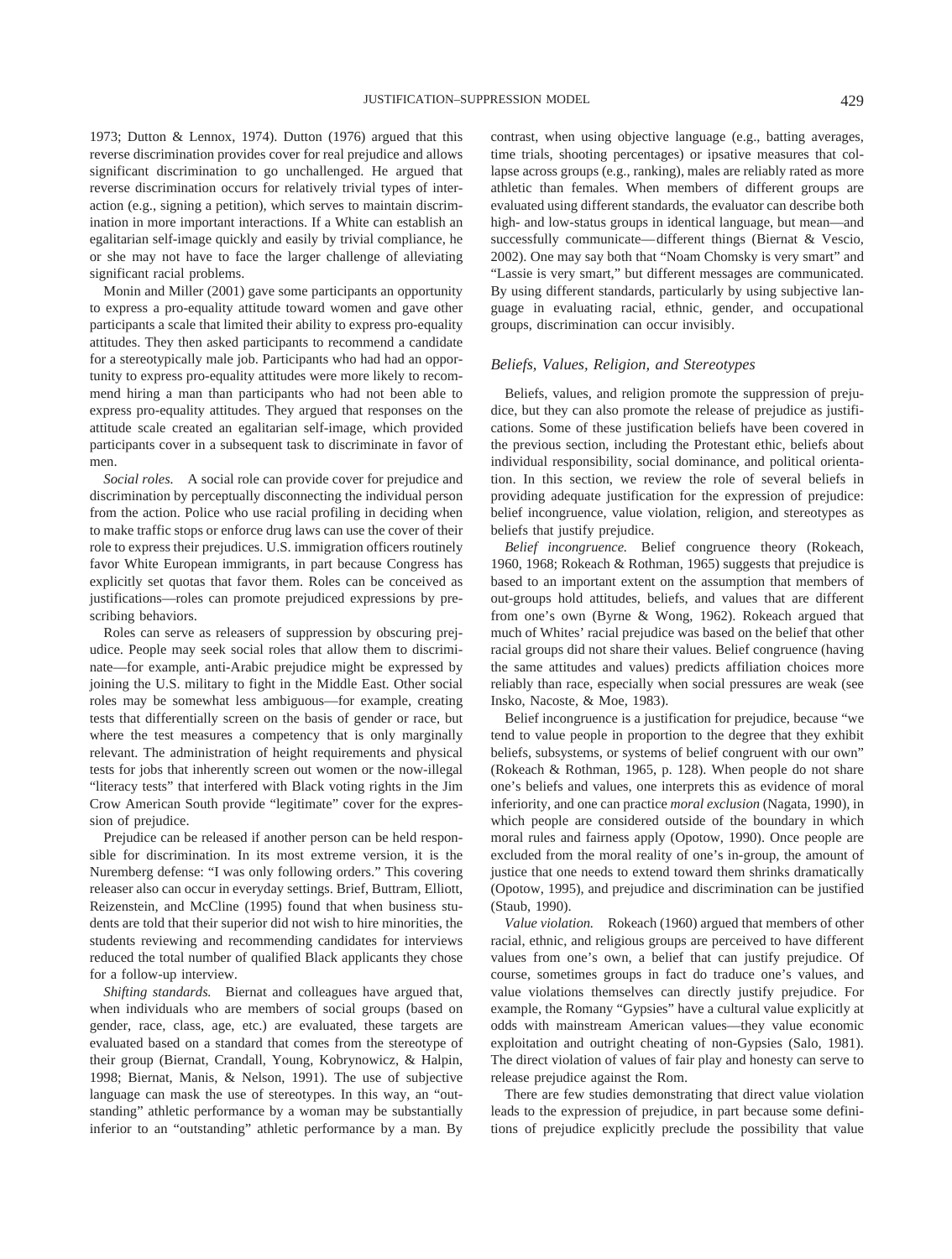violation–based antipathy is part of prejudice (e.g., Allport, 1954). Sniderman and his colleagues (Sniderman, Piazza, Tetlock, & Kendrick, 1991) found that greater rejection was expressed toward both Whites and Blacks when they were described as violating the Protestant ethic. Biernat, Vescio, and Theno (1996) found that laziness at work led to the rejection of Blacks, especially when the Protestant ethic value had been primed. Similarly, they found that prejudice and rejection toward gay men was highly expressed when they were described as violating family values (acting as a poor parent), especially when profamily values had been primed.

*Symbolic racism and value violation.* The influential theory of prejudice known as symbolic racism (e.g., Kinder & Sears, 1981; Sears & McConahay, 1973) suggests that racial prejudice in America is a mixture of old-fashioned, dominative, unvarnished racial prejudice and a set of values and beliefs that combine with the prejudice. Together with the early learned negative affect toward Blacks, symbolic racism is created through the endorsement of a set of nonegalitarian values that include individualism, hard work and self-reliance, and a belief that no group deserves "special treatment." Although these values do not directly cause racism, symbolic racists believe that Blacks do not live by or support these values. Blacks' disrespect for Whites' "traditional American values" leads to prejudice. Symbolic racism can be thus characterized as a value-violation theory of prejudice.

*Religion.* In earlier sections of this article, religious belief was conceptualized as a direct cause of prejudice (e.g., the Bible and homosexuality) and as a suppressor of prejudice (e.g., Baha'i faith, Christian charity). Similarly, religion can serve as a justification of prejudices. One famous example is the medieval Christian Church's justification of the Crusades, whose historic purposes were based more on the desire for economic exploitation and anti-Islamic prejudice than Christian principles (Chalk & Jonassohn, 1990).

Although religion may teach tolerance, it can also teach that the boundaries of tolerance do not extend to some groups. Christian religion has been used as a justification of prejudice toward the unemployed and single mothers (Jackson & Esses, 1997). Several studies (e.g., Herek, 1987; Johnson, 1987) have found that gay men and lesbians can serve as scapegoats for moral decay and the failure of Christian evangelism.

Religion was once used, in part, as a justification for American slavery. Former slave Frederick Douglass (1860/1985) wrote, "The religion of America was the great support of slavery, the pages of inspired wisdom being tortured to sanction and sanctify the crime.... Revivals of religion and revivals of the slave trade went hand in hand" (p. 321).

When the social norms within a group support racial tolerance, members of the group tend to display tolerance, and when the norms support prejudice, members of the group tend to display prejudice (Blanchard et al., 1994). This is also true with religious groups; when social norms within the church favor prejudice, church members show very high individual levels of prejudice (Griffin, Gorsuch, & Davis, 1987).

*Stereotyping.* Stereotypes are beliefs about the attributes of a group of people (Ashmore & Del Boca, 1981; Ellemers & van Knippenberg, 1997; Stroebe & Insko, 1989). Stereotypes serve a cognitive efficiency function, and they also serve a prejudicejustification function—this dual conceptualization dates back to Lippman (1922). Allport (1954) also acknowledged both functions: "The stereotype acts both as a justificatory device for categorical acceptance or rejection of a group, and as a screening or selective device to maintain simplicity in perception and in thinking" (p. 192). D. Katz and Braly (1935) wrote, "We are probably dealing here with the rationalizations rather than the causes of prejudice" (p. 180). More recently, Tajfel (1981) argued that stereotypes of groups serve to justify a group's actions, and negative out-group stereotypes can justify derogation of that group, resulting in in-group positive distinctiveness (Tajfel & Turner, 1979; Turner, 1975). Jost and Banaji (1994) argued that stereotypes can serve to validate the relative privilege of some groups over others and function as subtle causal explanations, making privilege legitimate, natural, and good.

From their earliest conceptions, stereotypes have been considered as justifications of prejudice (see V. J. Williams, 1989). Early measures of racial attitudes are permeated with "old-fashioned inferiority beliefs," that is, justifications of prejudice of the most basic kind. For example, one measure of prejudice included the item "It is fairly well-established that Negroes have a less pleasant body odor than White people" (Schuman & Harding, 1964).

Stereotypes also guide cognitions in a way that releases prejudice. Darley and Gross (1983) treated stereotypes as expectancies about the kinds and quality of behavior to expect from group members:

Perceivers simply selectively interpret, attribute, or recall aspects of the target person's actions in ways that are consistent with their expectations... perceivers with different expectancies about another may witness an identical action sequence and still emerge with the divergent expectancies "confirmed." (p. 20)

Stereotypes guide both information search and encoding, and the results of these processes can justify prejudice.

Leyens, Yzerbyt, and their colleagues (e.g., Leyens, Yzerbyt, & Schadron, 1994; Yzerbyt, Schadron, Leyens, & Rocher, 1994) have developed a theory of the use and expression of stereotypes, which they called social judgability theory (SJT). They argue that social norms prohibit negative overgeneralizations to members of social groups, and so people suppress stereotypes when only group membership is known, because membership is not a socially valid basis for judgment. In such cases, stereotype suppression and refusals to make judgments are characterized by "don't know" responses (e.g., Yzerbyt et al., 1994). When people believe that they have enough individual information to make a judgment, judgments are released that prove to be highly influenced by stereotypes, even when the individual information is placebic, bogus, or vacuous (Leyens et al., 1994).

SJT, with its explanation of the release of suppressed stereotypes, is very similar in spirit to the JSM. The JSM is a model of the expression, suppression, and release of prejudice; SJT is a model of the suppression and requirements for the expression of stereotypes. Although Yzerbyt and Leyens are concerned with mental contents rather than affective expression, the theories contain similar elements, and much of the data reported from their lab (e.g., Leyens, Yzerbyt, & Schadron, 1992; Leyens et al., 1994) are consistent with the JSM.

#### *Intergroup Processes*

In addition to group categorization and identification (which we have argued above lead to genuine prejudice), several intergroup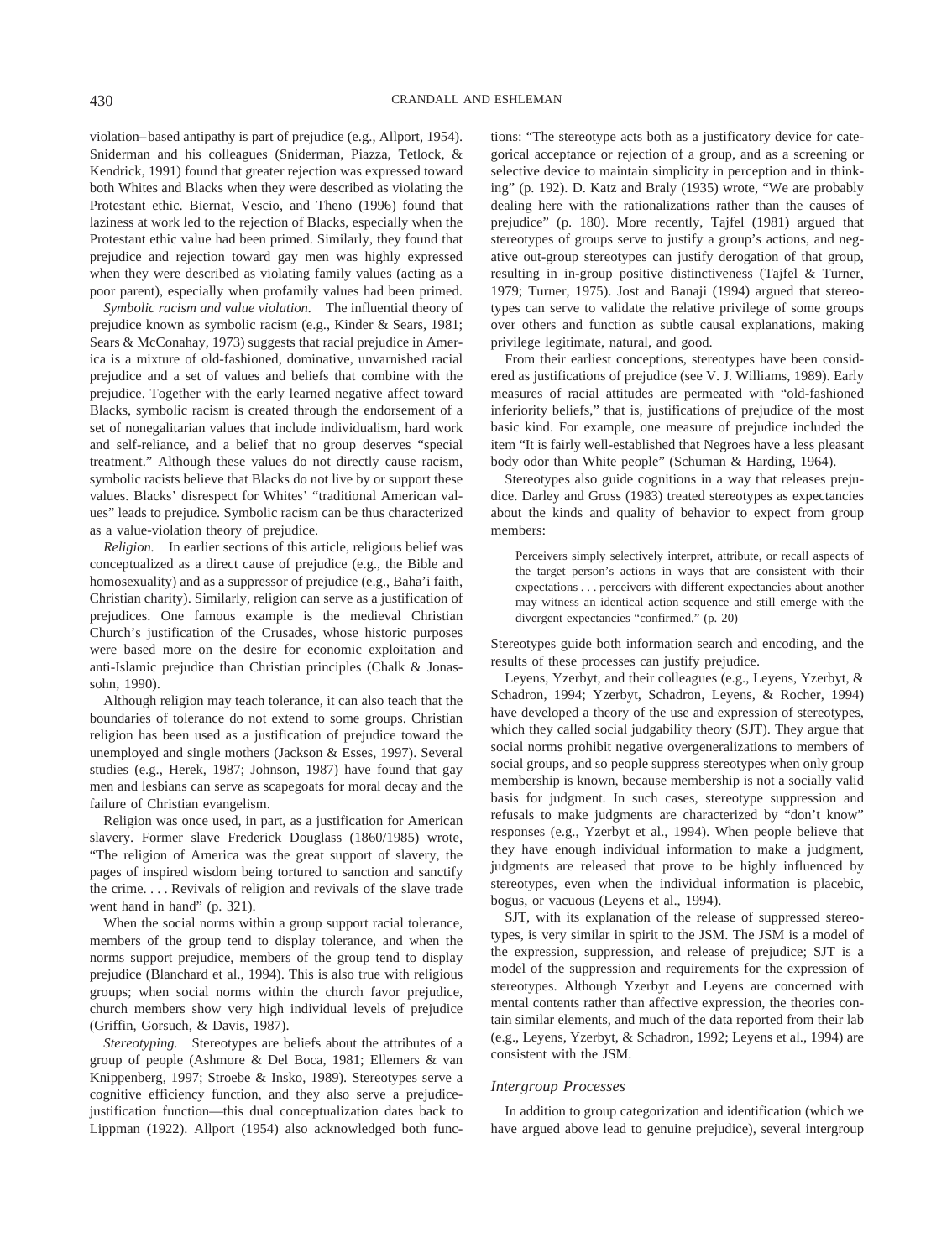processes lead to the justification of prejudice. Intergroup conflict can serve as an instigator to genuine prejudice, and it can also serve as a justification when a preexisting prejudice exists. Other intergroup justifiers include intergroup contact, perceived threat, justification of group rights, and intergroup anxiety.

*Intergroup contact.* Contact was originally suggested as a method of prejudice reduction (Allport, 1954), but the large amount of research on intergroup contact has shown that it can both decrease and increase intergroup hostility (Amir, 1976; Bloom, 1971). When contact is inadequate, role-constricted, or largely negative, underlying prejudice can be justified.

Stangor, Jonas, Stroebe, and Hewstone (1996) found that U.S. college students spending a year in Germany or Britain became increasingly negative toward the host country. This effect was limited to those students who lacked warm personal contact and close friendships with locals, and had fewer interpersonal contacts overall. A moderate degree of experience with Europeans allowed most students to express their prejudice. Similarly, Biernat et al. (1998) found that willingness to express negative evaluations of racial minorities was very low among U.S. Army officers in a training unit. As training progressed, minorities became increasingly negatively evaluated. These intergroup contact findings are consistent both with social judgability theory and the JSM: When enough contact with a negatively evaluated target group has occurred, prejudice can be justified based on the argument of "actual experience."

*Perceived threat.* When nearby groups are widely considered to be a physical threat, prejudice can be justified. Young (1985) found that proximity to a Black population was associated with Whites' fears about crime, which in turn was sufficient to increase gun ownership; this effect was especially true among more highly prejudiced Whites.

Henderson-King and Nisbett (1996) found that a single experience with a hostile Black male engendered subsequent avoidance and discrimination. When participants overheard a telephone conversation about an assault by a Black man, as compared with the same conversation regarding a White man, prejudice and the perceived antagonism of Blacks increased. Similarly, Henderson-King, Henderson-King, Zhermer, Posokhova, and Chiker (1997) found that the perception of threat to Russian status from former Soviet provinces led to more negative evaluations of the out-group provinces by Russians (see also Stephan et al., 2002).

When a group is perceived as threatening, and this threat can be communicated, perceived threat can serve as a justification for prejudice. However, it is essential for the establishment of justification that one expect that others would accept the threat posed by the to-be-prejudiced-against group as an authentic threat. Some forms of threat, such as to self-esteem, prestige, and loss of privilege are insufficient to justify prejudice. For a threat to provide justification, that threat must be perceived to be significantly unjust.

*Justification of group rights.* The expression of prejudice can be released through the veil of the justification of group rights; nationalism provides the opportunity for the expression of xenophobia (Ichheiser, 1941). Subtle signs of being an out-group member can unleash prejudices that are suppressed when the group membership is made obvious (Warnecke, Masters, & Kempter, 1992). Patriotism may be the last refuge for scoundrels, but it also provides excellent justification for racial, religious, and ethnic prejudices.

*Intergroup anxiety.* When meeting members of an unusual, exotic, or simply unfamiliar group, one may feel anxious about how to behave, and how one's behavior will be interpreted by the out-group member; Stephan and Stephan (1985) labeled this phenomenon *intergroup anxiety.* This anxiety can create cognitive biases, intensify emotional reactions, and enhance the expression of prejudice by creating a negative emotional state that can be attributed to the out-group target. For example, Britt, Boniecki, Vescio, and Biernat (1996) found that when anticipating interacting with a Black target, White participants high in intergroup anxiety exhibited high degrees of state anxiety, perceived their partners as very dissimilar, and anticipated a high degree of difficulty in the interaction. Intergroup anxiety also reduces intergroup contact and increases the likelihood of stereotyped or role-based contact (Islam & Hewstone, 1993). Intergroup anxiety can justify the expression of prejudice by associating anxiety with outgroup targets, enhancing perceived threat (Eysenck et al., 1991; Monteith, Sherman, & Devine, 1998; Staub, 1996).

#### *Justification: Supportive Cognitive Processes*

There are a number of social and cognitive processes that enhance the creation of justifications. There are several ways to reach justifications and indulge in prejudices, and we include only a few of them, including the motivated search for justificatory knowledge, patterns of attributions, and linguistic intergroup bias.

*Motivated assimilation of information.* Stereotypes of outgroups can be created, enhanced, and protected by screening the information that is allowed to shape them (Lord, Ross, & Lepper, 1979; Schaller, Boyd, Yohannes, & O'Brien, 1995) or undermine justifications (e.g., blaming the victim) by providing knowledge of complex social processes. When considering evidence for the justification of a prejudice, people can be biased (a) in encoding or accessing their memory, (b) in using statistical information, and (c) in evaluating research outcomes. Kunda (1990) noted that "there is considerable evidence that people are more likely to arrive at conclusions that they want to arrive at, but their ability to do so is constrained by their ability to construct seemingly reasonable justifications for these conclusions" (p. 480).

For example, Munro and Ditto (1997) presented highly antigay participants with scientific information, some of which supported their prejudices and some of which did not. Not only did the prejudiced participants rate the supportive research as better done and more convincing but their prejudice was increased by exposure to the mixed information.

*Ultimate attribution error.* There is a tendency to make attributions consistent with prejudice. When a member of a negative out-group has a positive outcome, one can attribute this good result to uncontrollable or external forces, and when he or she has a negative outcome, one can attribute this bad result to controllable and internal forces; Pettigrew (1979) labeled this the *ultimate attribution error.* For example, D. M. Taylor and Jaggi (1974) found that Hindu adults made internal attributions for helpful acts by Hindus but external attributions for the same acts by Muslims. Similarly, Greenberg and Rosenfield (1979) found that the more racist their participants, the more credit they gave Whites for their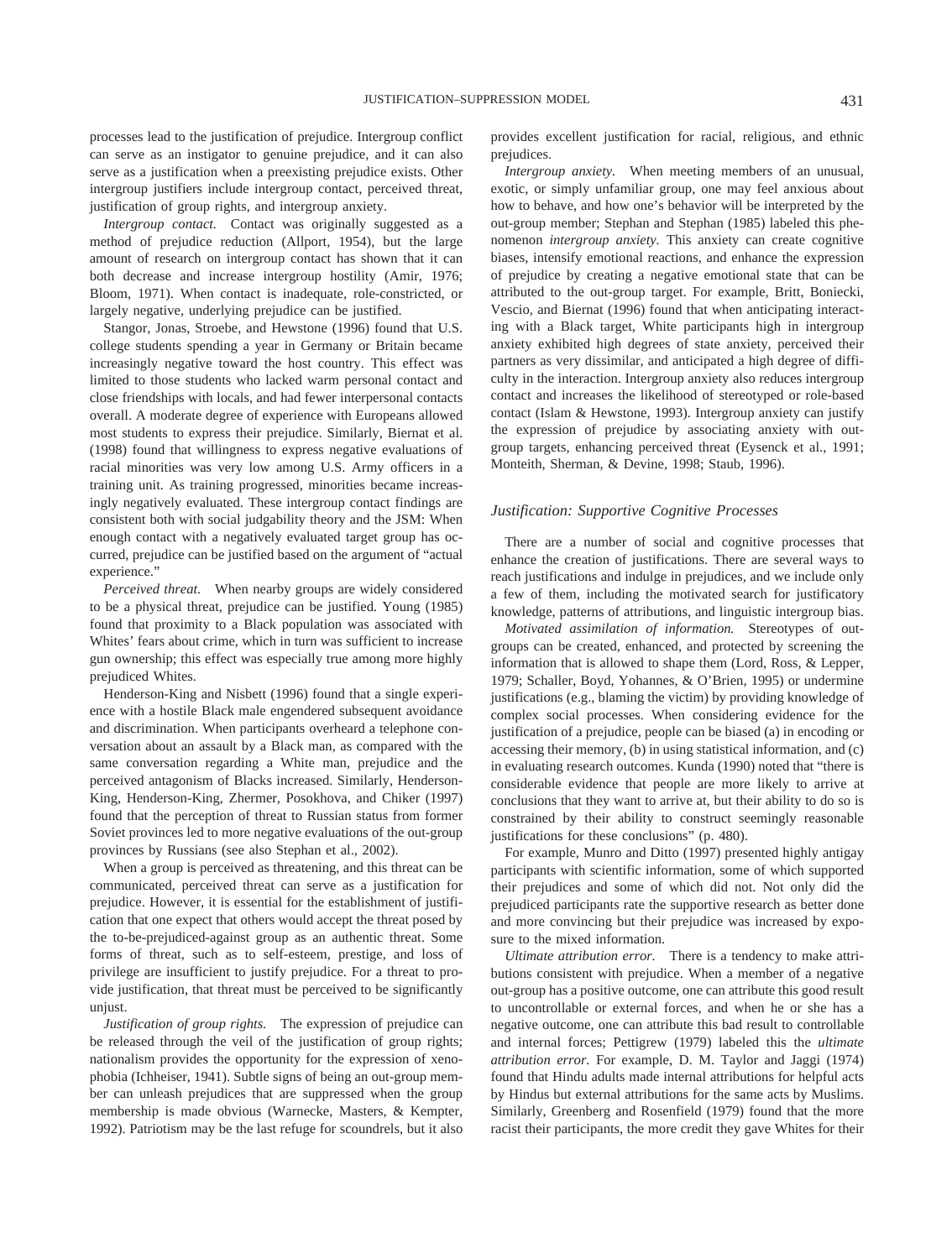successes and the more blame they gave Blacks for their failures (see also Vescio, 1995).

*Linguistic intergroup bias.* Maass, Salvi, Arcuri, and Semin (1989) showed that people communicate positive out-group information in specific and delimited language but communicate negative out-group information in abstract and general language: the linguistic intergroup bias. This selective language use helps communicate and perpetuate stereotypes, which in turn can justify prejudice. This bias can affect attributions and serve to maintain strong negative expectancies of out-groups (Karpinski & von Hippel, 1996).

*Summary.* Justifications serve the function of releasing prejudice. Whereas only a relative handful of motives are needed to lead to widespread suppression, justifications are often more narrowly focused and thus there are a very large number of justifications, each tailored to its own prejudice (e.g., individual group stereotypes, specific attributions). Although the justification may merely be a "just-so story" one tells oneself, it must have the veneer of truth. Justifications are positively correlated with reports of prejudice; when experimentally manipulated, they appear to cause prejudice (e.g., Biernat, Vescio, & Theno, 1996; I. Katz & Hass, 1988). However, we suggest the experimental introduction of a justification may simply approve it for expression. Justifications release prejudice in two ways. First, justifications allow the public expression of prejudice. Second, justifications allow a person to integrate a negative attitude toward a group into oneself without labeling oneself *prejudiced.* These two functions represent public avowal and private acceptance, which comprise the final element of the JSM, the topic of the next section of this article. But first, we consider genuine prejudice, suppression, and justification, and how to distinguish among them.

### *Overview of JSM Elements That Lead to Prejudice Expression*

In Table 1 we have summarized the components that directly contribute to expressed and experienced prejudice. The table recapitulates the basic logic of the elements of the JSM, and it also provides hypotheses that a researcher can use to differentiate among the elements. For example, if an expression of prejudice is based on a justification, then it should be accompanied by a feeling of energy, relief, or positive mood, and a rationalization for the expression should be cognitively available. If an expression of genuine prejudice has been suppressed, we should find negative mood, fewer attentional resources and less mental energy, and lower reports of other prejudices. Overall, the three elements that contribute to the expression and experience of prejudice differ in their origin, their mutability, the moods that accompany them, the mental energy they absorb or release, the breadth of impact, and their ontogenesis. Researchers who wish to categorize psychological processes among these elements would look for evidence related to mood, attention, longevity of change, and so on to determine which processes had been instantiated.

#### Expressed and Experienced Prejudice

Genuine, unexpurgated prejudice is rarely directly expressed; prejudice almost always makes it into expression through the filters of suppression and justification. To the extent that suppression and justification play a role in the expression of any given prejudice, the underlying prejudice will only be modestly correlated with the prejudice people are willing (or able) to report. The end results of the justification–suppression processes are (a) the public expression of prejudice, which includes outright derogation, discriminatory behavior, public displays, and paper-and-pencil measures of prejudice, and (b) experienced prejudice, which includes the private acceptance (and acceptability) of negative evaluations of people based on disliked group membership.

Expressed and experienced prejudices are conceptualized as the result of the same processes; genuine prejudice makes it both into expression and into the self-image through the processes of suppression and justification. This is not to say that public reports isomorphically map onto private belief—the evidence against such a hypothesis is overwhelming. Still, the processes that lead to expression and self-concept come from the same place, experience the same hurdles, and exhibit the same tension between the justification and suppression (cf. Crandall, O'Brien, & Eshleman, 2002).

### *Discrepancy Between Reported and Experienced Prejudice*

Even though the same processes lead to what people say and what they will admit to themselves, many times there is a significant discrepancy between the two. When it comes to racial prejudice, "Whites today are, in fact, more prejudiced than they are wont to admit" (Crosby et al., 1980, p. 557). Whites' reported prejudice toward Blacks is very low (Case & Greeley, 1990; Dovidio & Gaertner, 1991), and in college samples, a majority of respondents may score at the extreme low end of the scaling distribution (e.g., Crandall, 1994).

It is difficult to know whether people are aware of their underreporting of prejudice. The studies that show a discrepancy between overt and covert discrimination (Crosby et al., 1980), implicit and explicit prejudice (Banaji & Greenwald, 1994), or intentional and unintentional discrimination (Dovidio & Gaertner, 1986) cannot tell us much about the awareness of the participant. A discrepancy between behavior and reported attitude does not necessarily indicate that the participant is aware of this discrepancy—the individual's justifications and suppression may lead to a genuinely believed self-image of nonprejudice, even while the participant is behaving in a discriminatory way. Still, two areas of research suggest that people are aware of the discrepancy between prejudice reports and their self-image: research using the bogus pipeline and research on personal standards for prejudice.

*Bogus pipeline.* In bogus-pipeline research, participants are given the sense that a physical apparatus is capable of measuring their "true" attitudes and that this pipeline to their true beliefs, motives, and attitudes will lead them to make more accurate self-reports. When the bogus pipeline is used to measure prejudice, higher levels of prejudice are reported. Roese and Jamieson (1993) reviewed 10 studies using the bogus pipeline to measure prejudice. On average, the bogus-pipeline conditions revealed levels of prejudice about 0.42 standard deviations' higher than the control comparisons. Because the bogus-pipeline procedure does not actually penetrate the mind, the shift toward greater prejudice expression indicates that participants admit to themselves a higher level of prejudice than they typically admit on attitude scales.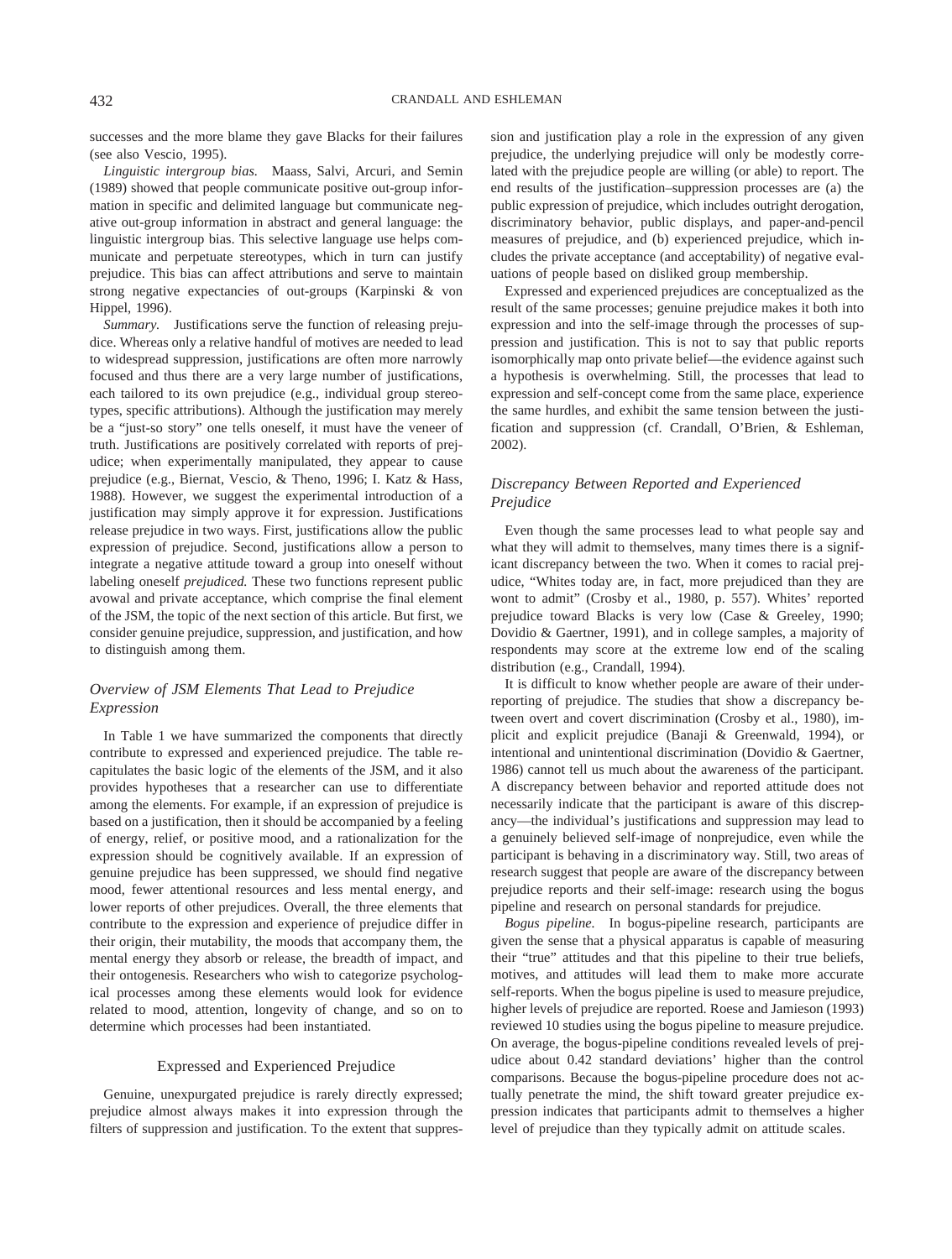*Personal standards for prejudice.* In a variety of studies, Monteith and Devine (Devine et al., 1991; Monteith, 1996a, 1996b; Monteith et al., 1993) have asked people to imagine their affect and behavior in cross-racial situations or while interacting with gay men. They ask their participants about what they ought to feel and do and about what they might actually feel and do in these situations. Their participants commonly report discrepancies between what they ought to do and what they actually would do. When internally motivated to suppress, people feel guilty; this guilt serves as a sign that a person has more prejudice than they would like to admit into their self-concept (Devine et al., 1991; Monteith, 1996a, 1996b; Monteith et al., 1993).

When people catch themselves in discriminatory behavior, they may seek to bolster or reaffirm their nonprejudiced identities by engaging in egalitarian acts or even reverse discrimination (e.g., Dutton & Lake, 1973; Steele, 1988). To bring harmony between their self-perceptions and their actions, people can deny that prejudice was expressed, change the meaning of the behavior into something more innocuous, provide a justification, or adapt their self-image to include a higher level of prejudice.

#### *Summary*

The expression of prejudice and the prejudice people integrate into their self-concept come from the same underlying genuine prejudice, filtered through the processes of justification and suppression. Reports of prejudice are not genuine prejudice; the reports are biased in reliable and predictable ways. Prejudice is often underreported, but there are situations in which prejudice is overreported (in the locker room, when passing, etc.). Because prejudice is so closely tied to important values, discrepancies between experienced and expressed prejudice can lead to guilt and shame.

#### Dynamic Relations Among JSM Elements: Recursion, Ambivalence, Individual Differences, and Education

#### *Recursion*

The JSM is a dynamic model, and in Figure 1 the flow of psychological processes and events is from left to right. The illustration of the model is based on individual expression events, but the model is explicitly recursive. For example, the public reporting of prejudice can affect subsequent genuine prejudice, or the undermining of justifications can increase the need to suppress prejudice. We have described the JSM as a unidirectional model, beginning with prejudice, restrained by suppression processes, released by justification processes, and thence expressed. It is important to keep in mind that Figure 1 represents the temporal flow of psychological processes in a single act of expression or experience.

The JSM can be understood in two ways, one of which is firmly sequential, the other of which is not. As (a) a model of a single act of expression, the sequence is fixed—prejudice motivates expression, it meets with suppression, and justification processes facilitate expression. However, as (b) a general model for how tension and equilibrium are reached within individuals between prejudice suppression and expression, the sequence is not fixed. Learning a negative stereotype about Wallonians can lead to genuine prejudice against Wallonians in addition to justifying its expression. Attributions of responsibility justify negative emotions, but they can also create them (Weiner, 1995).

We expect that there are feedback loops and interplay among the elements of the JSM; processes such as self-perception and dissonance, persuasion, values confrontation, and attitude change will change justifications and suppressions. Consistency motives and other self-persuasion processes may sometimes then change the underlying prejudice (cf. T. D. Wilson et al., 2000). A successful justification might entirely disarm a need for suppression. Expressions themselves (and especially their consequences) will motivate new suppression attempts or spur on the need to develop justifications (or enhance suppression).

For the specific model of individual expression the sequence is invariant, for the general model of how prejudice takes expression the model should be understood as more flexible. Nothing in the model should be construed as excluding complex relations among its elements.

#### *Ambivalence: Instability Among Elements*

American Whites' attitudes toward Blacks might now be characterized as ambivalent; most Whites have attitudes that are comprised of both positive and negative components (e.g., Devine, 1989; I. Katz & Hass, 1988). A similar argument has been made about other prejudices (e.g., Glick & Fiske, 1996; Monteith, 1993). The experience of ambivalence, and the behavior that results from it, are a major focus of prejudice research. On the basis of the structure of the JSM, we propose that there are three different psychological processes that might be characterized as ambivalence, each of which is distinguished by a distinct pattern of conflict among the elements of genuine prejudice, suppression, and justification processes.

The first and simplest sort of ambivalence we call *suppression ambivalence.* In suppression ambivalence, genuine prejudice is met by suppression processes that contradict, suppress, and inhibit prejudice, but there is no presence of genuine positive affect. Suppression ambivalence may typify the new undergraduate who enters college and learns from peers that prejudice against racial, religious, or ethnic groups is not to be tolerated. The undergraduate may soon come to believe that his or her prejudices are unacceptable but does not simultaneously have genuinely positive feelings toward the targets of that prejudice. Suppression ambivalence is merely the feelings that come from having emotions that are not acceptable to the self or the public; in suppression ambivalence, people have prejudices, which they feel they should not have or express.

The second kind of ambivalence is characterized by the conflict between the underlying prejudice and positive emotions that serve as suppressors, which we call *affective ambivalence.* Whereas suppression ambivalence is characterized by conflict between underlying prejudice and processes that subdue expression, affective ambivalence is characterized by a conflict from genuine positive and negative emotions toward members of a group. This is a more traditional definition of ambivalence and is exemplified in the work by I. Katz and his colleagues (e.g., Carver et al., 1978; I. Katz, 1981; I. Katz & Hass, 1988; I. Katz et al., 1986; see also Devine et al., 1991; Glick & Fiske, 1996; Monteith, Sherman, & Devine, 1998), which finds affective instability and behavioral amplification accompanying ambivalence.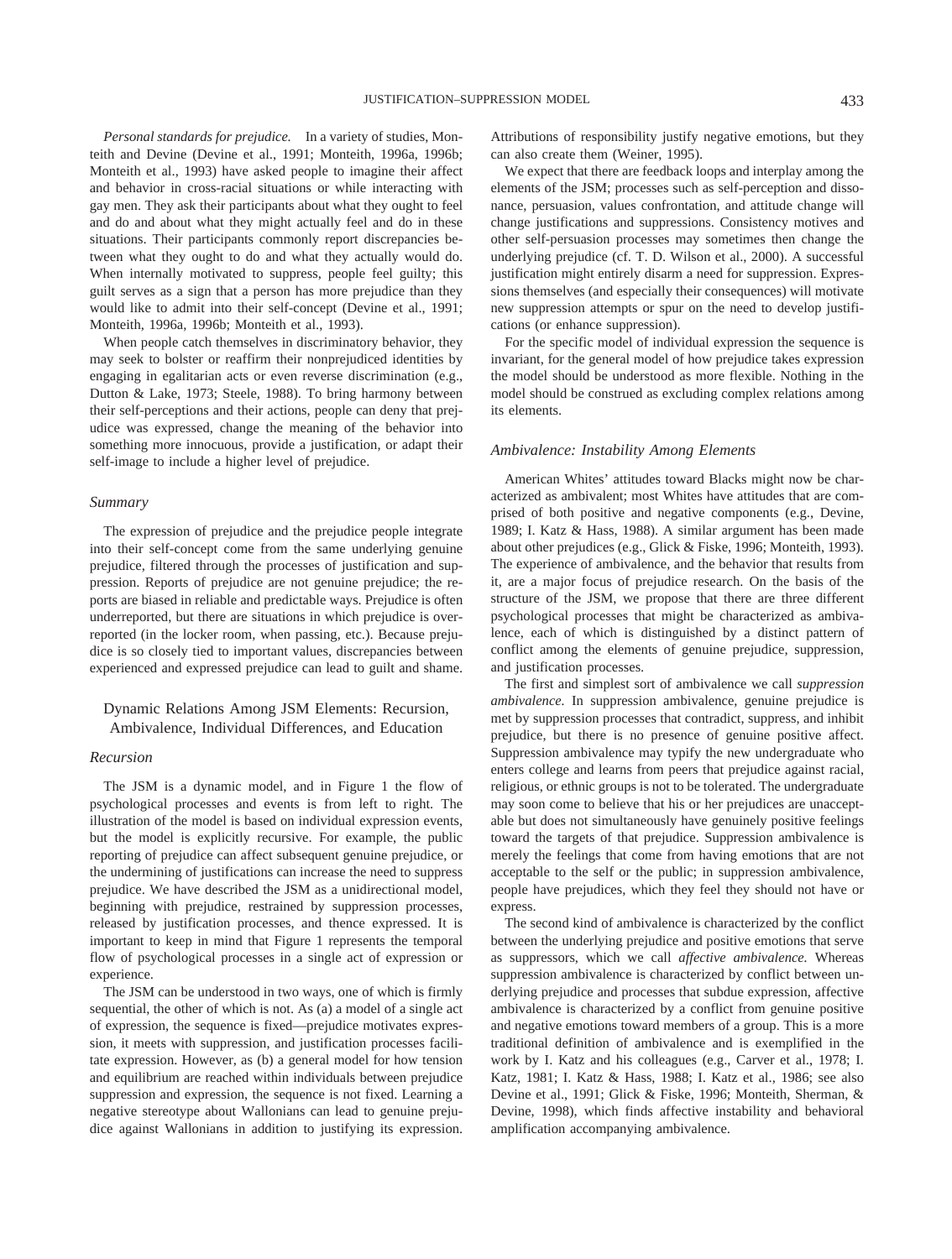High levels of both prejudice and suppression characterize suppression ambivalence and affective ambivalence, but the forms of suppression differ. In suppression ambivalence, suppression is simply a quashing, withholding, or checking of the expression of prejudice, whereas in affective ambivalence, the suppressive factor is a secondary but genuinely positive affective state that favors the target.

The third kind of ambivalence is more psychologically complex. Suppression ambivalence represents a state of tension—a stalemate—between suppression and prejudice, and affective ambivalence represents a conflict—a struggle—for expression between positive and negative affect. By contrast, *equilibrium ambivalence* represents a more stable interlocking set of beliefs that allows some kinds of release from the otherwise stymied emotional expression—a stability. In equilibrium ambivalence, genuine prejudice, suppression, and justification are all involved; the expression of genuine prejudice is normally suppressed, but prejudice can be released when an appropriate justification is instantiated.

Equilibrium ambivalence represents a later and more developed stage. When a person integrates justifications and suppressions into a coherent ideology, and a person accepts both positive and negative emotions toward targets of prejudice, we can say that he or she has achieved equilibrium ambivalence. This form of ambivalence allows for modest expression of prejudice and is characterized by a somewhat higher experienced prejudice; people with equilibrium ambivalence know they have some prejudice and can accept it.

Equilibrium ambivalence requires time and energy to develop; it characterizes the state when the three elements of the JSM have reached a point in which emotional equilibrium within the person is achieved, and interaction with a prejudiced target poses less potential threat to the self-image. Equilibrium ambivalence might be characterized as simultaneous low levels of intergroup anxiety and expressed prejudice. There is stability and self-assuredness in equilibrium ambivalence—although there are still mixed feelings toward the prejudice target, they are organized, sensible, and justified and not particularly characterized by anxiety and feelings of threat. Those who have achieved equilibrium ambivalence are less likely to avoid intergroup experience and will show lower levels of intergroup anxiety; equilibrium ambivalence is marked by behavioral stability and a controlled emotionality.

#### *Individual Differences*

The JSM is an individual-differences model; the strength of each of the elements varies across persons. When the underlying prejudice is not strong, suppression is likely to be most successful and the need for justifications is small. In such a case, one might successfully suppress a prejudice completely, without further need of justification.

When the person has a vigorous genuine prejudice, however, the ability to express it becomes important. The greater the genuine prejudice, the more justifications will be endorsed. The greater any prejudice is that must be suppressed, the more attractive justifications will be, the more they will be sought out, and the more they will be defensively held. As suppression increases, so too must justifications (or the internal state of tension).

If social norms rule out straightforward expressions, suppression forces are heavily prevailed upon. If the person has few suppression resources or is not practiced at suppression (Monteith, Sherman, & Devine, 1998), the person risks social opprobrium. In this case, expressing genuine prejudice might be socially punished, and so suppression must be effective for the person to remain a group member in good standing. If the genuine prejudice is overpowering or suppression is weak, then a person might seek out social groups that allow such expression. We hypothesize that people will assort into social groups based on expressed prejudice levels and the different kinds of justifications and suppressions. Because people join social groups based on belief and value similarity (Crandall, Schiffhauer, & Harvey, 1997), people will form groups based on similar levels of prejudice. However, there is a special need to assort along justification lines; the effectiveness of a justification depends on its normative acceptability. Some groups accept prejudice through the reification of race; others do not. Western societies accept discrimination based on individual responsibility; collective societies do not (Crandall & Martinez, 1996; Crandall et al., 2001). People will join groups according to whether they allow expressions of prejudice and whether they share justifications for that expression.

#### *Formal Education*

The more formal education people have, the less prejudice they report (Duckitt, 1988; Meertens & Pettigrew, 1997; W. T. Plant, 1958; Sidanius et al., 1996). We suggest that formal education does not affect prejudice directly but rather does so indirectly through justification and suppression processes (Federico & Sidanius, 2002). Education can provide social norms that inhibit prejudice and teach values that lead to suppression. Consistent with this argument, prejudice is reduced by education in the humanities and social sciences but not in the natural sciences and engineering (Eitzen & Brouillette, 1979; van Laar, Sidanius, Rabinowitz, & Sinclair, 1999).

Education can also increase prejudice reports; it can teach values and ideologies that provide access to sophisticated justifications. It also provides political training and cognitive complexity that can make attitudes more consistent, which will enhance some justifications and undermine suppression for those with ideologies that can promote prejudice (e.g., Sidanius et al., 1996). Jackman and Muha (1984) wrote that advanced formal education

equips its recipients to promote their interests more astutely—indeed, to become the state-of-the-art apologists for their group's social position. . . . The training and the experience of the well-educated make them the natural leaders in the development of an [ideological] defense of dominant interests. (pp. 752, 765)

Because formal education enhances access to justifications and suppressions, it can push reports of prejudices either up or down. The enhanced cognitive sophistication associated with formal education can enhance cognitive consistency and lead to belief equilibrium ambivalence replacing suppression and affective ambivalence.

#### The Measurement of Prejudice

One of the implications of the JSM is that straightforward measurement of prejudice will be, by definition, the measurement of expressed prejudice, which at times may bear only a modest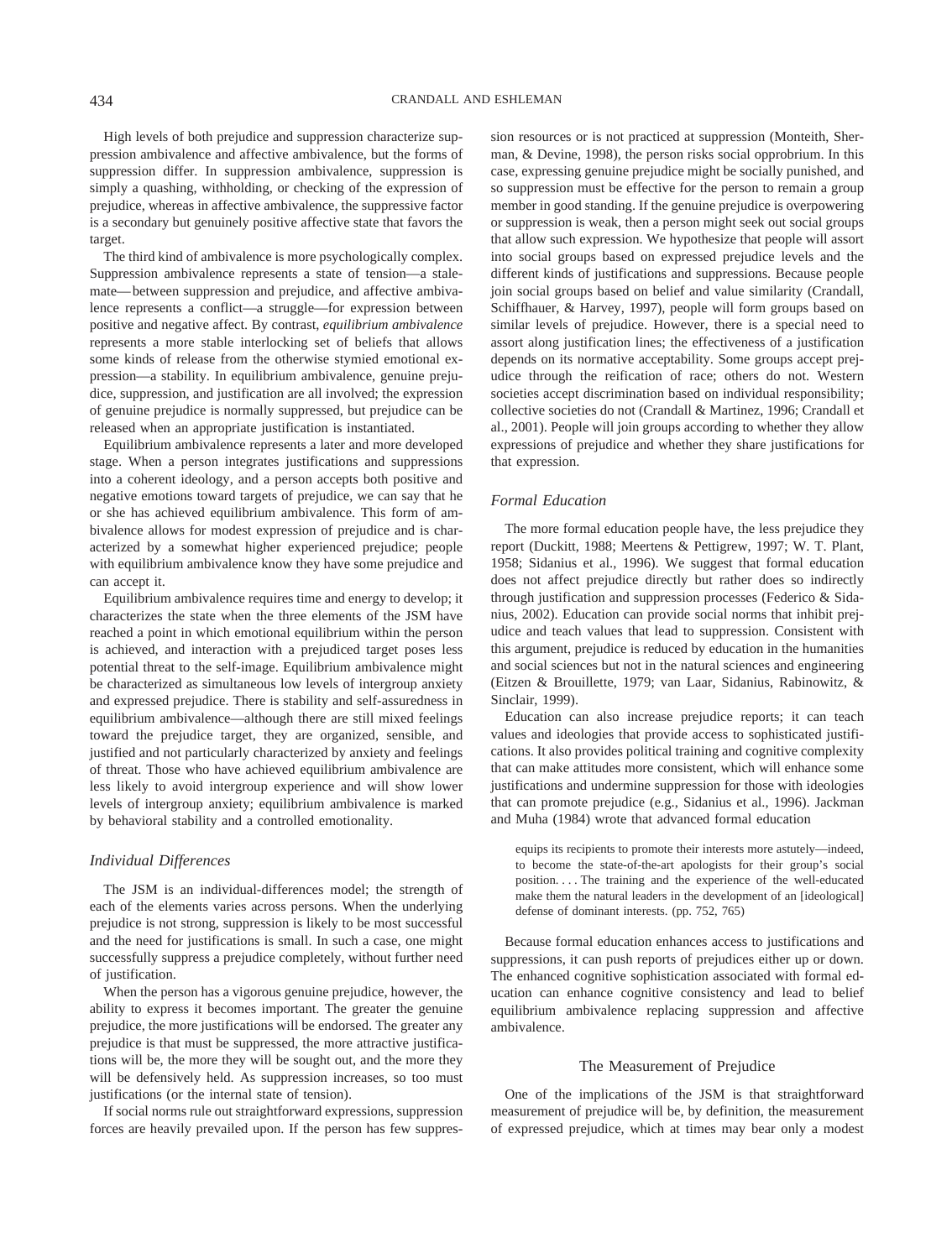relationship with genuine prejudice, the concept most researchers are hoping to assess. There are several implications of the JSM conceptualization for the measurement of prejudice, and the JSM provides an organizing function for different approaches to the measurement of prejudice.

The standard practice in the study of prejudice is to measure it with an attitude scale. In some cases, the purpose of the scale is obscured slightly, either by couching the questions in political and social attitude language (e.g., McConahay, 1986); by embedding prejudice items among other, less suppressed items (e.g., Crandall, 1994); or by including attributions or information that might include justification beliefs in with the prejudice (e.g., Schuman & Harding, 1963). (For an extensive review of standard measures of racial prejudice, see Biernat & Crandall, 1999.)

Several approaches have been taken to improve measurement of prejudice that we suggest increase the correspondence between expressed and experienced prejudice. For example, anonymity can only increase the expression of prejudices that the person accepts as reflective of the self (cf. Ash & Abramson, 1952). Similarly, changing the text of items to increase social appropriateness (or using language that is indirect) addresses the issue of social desirability (Edwards, 1970) and makes it more possible for respondents to admit their prejudices (Biernat & Crandall, 1999). While these techniques are useful and even recommended, they do not bypass suppression, and scales that use them do not measure genuine prejudice directly.

#### *Bogus Pipeline*

The bogus pipeline focuses on experienced prejudice. Sigall and Page (1971) found higher levels of racial stereotyping in boguspipeline conditions than the more typical attitude administrations. The bogus-pipeline procedure may be a better approximation to the somewhat less varnished truth that a respondent admits into the self, but it does not bypass suppression and justification processes. The bogus pipeline should be considered a measure that approximates experienced prejudice, not a direct pipeline to the truth (Allen, 1975). While it is a useful approach to measuring socially undesirable belief (Roese & Jamieson, 1993), its high expense, use of deception, and difficulty of administration does not recommend it to many applications (Ostrom, 1973).

#### *Priming and Implicit Cognition*

In the past decade, a variety of techniques has emerged that are designed to bypass conscious awareness and reach past justification and suppression processes toward genuine prejudice. Several of these measurement devices use technical means (e.g., reaction times), and others study relatively unmonitored speech processes. Fazio et al. (1995) found with White participants that supraliminal but brief presentation of White faces on a computer screen facilitated response to positive words, whereas Black faces facilitated response to negative words. Individual differences in the amount of facilitation provided by the faces were significantly correlated with coldness of interaction with a Black experimenter and somewhat less correlated with the Modern Racism Scale (McConahay, 1986). The Modern Racism Scale did not predict the warmth of interracial interaction, but it did predict attitudes toward the Rodney King verdict and subsequent race riots in Los Angeles, whereas the facilitation scores did not.

Based on a similar principle (Greenwald & Banaji, 1995), Greenwald and his colleagues developed the IAT, which is designed to measure the strength of association between two attitude objects (e.g., Greenwald et al., 1998). The IAT works by having people sort items into two logical piles via computer keys using the left or right hand. Participants simultaneously categorize exemplars from two groups, such as Black and White names, and positive and negative words. The measurement of implicit racism begins by measuring the time needed to categorize White–positive words on one hand and Black–negative on the other. In another session, the respondent categorizes Black with positive words and White with negative words. Implicit racism is calculated as the difference in time between coding White–positive/Black–negative words and White–negative/Black–positive words. Greenwald et al. found more evidence of implicit racism using the IAT than explicit racism (using feeling thermometers); White participants who had rated Blacks more positively than Whites on explicit measures revealed substantial anti-Black attitudes using the IAT. The average correlation between implicit and explicit measures of prejudice was .14.

Enthusiasm for measures of implicit cognition now runs high, and the field holds promise. Still, we are less sanguine about the probability that implicit measures reflect unadulterated genuine prejudice. To the extent that implicit measures are impervious to overt and covert experimental manipulations, one thinks of them as measures of genuine attitudes. However, recent research suggests that a variety of manipulations can affect implicit attitudes (Blair & Banaji, 1996; Karpinski & Hilton, 2001), making these measures less pristine than hoped. Certainly, no measure is fully context independent, and the JSM may prove useful for conceptualizing the relation between context and measurement of implicit attitudes.

A more difficult issue arises in the conceptualization of implicit or "dual" attitudes, and that is the question of what the implicit attitudes represent. Some models suggest that they represent the older, earlier learned version of attitudes that have been "changed" by persuasion and experience into the more available explicit attitude (e.g., T. D. Wilson et al., 2000). Other models emphasize the implicit association among concepts or nodes (e.g., Greenwald & Banaji, 1995). At this point, we wish to suggest that genuine prejudice and implicit attitudes are related, but they are not the same concept. We expect rapid advances in this area.

#### *Linguistic Intergroup Bias*

Using the bias toward broad terms to describe out-group negativity and narrow terms for in-group negativity, von Hippel, Sekaquaptewa, and Vargas (1997) had people read about and rate in-group and out-group behavior on both specific and general terms. A high degree of linguistic intergroup bias was associated with perceiving an African American as threatening and a Caucasian as meek. Similar to the computer-based measures described above, the subtle measure of prejudice was not correlated with an explicit attitude measure (the Modern Racism Scale).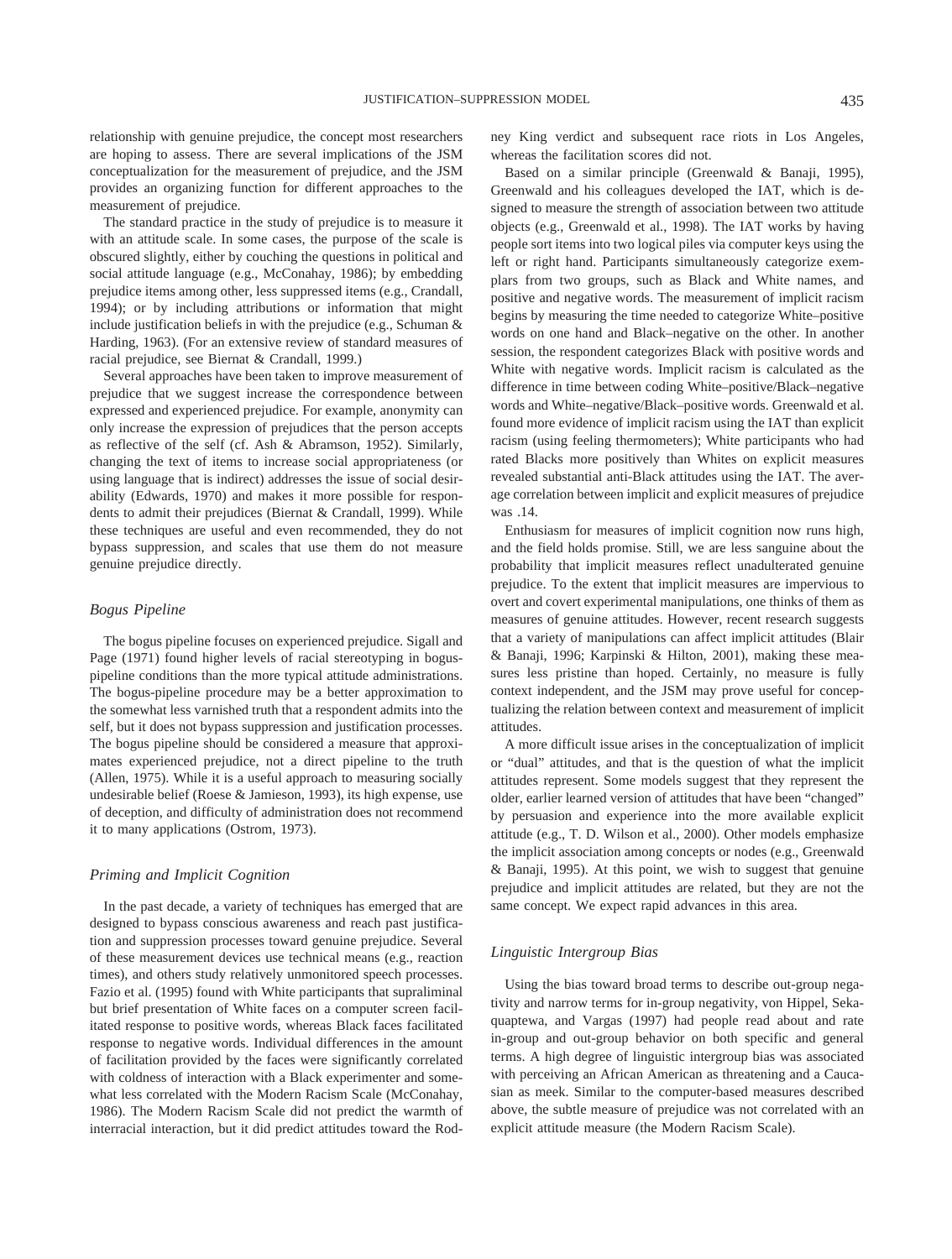#### *Physiological Measures*

Interest has renewed in assessing physiological markers of prejudice (e.g., Guglielmi, 1999; Vanman et al., 1997). In his review, Guglielmi suggested that affective responses can be measured using facial electromyography, electroencephalography (EEG), event-related potentials (ERPs), and positron emission tomography (PET) scans, and he reviewed preliminary evidence to suggest the potential of these techniques.

These psychophysiological measures are promising—suppression processes far less easily affect them. For testing some theoretical ideas, we agree with several authors who have promoted their use (e.g., Blascovich & Kelsey, 1990; Cacioppo & Tassinary, 1990). There are several conceptual and practical difficulties associated with physiological measures, which limit their utility for measuring prejudice. One of the problems with physiological measures is that they still remain either coarse, in the case of autonomic nervous system (ANS) measures, or limited to one part of the affective experience, in the case of EEG, ERPs, functional magnetic resonance imaging, and PET measures. It is difficult to distinguish between arousal, attention and interest, affect, and conflict using ANS measures, and few of the measures are good at discerning ambivalence, conflict, and mixed motives—hallmarks of the prejudice experience.

Guglielmi (1999) expressed optimism about the power of physiological measures of prejudice, from a practical standpoint, but the measures are intrusive, expensive, often nonspecific, and unwieldy. They can be powerful, however, and Guglielmi pointed to the need to use multiple physiological measures when inferring psychological states from physiological signs.

#### *A Plurality of Measures*

Some authors have argued that these technologies for measuring prejudice should supplant the older, scale-based measures of prejudice (e.g., Greenwald & Banaji, 1995). We disagree for several reasons. First, the different measures of prejudice are not highly correlated with each other (e.g., Mellott & Greenwald, 2000; Monteith, 1996b; S. E. Taylor & Falcone, 1982). Although these newer measurement technologies may validly measure what they purport to, the various methods do not all result in the same measure of this "implicit" construct.

Second, the different measures of prejudice correlate reliably with different constructs and behaviors, suggesting that the low correlation among measures reflects not simply low levels of reliability and validity but rather the presence of different entities and processes. Monteith (1996b) examined the role of prejudice in affective experience and found that different measures of prejudice were associated with different emotional responses. Racial ambivalence (based on I. Katz & Hass, 1988) was associated with anxiety, tension, and fearfulness, and prejudice-related discrepancies (based on Devine et al., 1991) were associated with guilt, regret, shame, and self-criticism. The Modern Racism Scale (Mc-Conahay, 1986) was uncorrelated with any of the emotional measures. None of the measures of prejudice were significantly correlated with each other.

Third, there is evidence that preexisting motive states, emotional states, and value primes can affect responses on implicit measures, suggesting that these responses are not immune from justification and suppression processes (Cacioppo & Bernston, 2001). For example, Blair and Banaji (1996) showed that asking people to suppress their stereotypes and respond in a counterstereotypical fashion can undermine or even reverse implicit stereotyping effects (see also Blair et al., 2001). These kinds of motive states have also been shown to affect other "uncontrollable" psychological responses, such as eyeblink startle responses (e.g., Lang, Bradley, & Cuthbert, 1990).

One must assume that such "automatic" cognitions can be made subject to the kinds of cognitions and values that comprise justification and suppression processes, that even implicit cognitions are downstream from justification and suppression processes. We agree that implicit measures have real theoretical value, but we doubt that they are pure measures of underlying prejudice. Still, there is a very real chance that they come closer to the concept of genuine prejudice than many of the other measures. We suggest a wide variety of measures should be used without an overreliance on any one method. Researchers should, of course, carefully choose the measurement technique that is most appropriate to their research hypothesis. What is the "best" measurement depends on the research question.

Dovidio and Fazio (1992) proposed that different aspects of prejudicial attitudes should predict deliberate and spontaneous behaviors. Deliberate behaviors should relate to publicly expressed attitudes; spontaneous behaviors should be predicted by indirectly assessed attitudes. Social desirability-tainted self-report measures of prejudicial attitudes may be strong predictors of behaviors that are governed by social norms. When norms are explicit, self-report measures predict behavior; when norms are ambiguous, reported attitudes are poor predictors of behavior (Lambert et al., 1996; T. D. Wilson et al., 2000).

Finally, the discrepancy among measures can be interesting in its own right, providing a "triangulation" on underlying prejudice. When people score high on one "kind" of prejudice measure but low on another, the discrepancy can provide a window into psychological processes. The separate components in the prejudice process are each interesting topics of study, and the relation among them is a proper topic of study for prejudice researchers.

#### *Summary*

Attitude scales measure expressed prejudices. Some techniques bypass social desirability and social display rules as a way to disinhibit reports of prejudice (bogus pipeline); these techniques attempt to measure experienced prejudices. Other techniques enhance justifications (using items with "code words" such as *welfare*); these techniques also focus on experienced prejudice. Techniques based on technical procedures (reaction time, priming) are designed to circumvent justification and suppression processes, with an eye toward measuring genuine prejudice. These methods focus more on stereotypes and categories than the motivational component of prejudice, but they show promise as measures that are less affected by display rules. Because motives, intentions, and so on can also affect these processes, they are not unambiguous measures. Physiological measures show some promise, but their connection to distinct psychological processes at this time are weak or speculative, and the apparatus is unwieldy and expensive. Finally, quasi-projective techniques (e.g., linguistic intergroup bias) are being developed as a way to measure prejudice that is not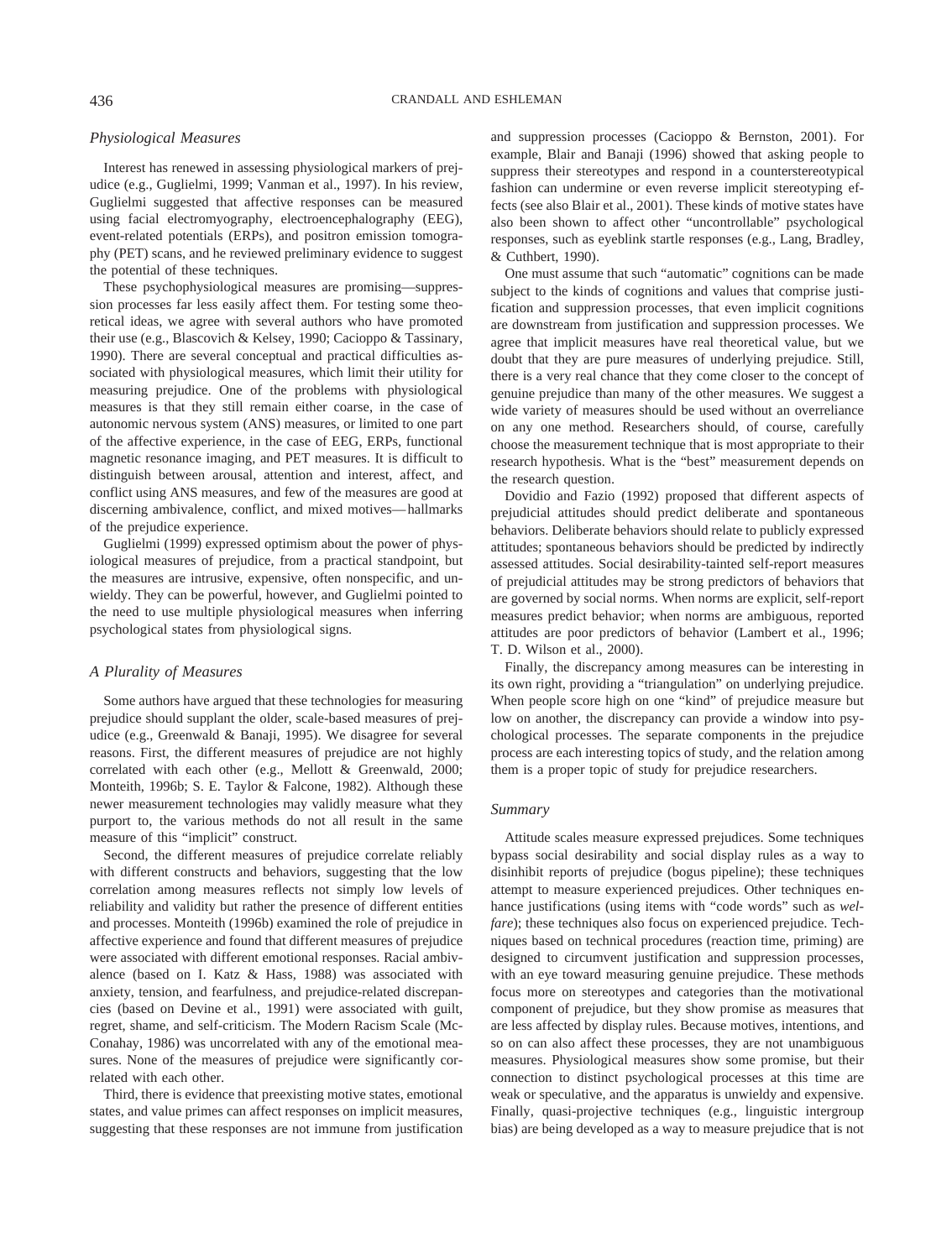directly consciously controlled; this technique is also focused on measuring genuine prejudice.

#### Prejudice as a Generalized Attitude

Are people prejudiced, or do they have prejudices? Do certain people have a propensity to reject any and all out-groups, calling on a deep fund of prejudice that seeks a target of their intolerance, or are prejudices toward different groups learned individually and piecemeal? If one supposes that prejudice is a unitary concept, then one can search for the precursors of hate in personality, patterns of child rearing, or even genetics. On the other hand, if people have acquired prejudices, then the processes of learning, communication of stereotypes, and individual patterns of belief are implicated as causes of prejudice.

What is the evidence of "unitary" prejudice? Primarily, it is that prejudices are correlated (Harding, Proshansky, Kutner, & Chein, 1969). For example, Hartley (1946) wrote that people "may expect intolerance of some one group to be accompanied by intolerance of others" (p. 117). Weigel and Howes (1985) suggested that "racial prejudice is but one symptom of a generalized tendency to disparage outgroups" (p. 131). Allport (1954) noted that "people who reject one outgroup will tend to reject other outgroups. If a person is anti-Jewish, he is likely to be anti-Catholic, anti-Negro, anti-any outgroup" (p. 68).

The empirical basis for prejudice as a single entity is both venerable and prevalent. Hartley (1946) had a variety of students rate 49 different social groups on social distance, and found a split-half reliability of .96 on social rejection. He also found that people who rejected Blacks and Jews also rejected Chinese, Catholics, Nazis, and labor union members. They were also likely to express prejudice toward the purely fictitious "Nonesuch" groups (e.g., Wallonians). Pettigrew (1959) found that South African English speakers' attitudes toward native Africans, Indians, Jews, and Afrikaaners were all highly correlated. Kogan (1961) found correlations among negative attitudes toward older people, those with physical and mental disabilities, and ethnic minorities. Weigel and Howes (1985) reported significant correlations among prejudice toward Blacks, older people, and homosexuals. Agnew, Thompson, and Gaines (2000) found that prejudice toward homosexuals, Blacks, foreigners, "members of other races," and older people all load reliably on a single latent variable.

Adorno et al. (1950) argued that prejudice came from "deep underlying trends" of an individual's personality, based on childhood experience and training. An antidemocratic authoritarian personality evolves from early family life, which in turn creates a character based in fear, attempts at control, a rigid understanding of rules, and hypervigilance for signs of deviance. This in turn leads directly to a wide range of prejudices, including anti-Semitism, racism, and prejudice toward other minority groups.

Also in support of the unitary hypothesis, many researchers have used a variety of out-groups interchangeably in studying a single process phenomenon. Generally, these studies find that the processes of stereotyping and prejudice apply similarly across groups (e.g., Batson et al., 1997; Crandall & Cohen, 1994; Devine et al., 1991; Meertens & Pettigrew, 1997; Stangor, Sullivan, & Ford, 1991).

We hypothesize that a more likely cause of correlation among prejudices is not because they share a common wellspring but rather because they are subject to the same justification and suppression processes that govern the expression of prejudice. Because the process of expression has all of these factors in common, the same obstacle course between affect and expression must be passed through for all prejudices, large and small.

Several of the justification processes can release a wide range of prejudices, such as just world beliefs, SDO, and intergroup anxiety. Some justification processes are very specific, such as group stereotypes or particular religious beliefs. On the other hand, suppression beliefs and values tend to be broad ranging, such as liberalism, humanitarianism, and egalitarianism, and are likely to suppress many forms of prejudice.

We suggest that the "prejudiced personality" might be more properly conceptualized as the "justification personality" or the "low-suppression personality." Because justification and suppression processes filter the expression of all prejudices, the correlations among various prejudices can be created by the different prejudices' shared heritage of filtration. A person who suppresses prejudice because of egalitarianism will report low levels of prejudice across many targets, including groups for whom he or she has a great deal of genuine prejudice and groups for whom he or she has little.

According to the JSM, "prejudice" should be conceptualized as "prejudice*s.*" Although the different prejudices may be correlated in any given sample, we suggest that these correlations are semispurious, in that the prejudices rise and fall with the tide of justifications and suppression that affects them all.

#### Conclusion

The JSM is a dynamic model of how prejudice comes to be expressed—underlying prejudice becomes stymied by a variety of suppression processes but can be released into expression by a variety of justification processes. The JSM focuses on the internal processes that create each individual's personal rules of expression. The same processes that lead to expression also lead to one's self-image as a prejudiced or nonprejudiced person. We propose that people's genuine, underlying prejudice is only one aspect of the prejudice process, but it provides the motivational impetus that drives the suppression and justification.

#### *Envoi*

As the opening lines by Donald Hall (1956) suggest, final honesty about one's own prejudices cannot be expected. We are pessimistic about psychologists' ability to directly measure the unfiltered psychological reality of prejudice. Instead, all self-report measures, all behaviors, and even all indirect measures of prejudice are affected by processes that are not prejudice per se but rather are processes that amend, cover, divert, obscure, stymie, and falsify the underlying emotional state. Still, more can be learned about prejudice when we have theoretical tools that are useful for conceptualizing the complex processes that come between emotions and behavior, which intercede between the urge and the act.

#### References

Aboud, F. (1988). *Children and prejudice.* Oxford, England: Basil Blackwell.

Abrams, D., & Hogg, M. A. (1988). *Social identifications: A social*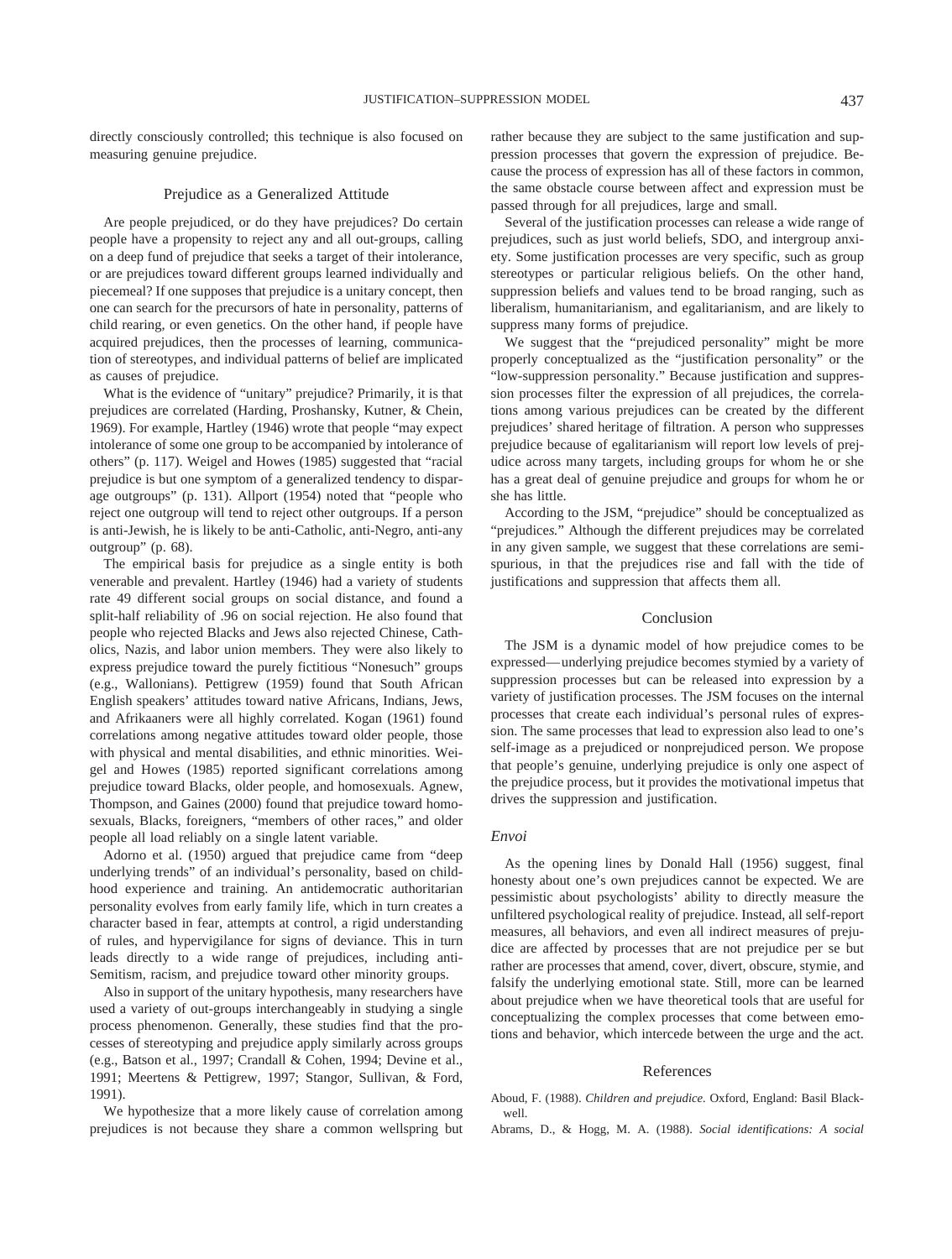*psychology of intergroup relations and group processes.* Oxford, England: Routledge.

- Adorno, T., Frenkel-Brunswik, E., Levinson, D., & Sanford, N. (1950). *The authoritarian personality.* New York: Harper.
- Agnew, C. R., Thompson, V. D., & Gaines, S. O., Jr. (2000). Incorporating proximal and distal influence on prejudice: Testing a general model across outgroups. *Personality and Social Psychology Bulletin, 26,* 403– 418.
- Allen, B. P. (1975). Social distance and admiration reactions of "unprejudiced" Whites. *Journal of Personality, 43,* 709–726.
- Allport, G. W. (1954). *The nature of prejudice.* Cambridge, MA: Addison-Wesley.
- Allport, G. W., & Kramer, B. (1946). Some roots of prejudice. *Journal of Psychology, 22,* 9–39.
- Altemeyer, R. (1981). *Right wing authoritarianism.* Winnipeg, Manitoba, Canada: University of Manitoba Press.
- Altemeyer, R. (1988). *Enemies of freedom.* New York: Free Press.
- Altemeyer, R. (1994). Reducing prejudice in right-wing authoritarians. In M. P. Zanna & J. M. Olson (Eds.), *The psychology of prejudice: The Ontario Symposium* (Vol. 7, pp. 131–148). Hillsdale, NJ: Erlbaum.
- Amir, Y. (1976). The role of intergroup contact in change of prejudice and ethnic relations. In P. A. Katz (Ed.), *Towards the elimination of racism* (pp. 245–308). New York: Pergamon.
- Anderson, D. (1992). For whom is the world just? Sexual orientation and AIDS. *Journal of Applied Social Psychology, 22,* 248–259.
- Anisfeld, M., Munoz, S. R., & Lambert, W. E. (1963). The structure and dynamics of ethnic attitudes of Jewish adolescents. *Journal of Abnormal and Social Psychology, 66,* 31–36.
- Appling, G. B. (1975). Amish Protestantism and the spirit of capitalism. *Cornell Journal of Social Relations, 10,* 239–250.
- Ash, P., & Abramson, E. (1952). The effect of anonymity of attitudequestionnaire response. *Journal of Abnormal and Social Psychology, 47,* 772–773.
- Ashmore, R. D., & Del Boca, F. K. (1981). Conceptual approaches to stereotypes and stereotyping. In D. L. Hamilton (Ed.), *Cognitive process in stereotyping and intergroup behavior* (pp. 1–35). Hillsdale, NJ: Erlbaum.
- Bagley, C., & Verma, G. (1979). *Racial prejudice, the individual and society.* Westmead, England: Saxon House.
- Banaji, M., & Greenwald, A. G. (1994). Implicit stereotyping and prejudice. In M. P. Zanna & J. M. Olson (Eds.), *The psychology of prejudice: The Ontario Symposium* (Vol. 7, pp. 55–76). Hillsdale, NJ: Erlbaum.
- Batson, C. D., & Burris, C. T. (1994). Personal religion: Depressant or stimulant of prejudice and discrimination? In M. P. Zanna & J. M. Olson (Eds.), *The psychology of prejudice: The Ontario Symposium* (Vol. 7, pp. 149–169). Hillsdale, NJ: Erlbaum.
- Batson, C. D., Flink, C. H., Schoenrade, P. A., Fultz, J., & Pych, V. (1986). Religious orientation and overt versus covert racial prejudice. *Journal of Personality and Social Psychology, 50,* 175–181.
- Batson, C. D., Naifeh, S. J., & Pate, S. (1978). Social desirability, religious orientation, and racial prejudice. *Journal for the Scientific Study of Religion, 17,* 31–41.
- Batson, C. D., Polycarpou, M. P., Harmon-Jones, E., Imhoff, H. J., Mitchener, E. C., Bednar, L. L., et al. (1997). Empathy and attitudes: Can feeling for a member of a stigmatized group improve feelings toward the group? *Journal of Personality and Social Psychology, 72,* 105–118.
- Baumeister, R. F., Bratlavsky, E., Muraven, M., & Tice, D. M. (1998). Ego depletion: Is the active self a limited resource? *Journal of Personality and Social Psychology, 74,* 1252–1265.
- Benedict, R. (1940). *Race: Science and politics.* New York: Modern Age.
- Berkowitz, L. (1962). *Aggression: A social psychological analysis.* New York: McGraw-Hill.
- Berlyne, D. E. (1971). *Aesthetics and psychobiology.* New York: Appleton-Century-Crofts.
- Bierly, M. M. (1985). Prejudice toward contemporary outgroups as a generalized attitude. *Journal of Applied Social Psychology, 15,* 189– 199.
- Biernat, M., & Crandall, C. S. (1999). Racial attitudes. In J. R. Robinson, L. Wrightsman, & P. R. Shaver (Eds.), *Measures of political attitudes* (pp. 297–411). New York: Academic Press.
- Biernat, M., Crandall, C. S., Young, L. V., Kobrynowicz, D., & Halpin, S. M. (1998). All that you can be: Stereotype-based judgment bias in a military context. *Journal of Personality and Social Psychology, 75,* 301–317.
- Biernat, M., & Kobrynowicz, D. (1997). Gender- and race-based standards of competence: Lower minimum standards by higher ability standards for devalued groups. *Journal of Personality and Social Psychology, 72,* 544–557.
- Biernat, M., Manis, M., & Nelson, T. (1991). Stereotypes and standards of judgment. *Journal of Personality and Social Psychology, 60,* 485–499.
- Biernat, M., & Vescio, T. K. (2002). She swings, she hits, she's great, she's benched: Implications of gender-based shifting standards for judgment and behavior. *Personality and Social Psychology Bulletin, 28,* 66–77.
- Biernat, M., Vescio, T. K., & Theno, S. A. (1996). Violating American values: A "value congruence" approach to understanding outgroup attitudes. *Journal of Experimental Social Psychology, 32,* 387–410.
- Biernat, M., Vescio, T. K., Theno, S. A., & Crandall, C. S. (1996). Values and prejudice: Toward understanding the impact of American values on outgroup attitudes. In C. Seligman & J. M. Olson (Eds.), *The psychology of values: The Ontario Symposium* (Vol. 8, pp. 153–189). Mawhah, NJ: Erlbaum.
- Blair, I. V., & Banaji, M. R. (1996). Automatic and controlled processes in stereotype priming. *Journal of Personality and Social Psychology, 70,* 1142–1163.
- Blair, I. V., Ma, J. E., & Lenton, A. P. (2001). Imaging stereotypes away: The moderation of implicit stereotypes through mental imagery. *Journal of Personality and Social Psychology, 81,* 828–841.
- Blalock, H. M. (1959). Status consciousness: A dimensional analysis. *Social Forces, 37,* 243–248.
- Blanchard, F. A., Crandall, C. S., Brigham, J. C., & Vaughn, L. A. (1994). Condemning and condoning racism: A social context approach to interracial settings. *Journal of Applied Psychology, 79,* 993–997.
- Blascovich, J., & Kelsey, R. M. (1990). Using electrodermal and cardiovascular measures of arousal in social psychological research. In C. Hendrick & M. S. Clark (Eds.), *Research methods in personality and social psychology* (pp. 45–73). Newbury Park, CA: Sage.
- Bloom, L. (1971). *The social psychology of race relations.* London: Allen & Unwin.
- Bobo, L. (1997). Race, public opinion and the social sphere. *Public Opinion Quarterly, 61,* 1–15.
- Bodenhausen, G. V., & Macrae, C. N. (1998). Stereotype activation and inhibition. In R. S. Wyer (Ed.), *Advances in social cognition* (Vol. 11, pp. 1–52). Mahwah, NJ: Erlbaum.
- Brehm, J. W. (1999). The intensity of emotion. *Personality and Social Psychology Review, 3,* 2–22.
- Brehm, S. S., & Brehm, J. W. (1981). *Psychological reactance: A theory of freedom and control.* New York: Academic Press.
- Brenner, E. (1996, July 14). Texaco accused of bias in suit by Blacks. *The New York Times,* p. A1.
- Brewer, M. B. (1979). Ingroup bias and the minimal group situation: A cognitive–motivational analysis. *Psychological Bulletin, 86,* 307–324.
- Brief, A. P., Buttram, R. T., Elliott, J. D., Reizenstein, R. M., & McCline, R. L. (1995). Releasing the beast: A study of compliance with orders to use race as a selection criterion. *Journal of Social Issues, 51,* 177–193.
- Britt, T. W., Boniecki, K. A., Vescio, T. K., & Biernat, M. (1996). Intergroup anxiety: A person  $\times$  situation approach. *Personality and Social Psychology Bulletin, 22,* 1177–1188.
- Brown, R. (1965). *Social psychology.* New York: Free Press.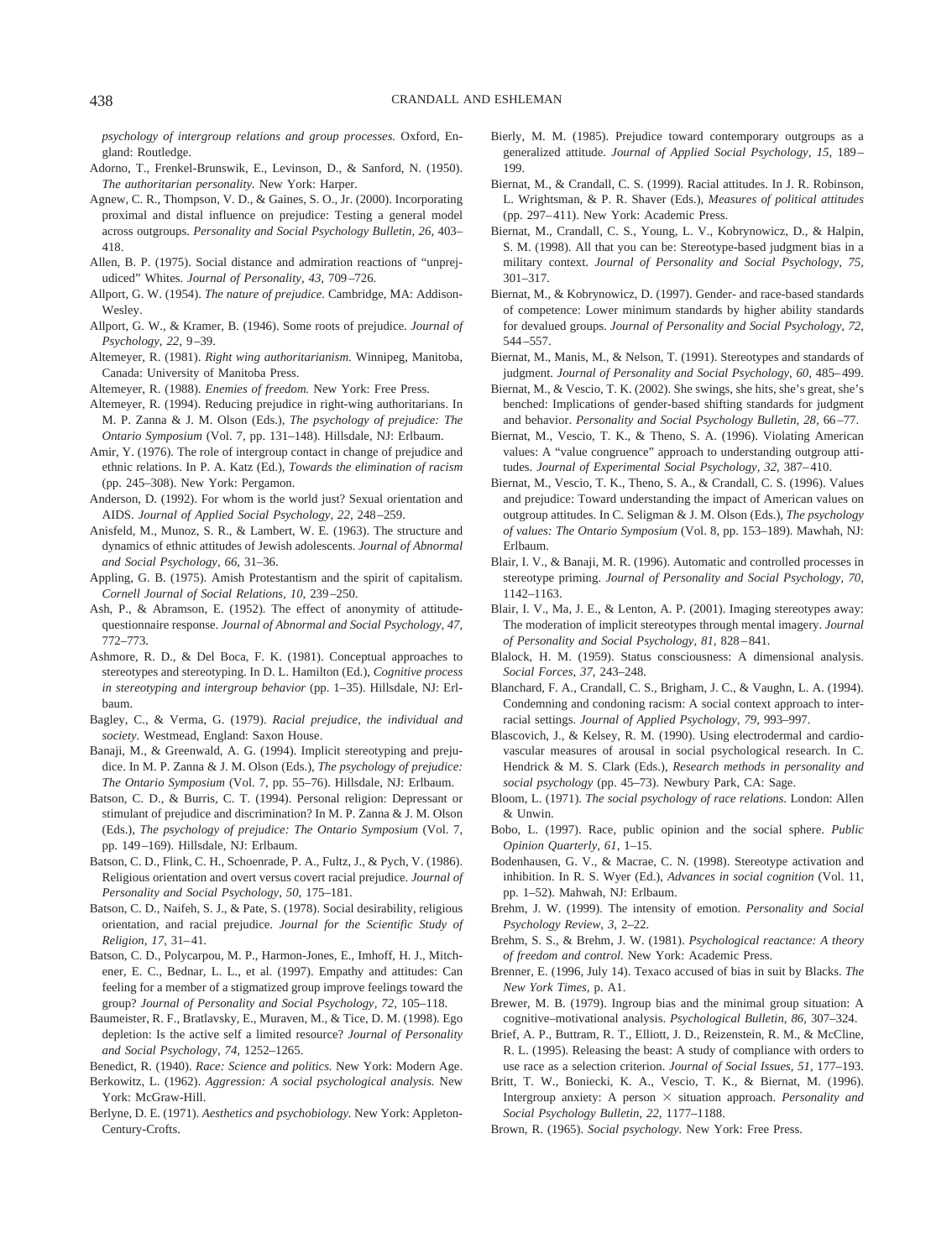- Brown, R. (1995). *Prejudice: Its social psychology.* London: Basil Blackwell.
- Bruner, J. (1957). On perceptual readiness. *Psychological Review, 64,* 123–151.
- Byrne, D., & Wong, T. J. (1962). Racial prejudice, interpersonal attraction, and assumed dissimilarity of attitudes. *Journal of Abnormal and Social Psychology, 65,* 246–253.
- Cacioppo, J. T., & Bernston, G. G. (2001). The affect system and racial prejudice. In J. Bargh (Ed.), *Unraveling the complexities of social life: A festschrift in honor of Robert B. Zajonc* (pp. 95–110). Washington, DC: American Psychological Association.
- Cacioppo, J. T., & Tassinary, L. G. (1990). Inferring psychological significance from physiological signals. *American Psychologist, 45,* 16–28.
- Campbell, A. A. (1947). Factors associated with attitudes toward Jews. In T. Newcomb & E. Hartley (Eds.), *Readings in social psychology* (pp. 518–527). New York: Holt.
- Cantril, H. (1941). *The psychology of social movements.* New York: Wiley.
- Cantril, H., & Sherif, M. (1938). The kingdom of Father Divine. *Journal of Abnormal and Social Psychology, 33,* 147–167.
- Carnevale, P. J., & Probst, T. M. (1997). Conflict on the Internet. In S. Keisler (Ed.), *Culture of the Internet* (pp. 233–255). Mahwah, NJ: Erlbaum.
- Carver, C. S., Glass, D. C., & Katz, I. (1978). Favorable evaluation of Blacks and the handicapped: Positive prejudice, unconscious denial, or social desirability? *Journal of Applied Social Psychology, 8,* 97–106.
- Case, C. E., & Greeley, A. W. (1990). Attitudes toward racial equality. *Humboldt Journal of Social Relations, 16,* 67–94.
- Chaiken, S., & Trope, Y. (Eds.). (1999). *Dual-process theories in social psychology.* New York: Guilford Press.
- Chalk, F., & Jonassohn, K. (1990). *The history and sociology of genocide: Analyses and case studies.* New Haven, CT: Yale University Press.
- Christie, R., & Jahoda, M. (1954). *Studies in the scope and method of "The Authoritarian Personality."* New York: Free Press.
- Coser, L. A. (1956). *The functions of social conflict.* Glencoe, IL: Free Press.
- Cowen, E. L., Landes, J., & Schaet, D. E. (1959). The effects of mild frustration on the expression of prejudiced attitudes. *Journal of Abnormal and Social Psychology, 58,* 33–38.
- Crandall, C. S. (1994). Prejudice against fat people: Ideology and selfinterest. *Journal of Personality and Social Psychology, 66,* 882–894.
- Crandall, C. S. (2000). Ideology and lay theories of stigma: The justification of stigmatization. In T. Heatherton, R. Kleck, J. Hull, & M. Hebl (Eds.), *The social psychology of stigma* (pp. 126–150). New York: Guilford Press.
- Crandall, C. S., & Beasley, R. B. (2001). The perceptual basis of legitimacy of government leaders, the justice system, and prejudice: Psychological balance, attribution, and the perception of essence. In J. Jost & B. Major (Eds.), *The psychology of legitimacy* (pp. 77–102). New York: Cambridge University Press.
- Crandall, C. S., & Biernat, M. R. (1990). The ideology of anti-fat attitudes. *Journal of Applied Social Psychology, 20,* 227–243.
- Crandall, C. S., & Cohen, C. (1994). The personality of the stigmatizer: Cultural world view, conventionalism, and self-esteem. *Journal of Research in Personality, 28,* 461–480.
- Crandall, C. S., D'Anello, S., Sakalli, N., Lazarus, E., Nejtardt, G. W., & Feather, N. T. (2001). An attribution-value model of prejudice: Antifat attitudes in six nations. *Personality and Social Psychology Bulletin, 27,* 30–37.
- Crandall, C. S., Eshleman, A., & O'Brien, L. T. (2002). Social norms and the expression and suppression of prejudice: The struggle for internalization. *Journal of Personality and Social Psychology, 82,* 359–378.
- Crandall, C. S., Glor, J., & Britt, T. W. (1997). AIDS-related stigmatization: Instrumental and symbolic attitudes. *Journal of Applied Social Psychology, 27,* 95–123.
- Crandall, C. S., & Martinez, R. (1996). Culture, ideology, and antifat attitudes. *Personality and Social Psychology Bulletin, 22,* 1165–1176.
- Crandall, C. S., & Moriarty, D. (1995). Physical illness stigma and social rejection. *British Journal of Social Psychology, 34,* 67–83.
- Crandall, C. S., O'Brien, L. T., & Eshleman, A. (2002). Adapting the self to local group norms: Internalizing the suppression of prejudice. In J. P. Forgas & K. Williams (Eds.), *The social self: Cognitive, interpersonal and intergroup perspectives* (pp. 293–308). Philadelphia: Psychology Press.
- Crandall, C. S., Schiffhauer, K. L., & Harvey, R. (1997). Friendship pair similarity as a measure of group value. *Group Dynamics, 1,* 133–143.
- Crandall, C. S., Silvia, P., N'Gbala, A. N., Dawson, K., & Tsang, J. (2002). *Balance theory, unit relations and attribution: The underlying integrity of Heiderian theory.* Manuscript submitted for publication.
- Crosby, F., Bromley, S., & Saxe, L. (1980). Recent unobtrusive studies of Black and White discrimination and prejudice: A literature review. *Psychological Bulletin, 87,* 546–563.
- Cunningham, W. A., Preacher, K. J., & Banaji, M. R. (2001). Implicit attitude measures: Consistency, stability, and convergent validity. *Psychological Science, 121,* 163–170.
- Darley, J. M., & Gross, P. H. (1983). A hypothesis-confirming bias in labeling effects. *Journal of Personality and Social Psychology, 44,* 20–33.
- Devine, P. G. (1989). Stereotypes and prejudice: Their automatic and controlled components. *Journal of Personality and Social Psychology, 56,* 5–18.
- Devine, P. G. (2001). Implicit prejudice and stereotyping: How automatic are they? Introduction to the special section. *Journal of Personality and Social Psychology, 81,* 757–759.
- Devine, P. G., & Monteith, M. J. (1993). The role of discrepancyassociated affect in prejudice reduction. In D. M. Mackie & D. L. Hamilton (Eds.), *Affect, cognition, and stereotyping* (pp. 317–344). New York: Academic Press.
- Devine, P. G., Monteith, M. J., Zuwerink, J. R., & Elliot, A. J. (1991). Prejudice with and without compunction. *Journal of Personality and Social Psychology, 60,* 817–830.
- Dienstbier, R. A. (1970). Positive and negative prejudice: Interactions of prejudice with race and social desirability. *Journal of Personality, 38,* 198–215.
- Dollard, J., Doob, L., Miller, N. E., Mowrer, O. H., & Sears, R. R. (1939). *Frustration and aggression.* New Haven, CT: Yale University Press.
- Donnerstein, E., & Donnerstein, M. (1973). Variables in interracial aggression: Potential ingroup censure. *Journal of Personality and Social Psychology, 27,* 143–150.
- Donnerstein, E., & Donnerstein, M. (1976). Research in the control of interracial aggression. In R. G. Geen & E. C. O'Neal (Eds.), *Perspectives on aggression* (pp. 133–168). New York: Academic Press.
- Donnerstein, E., Donnerstein, M., Simon, S., & Ditrichs, R. (1972). Variables in interracial aggression: Anonymity, expected retaliation, and a riot. *Journal of Personality and Social Psychology, 22,* 236–245.
- Donnerstein, M., & Donnerstein, E. (1978). Direct and vicarious censure in the control of interracial aggression. *Journal of Personality, 48,* 162– 175.
- Douglass, F. (1985). *The Frederick Douglass papers: Series 1. Speeches, debates, and interviews. Vol. 3: 1855–1863* (J. W. Blassingame, Ed.). New Haven, CT: Yale University Press. (Original work published 1860)
- Dovidio, J. F., Evans, N., & Tyler, R. B. (1986). Racial stereotypes: The contents of their cognitive representations. *Journal of Experimental Social Psychology, 22,* 22–37.
- Dovidio, J. F., & Fazio, R. H. (1992). New technologies for the direct and indirect assessment of attitudes. In J. Tanur (Ed.), *Questions about questions: Inquiries into the cognitive bases of surveys* (pp. 204–237). New York: Russell Sage Foundation.
- Dovidio, J. F., & Gaertner, S. L. (1986). Prejudice, discrimination, and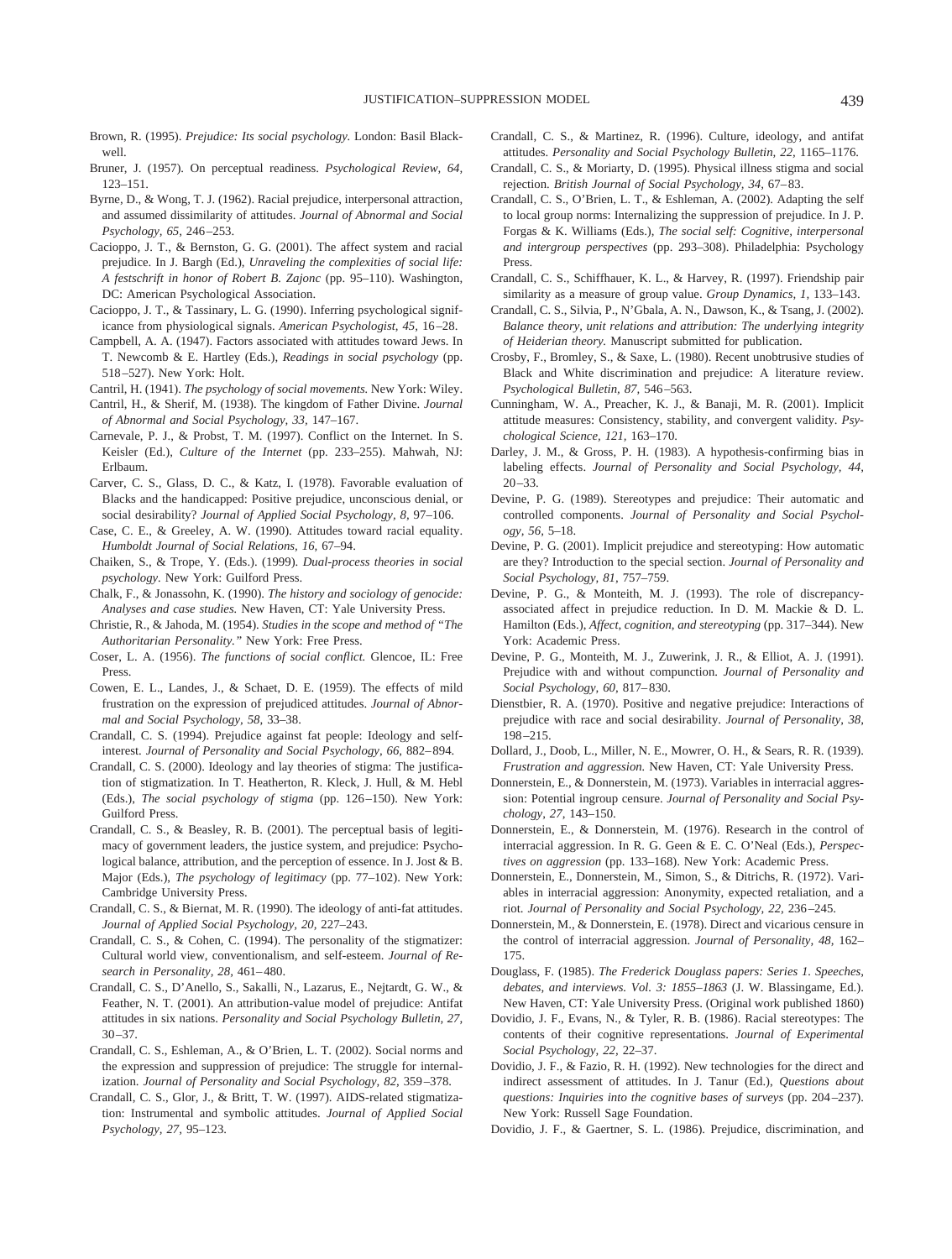racism: Historical trends and contemporary approaches. In J. F. Dovidio & S. L. Gaertner (Eds.), *Prejudice, discrimination, and racism* (pp. 1–34). New York: Academic Press.

- Dovidio, J. F., & Gaertner, S. L. (1991). Changes in the expression and assessment of racial prejudice. In H. J. Knopke, R. J. Norrell, & R. W. Rogers (Eds.), *Opening doors: Perspectives on race relations in America* (pp. 119–148). Tuscaloosa: University of Alabama Press.
- Dowden, S., & Robinson, J. P. (1993). Age and cohort differences in American racial attitudes: The generational replacement hypothesis revisited. In P. M. Sniderman, P. E. Tetlock, & E. G. Carmines (Eds.), *Prejudice, politics, and the American dilemma* (pp. 86–103). Stanford, CA: Stanford University Press.
- Doyle, J. (1993, March 25). 32 Blacks sue Denny's for bias. *San Francisco Chronicle,* p. A17.
- Duckitt, J. (1988). Normative conformity and racial prejudice in South Africa. *Genetic, Social, and General Psychology Monographs, 114,* 413–437.
- Duckitt, J., Wagner, C., du Plessis, I., & Birum, I. (2002). The psychological bases of ideology and prejudice: Testing a dual process model. *Journal of Personality and Social Psychology, 83,* 75–93.
- Dunton, B. C., & Fazio, R. H. (1997). An individual difference measure of motivation to control prejudiced reaction. *Personality and Social Psychology Bulletin, 23,* 316–326.
- Dutton, D. G. (1971). Reactions of restauranteurs to Blacks and Whites violating restaurant dress requirements. *Canadian Journal of Behavioural Science, 3,* 298–302.
- Dutton, D. G. (1973). Reverse discrimination: The relationship of amount of perceived discrimination toward a minority group in the behavior of majority group members. *Canadian Journal of Behavioural Science, 5,*  $34 - 45$ .
- Dutton, D. G. (1976). Tokenism, reverse discrimination, and egalitarianism in interracial behavior. *Journal of Social Issues, 32,* 93–107.
- Dutton, D. G., & Lake, R. A. (1973). Threat of own prejudice and reverse discrimination in interracial situations. *Journal of Personality and Social Psychology, 28,* 94–100.
- Dutton, D. G., & Lennox, V. L. (1974). Effect of prior "token" compliance on subsequent interracial behavior. *Journal of Personality and Social Psychology, 29,* 65–71.
- Edwards, A. E. (1970). *The measurement of personality traits by scales and inventories.* New York: Holt, Rinehart & Winston.
- Eitzen, D. S., & Brouillette, J. R. (1979). The politicization of college students. *Adolescence, 14,* 123–134.
- Ellemers, N., & van Knippenberg, A. (1997). Stereotyping in social context. In R. Spears, P. J. Oakes, N. Ellemers, & S. A. Haslam (Eds.), *The social psychology of stereotyping and group life* (pp. 208–235). London: Blackwell.
- Epstein, R., & Komorita, S. S. (1966). Childhood prejudice as a function of parental ethnocentrism, punitiveness, and outgroup characteristics. *Journal of Personality and Social Psychology, 3,* 259–264.
- Esses, V. M., Haddock, G., & Zanna, M. P. (1994). The role of mood in the expression of intergroup stereotypes. In M. P. Zanna & J. M. Olson (Eds.), *The psychology of prejudice: The Ontario Symposium* (Vol. 7, pp. 77–102). Hillsdale, NJ: Erlbaum.
- Evans, W. M., & Miller, J. R. (1969). Differential response bias of computer vs. conventional administration of a social science questionnaire: An exploratory methodological experiment. *Behavioral Science, 14,* 216–227.
- Eysenck, M. W., Mogg, K., May, J., Richards, A., & Mathews, A. (1991). Bias in interpretation of ambiguous sentences related to threat in anxiety. *Journal of Abnormal Psychology, 100,* 144–150.
- Ezekiel, R. S. (1995). *The racist mind: Portraits of American Neo-Nazis and Klansmen.* New York: Penguin.
- Farrell, W. C., & Jones, C. K. (1988). Recent racial incidents in higher education: A preliminary perspective. *Urban Review, 20,* 211–226.
- Fazio, R. H., Jackson, J. R., Dunton, B. C., & Williams, C. J. (1995). Variability in automatic activation as an unobtrusive measure of racial attitudes: A bona fide pipeline? *Journal of Personality and Social Psychology, 69,* 1013–1027.
- Feagin, J. R., & Vera, H. (1995). *White racism.* New York: Routledge.
- Fears, D. (1993, June 3). Shoney's agrees to extend minority business investments. *Atlanta Journal and Constitution,* p. G1.
- Feather, N. T. (1984). Protestant ethic, conservatism, and values. *Journal of Personality and Social Psychology, 46,* 1132–1141.
- Federico, C. M., & Sidanius, J. (2002). Racism, ideology, and affirmative action revisited: The antecedents and consequences of "principled objections" to affirmative action. *Journal of Personality and Social Psychology, 82,* 488–502.
- Fiske, S. T., & Taylor, S. E. (1991). *Social cognition* (2nd ed.). New York: McGraw-Hill.
- Forsyth, D. R. (1999). *Group dynamics* (3rd ed.). Belmont, CA: Wadsworth.
- Foster-Carter, O. (1984). Racial bias in children's literature: A review of the research on Africa. *Sage Race Relations Abstracts, 9,* 1–11.
- Fowers, B. J., & Richardson, F. C. (1996). Why is multiculturalism good? *American Psychologist, 51,* 609–621.
- Fox, R. (1992). Prejudice and the unfinished mind: A new look at an old failing. *Psychological Inquiry, 3,* 137–152.
- Frenkel-Brunswik, E. (1948). Dynamic and cognitive categorization of qualitative material: II. Application to interviews with the ethnically prejudiced. *Journal of Psychology, 25,* 261–277.
- Frey, D. L., & Gaertner, S. L. (1986). Helping and the avoidance of inappropriate interracial behavior: A strategy that perpetuates a nonprejudiced self-image. *Journal of Personality and Social Psychology, 50,* 1083–1090.
- Frijda, N. H. (1986). *The emotions.* Cambridge, England: Cambridge University Press.
- Furnham, A., & Gunter, B. (1984). Just world beliefs and attitudes towards the poor. *British Journal of Social Psychology, 23,* 265–269.
- Gaertner, S. L. (1973). Helping behavior and racial discrimination among liberals and conservatives. *Journal of Personality and Social Psychology, 25,* 335–341.
- Gaertner, S. L. (1975). The role of racial attitudes in helping behavior. *The Journal of Social Psychology, 97,* 95–101.
- Gaertner, S. L., & Dovidio, J. F. (1977). The subtlety of White racism, arousal, and helping behavior. *Journal of Personality and Social Psychology, 35,* 691–707.
- Gaertner, S. L., & Dovidio, J. F. (1986). The aversive form of racism. In J. F. Dovidio & S. L. Gaertner (Eds.), *Prejudice, discrimination, and racism* (pp. 61–89). New York: Academic Press.
- Gaertner, S. L., & McLaughlin, J. P. (1983). Racial stereotypes: Associations and ascriptions of positive and negative characteristics. *Social Psychology Quarterly, 46,* 23–30.
- Galinsky, A. D., & Moskowitz, G. B. (2000). Perspective-taking: Decreasing stereotype expression, stereotype accessibility, and in-group favoritism. *Journal of Personality and Social Psychology, 78,* 708–724.
- Garofalo, J. (1997). Hate crime victimization in the United States. In R. C. Davis & A. J. Lurigio (Eds.), *Victims of crime* (2nd ed., pp. 134–145). Thousand Oaks, CA: Sage.
- Gilbert, D. T., & Hixon, J. G. (1991). The trouble of thinking: Activation and application of stereotypic beliefs. *Journal of Personality and Social Psychology, 60,* 509–517.
- Glaser, J. M., & Gilens, M. (1997). Interregional migration and political resocialization: A study of racial attitudes under pressure. *Public Opinion Quarterly, 61,* 72–86.
- Glass, A. L., & Holyoak, K. J. (1986). *Cognition* (2nd ed.). New York: Random House.
- Glick, P., & Fiske, S. T. (1996). The Ambivalent Sexism Inventory: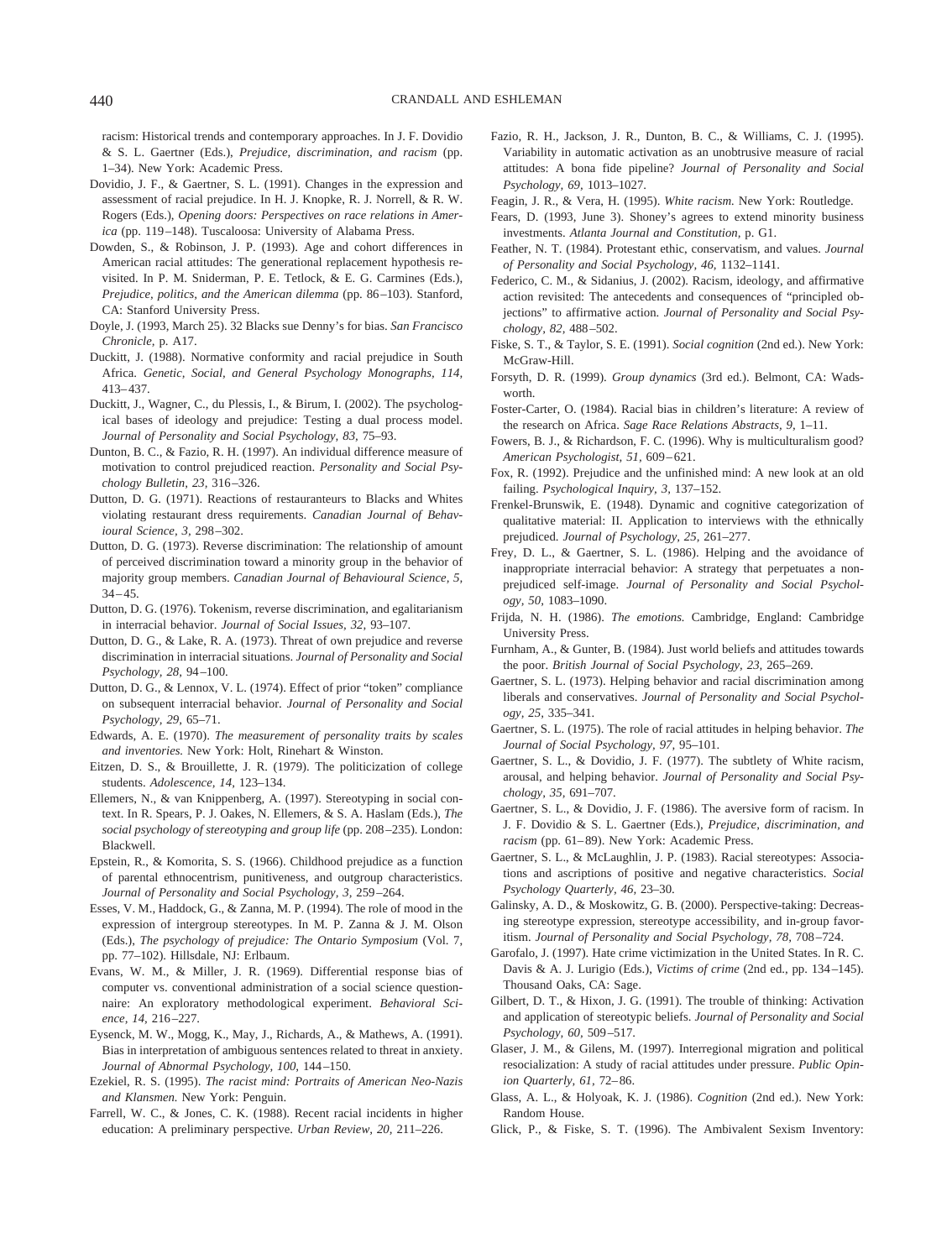Differentiating hostile and benevolent sexism. *Journal of Personality and Social Psychology, 70,* 491–512.

Goffman, E. (1963). *Stigma.* New York: Touchstone.

- Gorsuch, R., & Aleshire, D. (1974). Christian faith and ethnic prejudice: A review and interpretation of research. *Journal for the Scientific Study of Religion, 13,* 281–307.
- Gould, S. J. (1991). Exaptation: A crucial tool for an evolutionary psychology. *Journal of Social Issues, 47,* 43–65.
- Gray, D. B., & Ashmore, R. D. (1975). Comparing the effects of informational, role-playing, and value-discrepancy treatments on racial attitudes. *Journal of Applied Social Psychology, 5,* 262–281.
- Greenberg, J., & Rosenfield, D. (1979). Whites' ethnocentrism and their attributions for the behavior of Blacks: A motivational bias. *Journal of Personality, 47,* 643–657.
- Greenberg, J., Simon, L., Pyszczynski, T., Solomon, S., & Chatel, D. (1992). Terror management and tolerance: Does mortality salience always intensify negative reactions to others who threaten one's worldview? *Journal of Personality and Social Psychology, 63,* 212–220.
- Greenwald, A. G., & Banaji, M. R. (1995). Implicit social cognition: Attitudes, self-esteem, and stereotypes. *Psychological Review, 102,* 4–27.
- Greenwald, A. G., McGhee, D. E., & Schwartz, J. L. K. (1998). Measuring individual differences in implicit cognition: The Implicit Association Test. *Journal of Personality and Social Psychology, 74,* 1464–1480.
- Griffin, G. A. E., Gorsuch, R. L., & Davis, A. (1987). A cross-cultural investigation of religious orientation, social norms, and prejudice. *Journal for the Scientific Study of Religion, 26,* 358–365.
- Gross, J. J., John, O. P., & Richards, J. M. (2000). The dissociation of emotion expression from emotion experience: A personality perspective. *Personality and Social Psychology Bulletin, 26,* 712–726.
- Guglielmi, R. S. (1999). Psychophysiological assessment of prejudice: Past research, current status, and future directions. *Personality and Social Psychology Review, 3,* 123–157.
- Hadden, J. K., & Shupe, A. (1987). Televangelism in America. *Social Compass, 34,* 61–75.
- Haithman, D. (1993, December 26). 1993 year in review: Correctness: To PC or not PC—That is the question. *Los Angeles Times* (Calendar), p. 7.
- Hall, D. (1956). A friend revisited. In *Exiles and marriages* (p. 63). New York: Viking.
- Harber, K. (1998). Feedback to minorities: Evidence of a positive bias. *Journal of Personality and Social Psychology, 74,* 622–628.
- Harding, J., Proshansky, H., Kutner, B., & Chein, I. (1969). Prejudice and ethnic relations. In G. Lindzey & E. Aronson (Eds.), *Handbook of social psychology* (2nd ed., Vol. 5, pp. 1–76). Reading, MA: Addison-Wesley.
- Harlan, H. H. (1942). Some factors affecting attitudes toward Jews. *American Sociological Review, 7,* 816–833.
- Hartley, E. L. (1946). *Problems in prejudice.* New York: Octagon.
- Hassan, M. K. (1977). Child-rearing attitudes and some personality traits of the parents of prejudiced school children. *Manas, 24,* 1–10.
- Hatchett, S., & Schuman, H. (1975–1976). White respondents and raceof-interviewer effects. *Public Opinion Quarterly, 39,* 523–528.
- Hawkins, M. (1997). *Social Darwinism in European and American thought, 1860–1945: Nature as model and nature as threat.* Cambridge, England: Cambridge University Press.
- Heider, F. (1958). *The psychology of interpersonal relations.* New York: Wiley.
- Heider, F. (1988). *The notebooks of Fritz Heider: Vol. 4. Balance theory* (M. Benesh-Weiner, Ed.). Munchen-Weinheim, Germany: Psycologie Verlags Union.
- Heimel, C. (1993, August). I'm PC, you're a dickhead: Political correctness. *Playboy, 40,* 42.
- Henderson-King, E., Henderson-King, D., Zhermer, N., Posokhova, S., & Chiker, V. (1997). In-group favoritism and perceived similarity: A look

at Russians' perceptions in post-Soviet era. *Personality and Social Psychology Bulletin, 23,* 1013–1021.

- Henderson-King, E., & Nisbett, R. E. (1996). Anti-Black prejudice as a function of exposure to the negative behavior of a single Black person. *Journal of Personality and Social Psychology, 71,* 654–664.
- Herek, G. M. (1987). Religious orientation and prejudice: A comparison of racial and sexual attitudes. *Personality and Social Psychology Bulletin, 13,* 34–44.
- Herek, G. M. (1989). Hate crimes against lesbians and gay men: Issues for research and policy. *American Psychologist, 44,* 948–955.
- Herrnstein, R. J., & Murray, C. (1994). *The bell curve. Intelligence and class structure in American life.* New York: Free Press.
- Hetrick, E. S., & Martin, A. D. (1987). Developmental issues and their resolution for gay and lesbian adolescents. *Journal of Homosexuality, 14,* 25–43.
- Hewstone, M. (1990). The "ultimate attribution error"? A review of the literature on intergroup causal attribution. *European Journal of Social Psychology, 20,* 311–335.
- Hochschild, A. R. (1983). *The managed heart.* Berkeley: University of California Press.
- Holt, R. R. (1989). College students' definitions and images of enemies. *Journal of Social Issues, 45,* 33–50.
- Humphreys, K., & Rapaport, J. (1993). From the community mental health movement to the war on drugs. *American Psychologist, 48,* 892–909.
- Ichheiser, G. (1941). Some psychological obstacles to an understanding between nations. *Journal of Abnormal and Social Psychology, 36,* 428– 432.
- Inman, M. L., & Baron, R. S. (1996). Influence of prototypes on perceptions of prejudice. *Journal of Personality and Social Psychology, 70,* 727–739.
- Insko, C. A., Nacoste, R. W., & Moe, J. L. (1983). Belief congruence and racial discrimination: Review of the evidence and critical evaluation. *European Journal of Social Psychology, 13,* 153–174.
- Isherwood, L., & McEwan, D. (1994). *Introducing feminist theology.* Sheffield, England: Sheffield Academic Press.
- Islam, M. R., & Hewstone, M. (1993). Dimensions of contact as predictors of intergroup anxiety, perceived out-group variability, and out-group attitude: An integrative model. *Personality and Social Psychology Bulletin, 19,* 700–710.
- Jackman, M. R., & Muha, M. J. (1984). Education and intergroup attitudes: Moral enlightenment, superficial democratic commitment, or ideological refinement? *American Sociological Review, 49,* 751–769.
- Jackson, L. M., & Esses, V. M. (1997). Of scripture and ascription: The relation between religious fundamentalism and intergroup helping. *Personality and Social Psychology Bulletin, 23,* 893–906.
- Jennings, J. (Ed.). (1997). *The business of abolishing the British slave trade, 1783–1807.* London: Cass.
- Jhally, S., & Lewis, J. (1992). *Enlightened racism: The Cosby Show, audiences, and the myth of the American Dream.* Boulder, CO: Westview Press.
- Johnson, S. D. (1987). Factors related to intolerance of AIDS victims. *Journal for the Scientific Study of Religion, 26,* 105–110.
- Jones, E. E., & Davis, K. E. (1965). From acts to dispositions: The attribution process in person perception. In L. Berkowitz (Ed.), *Advances in experimental social psychology* (Vol. 7, pp. 219–266). New York: Academic Press.
- Jones, J. M. (1972). *Prejudice and racism.* Reading, MA: Addison-Wesley.
- Jones, J. M. (1997). *Prejudice and racism* (2nd ed.). New York: McGraw-Hill.
- Jost, J. T., & Banaji, M. R. (1994). The role of stereotyping in systemjustification and the production of false consciousness. *British Journal of Social Psychology, 33,* 1–27.
- Jourard, S. M. (1971). *The transparent self: Self-disclosure and well-being* (2nd ed.). New York: Wiley.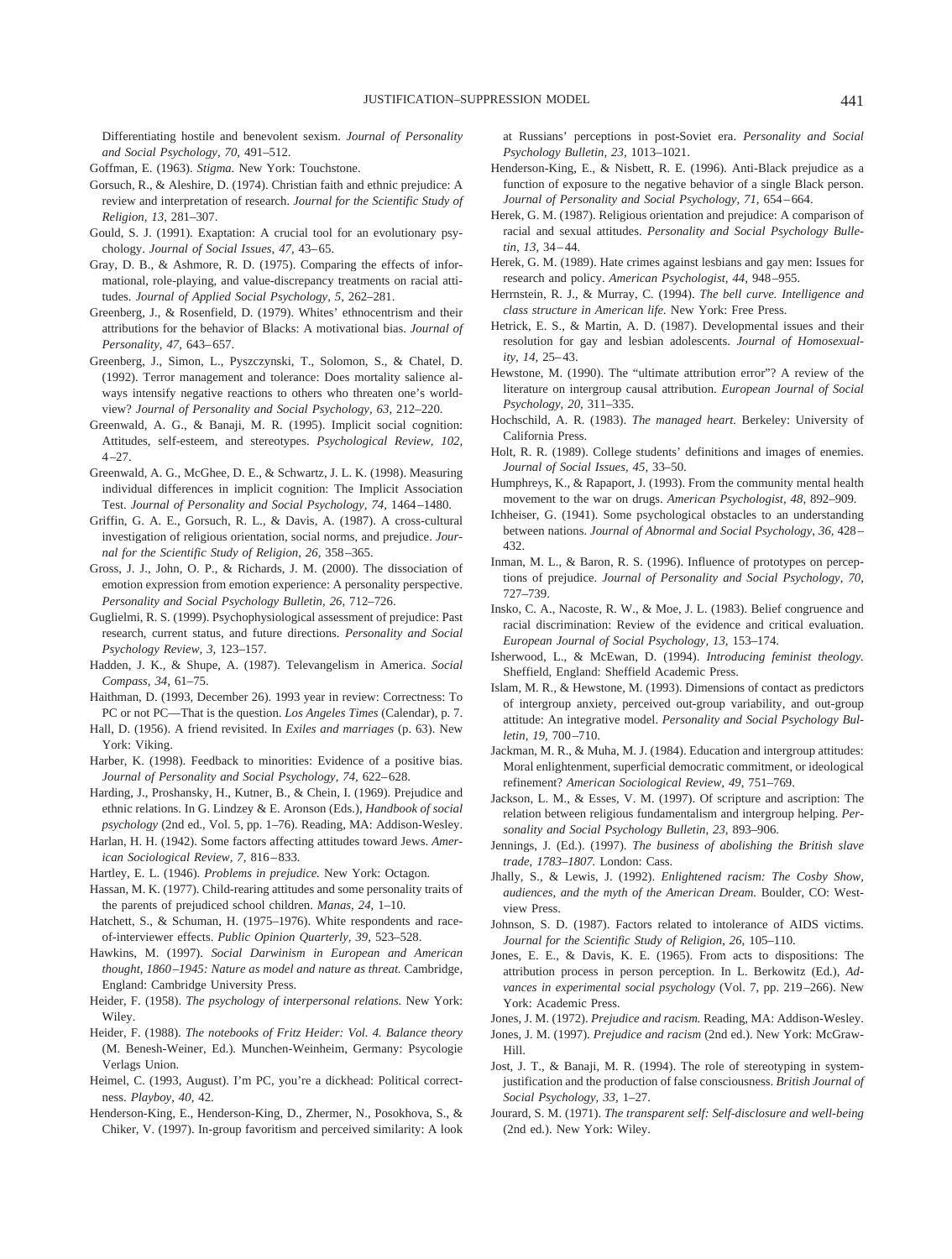- Jussim, L., Coleman, L. M., & Lerch, L. (1987). The nature of stereotypes: A comparison and integration of three theories. *Journal of Personality and Social Psychology, 52,* 536–546.
- Karpinski, A., & Hilton, J. L. (2001). Attitudes and the Implicit Association Test. *Journal of Personality and Social Psychology, 81,* 774–788.
- Karpinski, A., & von Hippel, W. (1996). The role of the linguistic intergroup bias in expectancy maintenance. *Social Cognition, 14,* 141–163.
- Katz, D., & Braly, K. (1935). Racial prejudice and racial stereotypes. *Journal of Abnormal and Social Psychology, 30,* 175–193.
- Katz, I. (1981). *Stigma: A social psychological analysis.* Hillsdale, NJ: Erlbaum.
- Katz, I., & Hass, R. G. (1988). Racial ambivalence and American value conflict: Correlational and priming studies of dual cognitive structures. *Journal of Personality and Social Psychology, 55,* 893–905.
- Katz, I., Wackenhut, J., & Hass, R. G. (1986). Racial ambivalence, value duality, and behavior. In J. F. Dovidio & S. L. Gaertner (Eds.), *Prejudice, discrimination, and racism* (pp. 35–59). New York: Academic Press.
- Kawakami, K., Dion, K. L., & Dovidio, J. F. (1998). Racial prejudice and stereotype activation. *Personality and Social Psychology Bulletin, 24,* 407–416.
- Kawakami, K., Dovidio, J. F., Moll, J., Hermsen, S., & Russin, A. (2000). Just say no (to stereotyping): Effects of training in the negation of stereotypic association on stereotype activation. *Journal of Personality and Social Psychology, 78,* 871–888.
- Kelley, H. H. (1967). Attribution theory in social psychology. In D. Levine (Ed.), *Nebraska Symposium on Motivation* (Vol. 15, pp. 192–240). Lincoln: University of Nebraska Press.
- Kelly, A. E., & Kahn, J. H. (1994). Effects of suppression of personal intrusive thought. *Journal of Personality and Social Psychology, 66,* 998–1006.
- Kinder, D. R., & Sears, D. O. (1981). Prejudice and politics: Symbolic racism versus racial threats to the good life. *Journal of Personality and Social Psychology, 40,* 414–431.
- Kluegel, J. R. (1990). Trends in Whites' explanations of the Black–White economic gap in socioeconomic status, 1977–1989. *American Sociological Review, 55,* 512–525.
- Kluegel, J. R., & Smith, E. R. (1986). *Beliefs about inequality: Americans' views of what is and ought to be.* New York: Aldine de Gruyter.
- Kogan, N. (1961). Attitudes toward old people: The development of a scale and an examination of correlates. *Journal of Abnormal and Social Psychology, 62,* 44–54.
- Kruglanski, A. W., & Freund, T. (1983). The freezing and unfreezing of lay-inferences: Effects of impressional primacy, ethnic stereotyping, and numerical anchoring. *Journal of Experimental Social Psychology, 19,* 448–468.
- Kunda, Z. (1990). The case for motivated reasoning. *Psychological Bulletin, 108,* 480–498.
- Kurdek, L. A. (1988). Correlates of negative attitudes toward homosexuals in heterosexual college students. *Sex Roles, 118,* 727–738.
- Lambert, A. J., Burroughs, T., & Nguyen, T. (1999). Perceptions of risk and the buffering hypothesis: The role of just world beliefs and rightwing authoritarianism. *Personality and Social Psychology Bulletin, 25,* 643–656.
- Lambert, A. J., & Chasteen, A. L. (1997). Perceptions of disadvantage versus conventionality: Political values and attitudes toward the elderly versus Blacks. *Personality and Social Psychology Bulletin, 23,* 469– 481.
- Lambert, A. J., Cronen, S., Chasteen, A. L., & Lickel, B. (1996). Private vs. public expressions of racial prejudice. *Journal of Experimental Social Psychology, 32,* 437–459.
- Lane, R. (1965). *Political ideology: Why the common man believes what he does.* New York: Free Press.
- Lang, P. J., Bradley, M. M., & Cuthbert, B. N. (1990). Emotion, attention, and the startle reflex. *Psychological Review, 97,* 377–395.
- Langer, E. J., Fiske, S., Taylor, S. E., & Chanowitz, B. (1976). Stigma, staring and discomfort: A novel-stimulus hypothesis. *Journal of Experimental Social Psychology, 12,* 451–463.
- Lepore, L., & Brown, R. (1997). Category and stereotype activation: Is prejudice inevitable? *Journal of Personality and Social Psychology, 72,* 275–287.
- Lerner, M. J. (1980). *Belief in a just world: A fundamental delusion.* New York: Plenum Press.
- Le Vine, R. A., & Campbell, D. T. (1972). *Ethnocentrism: Theories of conflict, ethnic attitudes, and group behavior.* New York: Wiley.
- Lewin, K. (1948). Self-hatred among Jews. In K. Lewin (Ed.), *Resolving social conflicts* (pp. 186–200). New York: Harper.
- Leyens, J.-P., Yzerbyt, V. Y., & Schadron, G. (1992). The social judgeability approach to stereotypes. *European Review of Social Psychology, 3,* 91–120.
- Leyens, J.-P., Yzerbyt, V. Y., & Schadron, G. (1994). *Stereotypes and social cognition.* London: Sage.
- Lincoln, A. (1991). Address at Cooper Institute, New York, February 27. In *Great speeches of Abraham Lincoln* (pp. 35–51). Mineola, NY: Dover. (Original work published 1860)
- Lippman, W. (1922). *Public opinion.* New York: Macmillan.
- Lord, C. G., Ross, L., & Lepper, M. (1979). Biased assimilation and attitude polarization: The effects of prior theories on subsequently considered evidence. *Journal of Personality and Social Psychology, 37,* 2098–2109.
- Maass, A., Salvi, D., Arcuri, L., & Semin, G. R. (1989). Language use in intergroup contexts: The linguistic intergroup bias. *Journal of Personality and Social Psychology, 57,* 981–993.
- Macrae, C. N., Bodenhausen, G. V., Milne, A. B., & Ford, R. L. (1997). On the regulation of recollection: The intentional forgetting of stereotypical memories. *Journal of Personality and Social Psychology, 72,* 709–719.
- Macrae, C. N., Bodenhausen, G. V., Milne, A. B., & Jetten, J. (1994). Out of mind but back in sight: Stereotypes on the rebound. *Journal of Personality and Social Psychology, 67,* 808–817.
- Macrae, C. N., Bodenhausen, G. V., Milne, A. B., & Wheeler, V. (1996). On resisting the temptation for simplification: Counterintentional effects of stereotypic suppression on social memory. *Social Cognition, 14,* 1–20.
- Macrae, C. N., Hewstone, M., & Griffiths, R. J. (1993). Processing load and memory for stereotype-based information. *European Journal of Social Psychology, 23,* 77–87.
- Mariano, R. (1996). Pentacostalists and the theology of prosperity. *Novos Estudos CEBRAP, 44,* 24–44.
- Marshall, G. (1980). *Presbyteries and profits.* New York: Oxford University Press.
- Marshall, S. K., & Markstrom-Adams, C. (1995). Attitudes on interfaith dating among Jewish adolescents: Contextual and developmental considerations. *Journal of Family Issues, 16,* 787–811.
- McConahay, J. B. (1986). Modern racism, ambivalence, and the Modern Racism Scale. In J. F. Dovidio & S. L. Gaertner (Eds.), *Prejudice, discrimination, and racism* (pp. 91–125). New York: Academic Press.
- McConahay, J. B., Hardee, B. B., & Batts, V. (1981). Has racism declined in America? It depends upon who is asking and what is asked. *Journal of Conflict Resolution, 25,* 563–579.
- McFarland, S. G. (1989). Religious orientations and the targets of discrimination. *Journal for the Scientific Study of Religion, 28,* 324–336.
- McHugh, M. C., & Frieze, I. H. (1997). The measurement of gender-role attitudes: A review and commentary. *Psychology of Women Quarterly, 21,* 1–16.
- Meertens, R. W., & Pettigrew, T. F. (1997). Is subtle prejudice really prejudice? *Public Opinion Quarterly, 61,* 54–71.
- Mellott, D. S., & Greenwald, A. G. (2000, May). *Measuring implicit*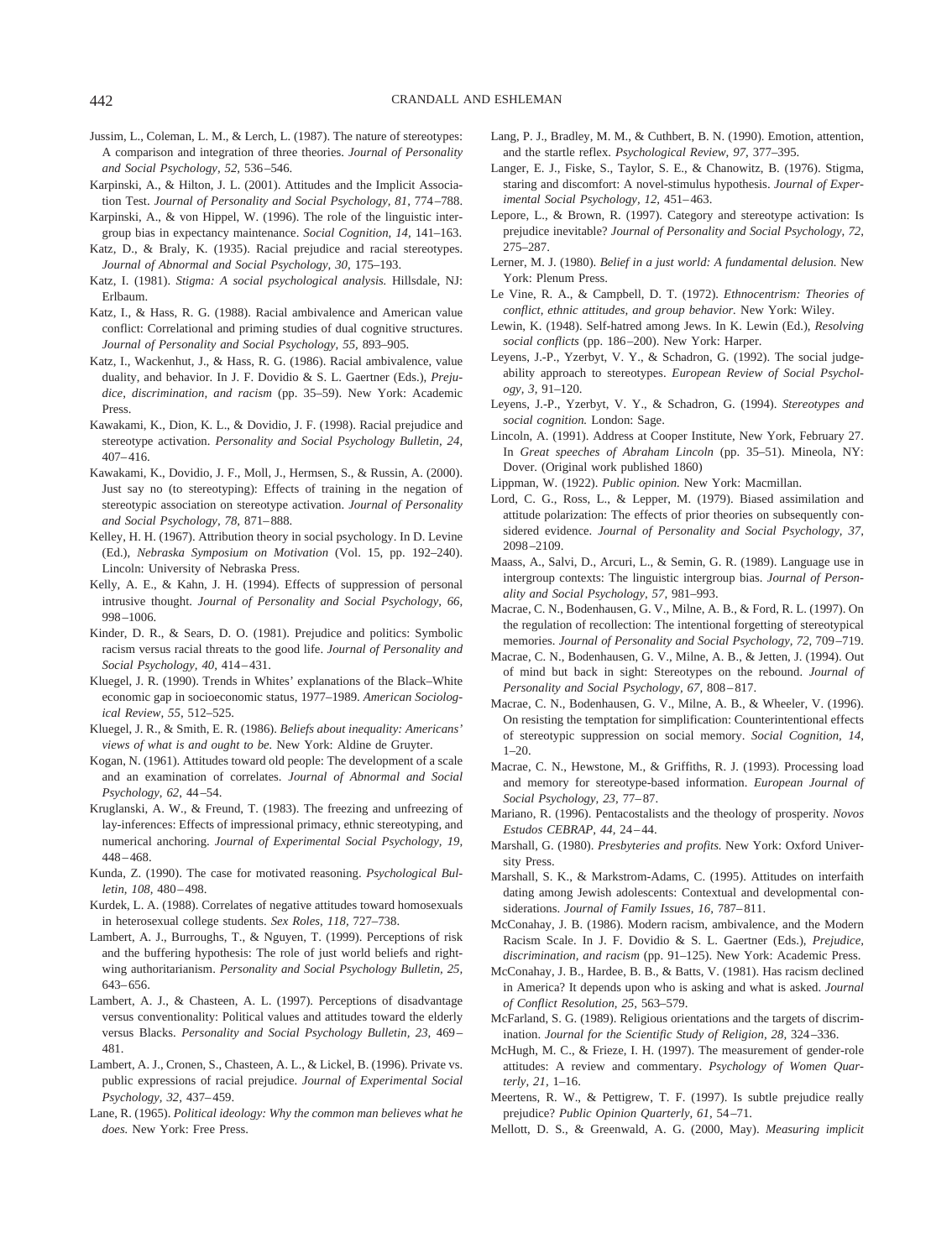*ageism: Do the IAT and implicit priming measure the same construct?* Paper presented at the 27nd annual meeting of the Midwestern Psychological Association, Chicago.

- Milner, D. (1983). *Children and race: Ten years on.* London: Ward Lock Educational.
- Minard, R. D. (1952). Race relations in the Pocahontas coal field. *Journal of Social Issues, 8,* 29–44.
- Monin, B., & Miller, D. T. (2001). Moral credentials and the expression of prejudice. *Journal of Personality and Social Psychology, 81,* 33–43.
- Monteith, M. J. (1993). Self-regulation of prejudiced responses: Implications for progress in prejudice-reduction efforts. *Journal of Personality and Social Psychology, 65,* 469–485.
- Monteith, M. J. (1996a). Affective reactions to prejudice-related discrepant responses: The impact of standard salience. *Personality and Social Psychology Bulletin, 22,* 48–59.
- Monteith, M. J. (1996b). Contemporary forms of prejudice-related conflict: In search of a nutshell. *Personality and Social Psychology Bulletin, 22,* 461–473.
- Monteith, M. J., Devine, P. G., & Zuwerink, J. R. (1993). Self-directed versus other-directed affect as a consequence of prejudice-related discrepancies. *Journal of Personality and Social Psychology, 64,* 198–210.
- Monteith, M. J., Sherman, J. W., & Devine, P. G. (1998). Suppression as a stereotype control strategy. *Personality and Social Psychology Review, 2,* 63–82.
- Monteith, M. J., Spicer, C. V., & Tooman, G. (1998). Consequences of stereotype suppression: Stereotypes on AND not on the rebound. *Journal of Experimental Social Psychology, 34,* 355–377.
- Monteith, M. J., & Walters, G. L. (1998). Egalitarianism, moral obligation, and prejudice-related personal standards. *Personality and Social Psychology Bulletin, 24,* 186–199.
- Mosher, D. L., & Scodel, A. (1960). A study of the relationship between ethnocentrism in children and the ethnocentrism and authoritarian rearing practices of their mothers. *Child Development, 31,* 369–376.
- Moskowitz, G., Gollwitzer, P. M., Wasel, W., & Schall, B. (1999). Preconscious control of stereotype activation through chronic egalitarian goals. *Journal of Personality and Social Psychology, 77,* 164–184.
- Moskowitz, G. B., Saloman, A. R., & Taylor, C. M. (2000). Preconsciously controlling stereotyping: Implicitly activated egalitarian goals prevent the activation of stereotypes. *Social Cognition, 18,* 151–177.
- Mowrer, O. H. (1956). Two-factor learning theory reconsidered, with special reference to secondary reinforcement and the concept of habit. *Psychological Review, 63,* 114–128.
- Munro, G. D., & Ditto, P. H. (1997). Biased assimilation, attitude polarization, and affect in reactions to stereotype-relevant scientific information. *Personality and Social Psychology Bulletin, 23,* 636–653.
- Muraven, M. B., Tice, D. M., & Baumeister, R. F. (1998). Self-control as limited resource: Regulatory depletion patterns. *Journal of Personality and Social Psychology, 74,* 774–789.
- Myrdal, G. (1944). *An American dilemma: The Negro problem and modern democracy.* New York: Harper.
- Nagata, D. K. (1990). The Japanese–American internment: Perceptions of moral community, fairness, and redress. *Journal of Social Issues, 46,* 133–146.
- Newman, J. (1987). Background forces in policies for care and treatment of disability. *Marriage and Family Review, 11,* 25–44.
- Norenzayan, A., & Nisbett, R. E. (2000). Culture and causal cognition. *Current Directions in Psychological Science, 9,* 132–135.
- O'Brien, L., & Crandall, C. S. (2000, February). *A tension-release model of prejudice expression: Why spilling bile feels so good.* Paper presented at first annual meeting of the Society for Personality and Social Psychology, Nashville, TN.
- O'Brien, L. T., Eshleman, A. K., & Crandall, C. S. (2000, May). *Alcohol intoxication and the expression of prejudice.* Paper presented at the 71st

annual meeting of the Midwestern Psychological Association, Chicago. Opotow, S. (1990). Moral exclusion and injustice: An introduction. *Journal of Social Issues, 46,* 1–20.

- Opotow, S. (1995). Drawing the line: Social categorization, moral exclusion, and the scope of justice. In B. B. Bunker & J. Z. Rubin (Eds.), *Conflict, cooperation, and justice: Essays inspired by Morton Deutsch* (pp. 347–369). San Francisco: Jossey-Bass.
- Ostrom, T. M. (1973). The bogus pipeline: A new *ignus fatuus? Psychological Bulletin, 79,* 252–259.
- Patchen, M. (1982). *Black–White contact in schools: Its social and academic effects.* West Lafayette, IN: Purdue University Press.
- Pavlak, T. J. (1973). Social class, ethnicity, and racial prejudice. *Public Opinion Quarterly, 37,* 225–231.
- Pennebaker, J. W. (1990). *Opening up.* New York: Morrow.
- Pennebaker, J. W., Kiecolt-Glaser, J. K., & Glaser, R. (1988). Disclosure of traumas and immune function: Health implications for psychotherapy. *Journal of Consulting and Clinical Psychology, 56,* 239–245.
- Perkins, H. W. (1992). Student religiosity and social justice concerns in England and the USA: Are they still related? *Journal for the Scientific Study of Religion, 31,* 353–360.
- Perlstein, D. (1990). Teaching freedom: SNCC and the creation of the Mississippi Freedom Schools. *History of Education Quarterly, 30,* 297– 324.
- Petrie, K. J., Booth, R. J., & Pennebaker, J. W. (1998). The immunological effects of thought suppression. *Journal of Personality and Social Psychology, 75,* 1264–1272.
- Pettigrew, T. F. (1959). Regional differences in anti-Negro prejudice. *Journal of Abnormal and Social Psychology, 59,* 28–36.
- Pettigrew, T. F. (1979). The ultimate attribution error: Extending Allport's cognitive analysis of prejudice. *Personality and Social Psychology Bulletin, 5,* 461–476.
- Pettigrew, T. F. (1991). Normative theory in intergroup relations: Explaining both harmony and conflict. *Psychology and Developing Societies, 3,*  $3 - 16$ .
- Pettigrew, T. F., & Meertens, R. W. (1995). Subtle and blatant prejudice in Western Europe. *European Journal of Social Psychology, 25,* 57–75.
- Petty, R. E., Fleming, M. A., & White, P. H. (1999). Stigmatized sources and persuasion: Prejudice as a determinant of argument scrutiny. *Journal of Personality and Social Psychology, 76,* 19–34.
- Plant, E. A., & Devine, P. G. (1998). Internal and external motivation to respond without prejudice. *Journal of Personality and Social Psychology, 75,* 811–832.
- Plant, E. A., & Devine, P. G. (2001). Responses to other-imposed pro-Black pressure: Acceptance or backlash? *Journal of Experimental Social Psychology, 37,* 486–501.
- Plant, W. T. (1958). Changes in ethnocentrism associated with a four-year college education. *Journal of Educational Psychology, 49,* 162–165.
- Poussaint, A. F. (1983). Black-on-Black homicide: A psychological– political perspective. *Victimology, 8,* 161–169.
- Pratto, F., Sidanius, J., Stallworth, L. M., & Malle, B. F. (1994). Social dominance orientation: A personality variable predicting social and political attitudes. *Journal of Personality and Social Psychology, 67,* 741–763.
- Pugh, M. D. (1983). Contributory fault and rape convictions: Loglinear models for blaming the victim. *Social Psychology Quarterly, 46,* 233– 242.
- Radke, M., Trager, H. G., & Davis, H. (1949). Social perceptions and attitudes of children. *Genetic Psychology Monographs, 40,* 327–447.
- Raman, A. C. (1984). Psychological aspects of racism in the international perspective. *International Journal of Social Psychiatry, 30,* 148–152.
- Reeves, S. B., & Nagoshi, C. T. (1993). Effects of alcohol administration on the disinhibition of racial prejudice. *Alcoholism: Clinical and Experimental Research, 17,* 1066–1071.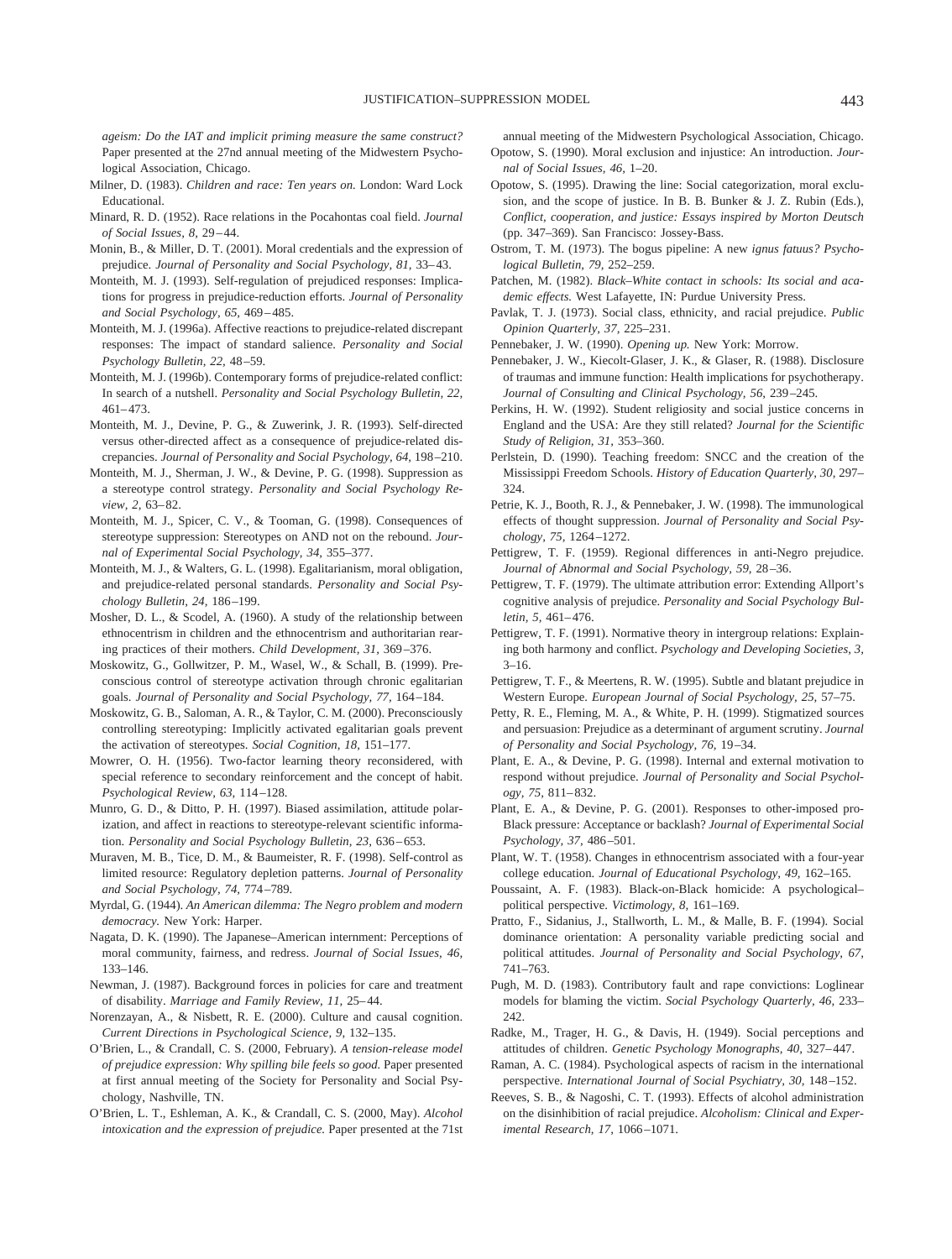- Reitzes, D. C. (1953). The role of organizational structures: Union versus neighborhood in a tension situation. *Journal of Social Issues, 9,* 37–44.
- Richards, J. M., & Gross, J. J. (1999). Composure at any cost? The cognitive consequences of emotion suppression. *Personality and Social Psychology Bulletin, 25,* 1033–1044.
- Richmond, A. E. (1950). Economic insecurity and stereotypes as factors in colour prejudice. *British Sociological Review, 42,* 147–170.
- Rim, Y. (1983). Belief in a just world, personality, and social attitudes. *Personality and Individual Differences, 4,* 707–708.
- Rim, Y. (1988). Attitudes and the confluence model. *Small Group Behavior, 19,* 153–161.
- Roese, N. J., & Jamieson, D. W. (1993). Twenty years of bogus pipeline research: A critical review and meta-analysis. *Psychological Bulletin, 114,* 363–375.
- Rogers, R. W., & Prentice-Dunn, S. (1981). Deindividuation and angermediated interracial aggression: Unmasking regressive racism. *Journal of Personality and Social Psychology, 41,* 63–73.
- Rohan, M. J., & Zanna, M. P. (1996). Value transmission in families. In C. Seligman, J. M. Olson, & M. P. Zanna (Eds.), *The psychology of values: The Ontario Symposium* (Vol. 8, pp. 253–274). Mahwah, NJ: Erlbaum.
- Rokeach, M. (1960). *The open and closed mind.* New York: Basic Books.
- Rokeach, M. (1968). A theory of organization and change in value-attitude systems. *Journal of Social Issues, 24,* 13–33.
- Rokeach, M., & Ball-Rokeach, S. J. (1989). Stability and change in American value priorities, 1968–1981. *American Psychologist, 44,* 775– 784.
- Rokeach, M., & Rothman, G. (1965). The principle of belief congruence and the congruity principle as models of cognitive interaction. *Psychological Review, 72,* 128–142.
- Rosenstein, J., & Hitt, M. A. (1986). Experimental research on race and sex discrimination: The record and the prospects. *Journal of Occupational Behavior, 7,* 215–226.
- Rushton, J. P. (1995). *Race, evolution, and behavior: A life history perspective.* New Brunswick, NJ: Transaction.
- Ryan, W. (1972). *Blaming the victim.* New York: Vintage.
- Sachdev, I., & Bourhis, R. Y. (1987). Status differentials and intergroup behavior. *European Journal of Social Psychology, 17,* 277–293.
- Salo, M. T. (1981). Kalderasha economic organization. In M. T. Salo (Ed.), *The American Kalderasha: Gypsies in the New World.* Hackettstown, NJ: Gypsy Lore Society.
- Schaller, M., Boyd, C., Yohannes, J., & O'Brien, M. (1995). The prejudiced personality revisited: Personal need for structure. *Journal of Personality and Social Psychology, 68,* 544–555.
- Schoenbach, P., Gollwitzer, P. M., Stiepel, G., & Wagner, U. (1981). *Education and intergroup attitudes.* London: Academic Press.
- Schuman, H., & Harding, J. (1963). Sympathetic identification with the underdog. *Public Opinion Quarterly, 27,* 230–241.
- Schuman, H., & Harding, J. (1964). Prejudice and the norm of rationality. *Sociometry, 27,* 353–371.
- Schutte, G. (1995). *What racists believe: Race relations in South Africa and the United States.* Thousand Oaks, CA: Sage.
- Sears, D. O. (1988). Symbolic racism. In P. Katz & D. Taylor (Eds.), *Eliminating racism: Profiles in controversy* (pp. 53–84). New York: Plenum Press.
- Sears, D. O., & McConahay, J. B. (1973). *The politics of violence: The new urban Blacks and the Watts riot.* Boston: Houghton Mifflin.
- Shah, J. Y., Kruglanski, A. W., & Thompson, E. P. (1998). Membership has its (epistemic) rewards: Need for closure effects on in-group bias. *Journal of Personality and Social Psychology, 75,* 383–393.
- Sherif, M., Harvey, O. J., White, B. J., Hood, W. R., & Sherif, C. W. (1961). *Intergroup conflict and cooperation: The Robbers Cave experiments.* Norman: University of Oklahoma Press.
- Sherif, M., & Sherif, C. W. (1953). *Groups in harmony and tension: An integration of studies on intergroup relations.* New York: Octagon.
- Sidanius, J. (1993). The interface between racism and sexism. *Journal of Psychology, 127,* 311–322.
- Sidanius, J., & Pratto, J. (1993). The inevitability of oppression and the dynamics of social dominance. In P. M. Sniderman, P. E. Tetlock, & E. G. Carmines (Eds.), *Prejudice, politics and the American dilemma* (pp. 173–211). Stanford, CA: Stanford University Press.
- Sidanius, J., Pratto, F., & Bobo, L. (1996). Racism, conservatism, affirmative action and intellectual sophistication: A matter of conservatism or group dominance? *Journal of Personality and Social Psychology, 70,* 476–490.
- Sigall, H., & Page, R. (1971). Current stereotypes: A little fading, a little faking. *Journal of Personality and Social Psychology, 18,* 247–255.
- Smart, L., & Wegner, D. (1999). Suppression and stigma. In T. Heatherton, R. Kleck, J. Hull, & M. Hebl (Eds.), *The social psychology of stigma* (pp. 220–242). New York: Guilford Press.
- Smith, A. W. (1985). Cohorts, education, and the evolution of tolerance. *Social Science Research, 14,* 205–225.
- Sniderman, P. M., Piazza, T., Tetlock, P. E., & Kendrick, A. (1991). The new racism. *American Journal of Political Science, 35,* 423–447.
- Snyder, M. L., Kleck, R. E., Strenta, A., & Mentzer, S. J. (1979). Avoidance of the handicapped: An attributional ambiguity analysis. *Journal of Personality and Social Psychology, 37,* 2297–2306.
- Sowell, T. (1995, May 8). Political correctness sparks backlash. *Dallas Morning News,* p. 19A.
- Spencer, S. J., Fein, S., Wolfe, C. T., Fong, C., & Dunn, M. A. (1998). Automatic activation of stereotypes: The role of self-image threat. *Personality and Social Psychology Bulletin, 24,* 1139–1152.
- Staats, A. W., & Staats, C. K. (1958). Attitudes established by classical conditioning. *Journal of Abnormal and Social Psychology, 57,* 37–40.
- Stahly, G. B. (1988). Psychosocial aspects of the stigma of cancer: An overview. *Journal of Psychosocial Oncology, 6,* 3–27.
- Stangor, C., & Crandall, C. S. (2000). Who do we fear? On the origins of social stigma. In T. Heatherton, R. Kleck, J. Hull, & M. Hebl (Eds.), *The social psychology of stigma* (pp. 62–87). New York: Guilford Press.
- Stangor, C., Jonas, K., Stroebe, W., & Hewstone, M. (1996). Influence of student exchange on national stereotypes, attitudes and perceived group variability. *European Journal of Social Psychology, 26,* 663–675.
- Stangor, C., Sullivan, L. A., & Ford, T. E. (1991). Affective and cognitive determinants of prejudice. *Social Cognition, 9,* 359–380.
- Staub, E. (1990). Moral exclusion, personal goal theory, and extreme destructiveness. *Journal of Social Issues, 46,* 47–64.
- Staub, E. (1996). Cultural–societal roots of violence: The examples of genocidal violence and of youth violence in the United States. *American Psychologist, 51,* 117–132.
- Steele, C. M. (1988). The psychology of self-affirmation: Sustaining the integrity of the self. In L. Berkowitz (Ed.), *Advances in experimental social psychology* (Vol. 21, pp. 261–303). New York: Academic Press.
- Steele, C. M., & Josephs, R. A. (1990). Alcohol myopia: Its prized and dangerous effects. *American Psychologist, 45,* 921–933.
- Steele, C. M., & Southwick, L. (1985). Alcohol and social behavior: I. The psychology of drunken excess. *Journal of Personality and Social Psychology, 48,* 18–34.
- Steele, C. M., Southwick, L., & Pagano, R. (1986). Drinking your troubles away: The role of activity in mediating alcohol's reduction of psychological stress. *Journal of Abnormal Psychology, 95,* 173–180.
- Stephan, W. G., Boniecki, K. A., Ybarra, O., Bettencourt, A., Ervin, K. S., Jackson, L. A., et al. (2002). The role of threats in racial attitudes of Blacks and Whites. *Personality and Social Psychology Bulletin, 28,* 1242–1254.
- Stephan, W. G., & Stephan, C. W. (1985). Intergroup anxiety. *Journal of Social Issues, 41,* 157–175.
- Stone, W. F. (1995). The rise, fall and resurgence of authoritarianism research. *SPSSI Newsletter, 196,* 14.
- Stouffer, S. A., Suchman, E. A., DeVinney, L. C., Star, S. A., & Williams,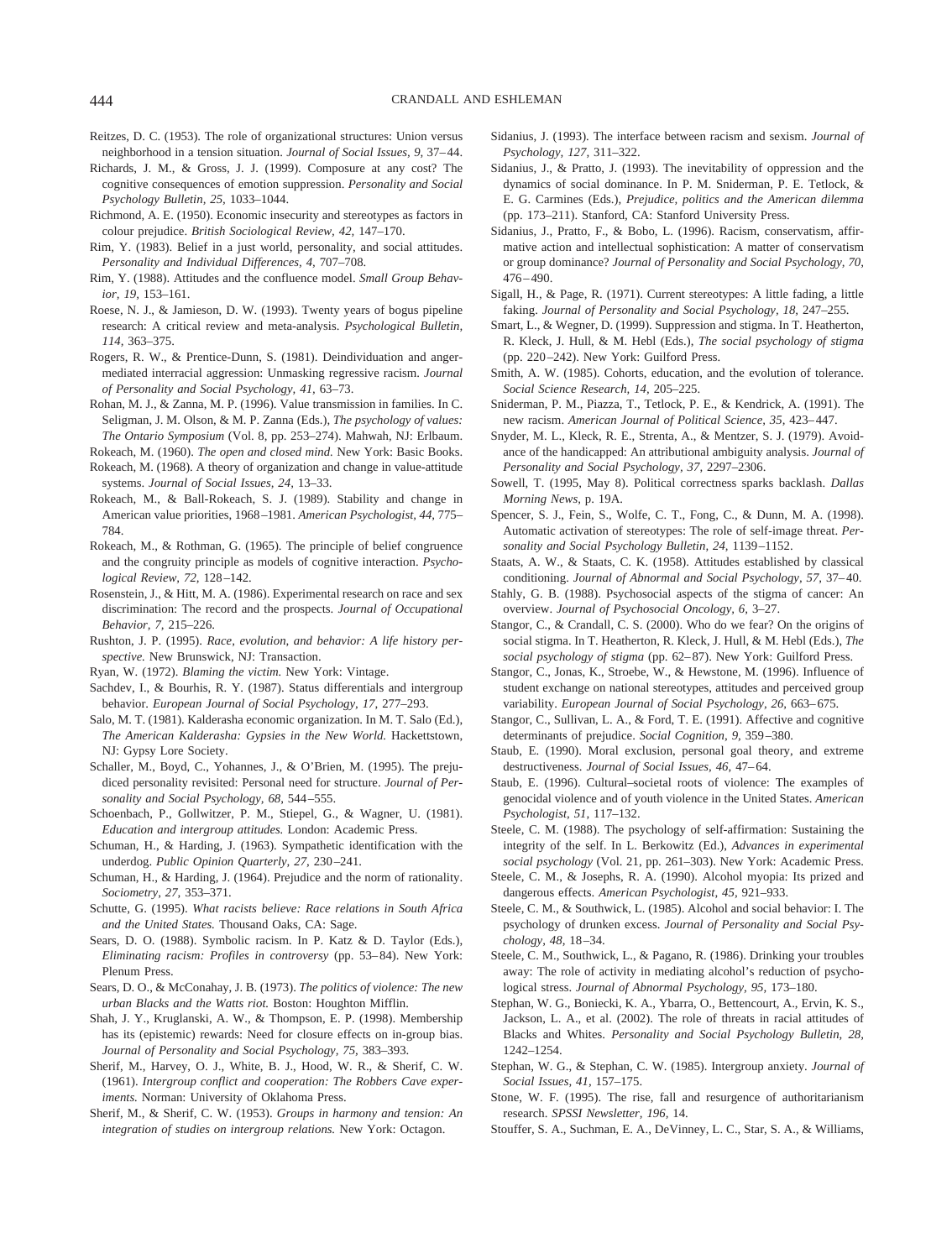R. N. (1949). *The American soldier: Adjustments during army life.* Princeton, NJ: Princeton University Press.

- Stroebe, W., & Insko, C. A. (1989). Stereotype, prejudice, and discrimination: Changing conceptions in theory and research. In D. Bar-Tal, C. Graumann, A. Kruglanski, & W. Stroebe (Eds.), *Stereotype and prejudice: Changing conceptions* (pp. 3–34). New York: Springer.
- Stroebe, W., Lenkert, A., & Jonas, K. (1988). Familiarity may breed contempt: The impact of student exchange on national stereotypes and attitudes. In W. Stroebe, A. W. Kruglanski, D. Bar-Tal, & M. Hewstone (Eds.), *The social psychology of intergroup conflict: Theory, research, and applications* (pp. 167–187). Berlin, Germany: Springer.
- Swim, J. K., Aikin, K. J., Hall, W. S., & Hunter, E. A. (1995). Sexism and racism: Old-fashioned and modern prejudices. *Journal of Personality and Social Psychology, 68,* 199–214.
- Tajfel, H. (1959). Quantitative judgement in social perception. *British Journal of Psychology, 50,* 16–29.
- Tajfel, H. (1969). Cognitive aspects of prejudice. *Journal of Social Issues, 25,* 79–97.
- Tajfel, H. (1981). Social stereotypes and social groups. In J. C. Turner & H. Giles (Eds.), *Intergroup behavior* (pp. 132–145). Oxford, England: Basil Blackwell.
- Tajfel, H., & Turner, J. C. (1979). An integrative theory of intergroup conflict. In S. Worchel & W. G. Austin (Eds.), *The psychology of intergroup relations* (pp. 7–24). Chicago: Nelson-Hall.
- Tajfel, H., & Wilkes, A. L. (1963). Classification and quantitative judgement. *British Journal of Psychology, 54,* 101–114.
- Taylor, D. M., & Jaggi, V. (1974). Ethnocentrism and causal attribution in a south Indian context. *Journal of Cross-Cultural Psychology, 5,* 162– 171.
- Taylor, S. E., & Falcone, H.-T. (1982). Cognitive bases of stereotyping: The relationship between categorization and prejudice. *Personality and Social Psychology Bulletin, 8,* 426–432.
- Taylor, S. J., & Bogdan, R. (1989). On accepting relationships between people with mental retardation and non-disabled people: Towards an understanding of acceptance. *Disability, Handicap, and Society, 4,* 21– 36.
- Triandis, H. C. (1994). *Culture and social behavior.* New York: McGraw-Hill.
- Turner, J. C. (1975). Social comparison and social identity: Some prospects for intergroup behavior. *European Journal of Social Psychology, 5,* 5–34.
- Tyson, G. A., Doctor, E. A., & Mentis, M. (1988). A psycholinguistic perspective on bilinguals' discrepant questionnaire responses. *Journal of Cross-Cultural Psychology, 19,* 413–426.
- Universal House of Justice. (1985). *The promise of world peace.* Wilmette, IL: Baha'i Public Trust.
- van Laar, C., Sidanius, J., Rabinowitz, J. L., & Sinclair, S. (1999). The three Rs of academic achievement: Reading, 'riting, and racism. *Personality and Social Psychology Bulletin, 25,* 139–151.
- Vanman, E. J., Paul, B. Y., Ito, T. A., & Miller, N. (1997). The modern face of prejudice and structural features that moderate the effect of cooperation on affect. *Journal of Personality and Social Psychology, 73,* 941–959.
- Vescio, T. K. (1995). *The attributional underpinnings of stereotyping and prejudice.* Unpublished doctoral dissertation, University of Kansas, Lawrence.
- von Hippel, W., Sekaquaptewa, D., & Vargas, P. (1997). The linguistic intergroup bias as an implicit indicator of prejudice. *Journal of Experimental Social Psychology, 33,* 490–509.
- Walker, L. E. A. (1995). Racism and violence against women. In J. Adelman, & G. M. Enguidanos (Eds.), *Racism in the lives of women: Testimony, theory, and guides to antiracist practice* (pp. 239–250). New York: Haworth Press.
- Ward, D. (1985). Generations and the expression of symbolic racism. *Political Psychology, 6,* 1–18.
- Warnecke, A. M., Masters, R. D., & Kempter, G. (1992). The roots of nationalism: Non-verbal behavior and xenophobia. *Ethology and Sociobiology, 13,* 267–282.
- Watson, J. (1950). Some social and psychological situations related to change in attitude. *Human Relations, 3,* 15–56.
- Wegner, D. M. (1989). *White bears and other unwanted thoughts.* New York: Viking.
- Wegner, D. M. (1992). You can't always think what you want: Problems in the suppression of unwanted thoughts. *Advances in Experimental Social Psychology, 25,* 193–225.
- Wegner, D. M. (1994). Ironic processes of mental control. *Psychological Review, 101,* 34–52.
- Wegner, D. M., & Erber, R. (1992). The hyperaccessibility of suppressed thoughts. *Journal of Personality and Social Psychology, 63,* 903–912.
- Weigel, R. H., & Howes, P. W. (1985). Conceptions of racial prejudice: Symbolic racism reconsidered. *Journal of Social Issues, 41,* 117–138.
- Weiner, B. (1993). On sin versus sickness: A theory of perceived responsibility and social motivation. *American Psychologist, 48,* 957–965.
- Weiner, B. (1995). *Judgments of responsibility: A foundation for a theory of social conduct.* New York: Guilford Press.
- Weiner, B., Perry, R. P., & Magnusson, J. (1988). An attributional analysis of reactions to stigmas. *Journal of Personality and Social Psychology, 55,* 738–748.
- Weitz, S. (1972). Attitude, voice, and behavior: A repressed affect model of interracial interaction. *Journal of Personality and Social Psychology, 24,* 14–21.
- White, P. H., & Harkins, S. G. (1994). Race of source effects in the elaboration likelihood model. *Journal of Personality and Social Psychology, 67,* 790–807.
- Whitely, B. E. (1990). The relationship of heterosexuals' attributions for the causes of homosexuality to attitudes toward lesbians and gay men. *Personality and Social Psychology Bulletin, 16,* 369–377.
- Williams, S. (1984). Left–right ideological differences in blaming victims. *Political Psychology, 5,* 573–581.
- Williams, V. J. (1989). *From a caste to a minority: Changing attitudes of American sociologists toward Afro-Americans, 1986–1945.* New York: Greenwood Press.
- Wilson, J. Q., & Herrnstein, R. J. (1985). *Crime and human nature.* New York: Simon & Schuster.
- Wilson, T. D., Lindsey, S., & Schooler, T. Y. (2000). A model of dual attitudes. *Psychological Review, 107,* 101–126.
- Wilson, W. (1970). Rank order of discrimination and its relevance to civil rights priorities. *Journal of Personality and Social Psychology, 15,* 118–124.
- Wittenbrink, B., Judd, C. M., & Park, B. (1997). Evidence for racial prejudice at the implicit level and its relationship with questionnaire measures. *Journal of Personality and Social Psychology, 72,* 262–274.
- Word, C. O., Zanna, M. P., & Cooper, J. (1974). The nonverbal mediation of self-fulfilling prophecies. *Journal of Experimental Social Psychology, 10,* 109–120.
- Young, R. L. (1985). Perceptions of crime, racial attitudes, and firearms ownership. *Social Forces, 64,* 473–486.
- Yzerbyt, V., Schadron, G., Leyens, J.-P., & Rocher, S. (1994). Social judgeability: The impact of meta-informational cues on the use of stereotypes. *Journal of Personality and Social Psychology, 66,* 48–55.
- Zajonc, R. B. (1968). Attitudinal effects of mere exposure. *Journal of Personality and Social Psychology Monographs, 9*(2, Pt. 2), 1–27.
- Zimbardo, P. G. (1969). The human choice: Individuation, reason, and order versus deindividuation, impulse, and chaos. In W. J. Arnold & D. Levine (Eds.), *Nebraska Symposium on Motivation (Vol. 17.* pp. 237– 307). Lincoln: University of Nebraska Press.